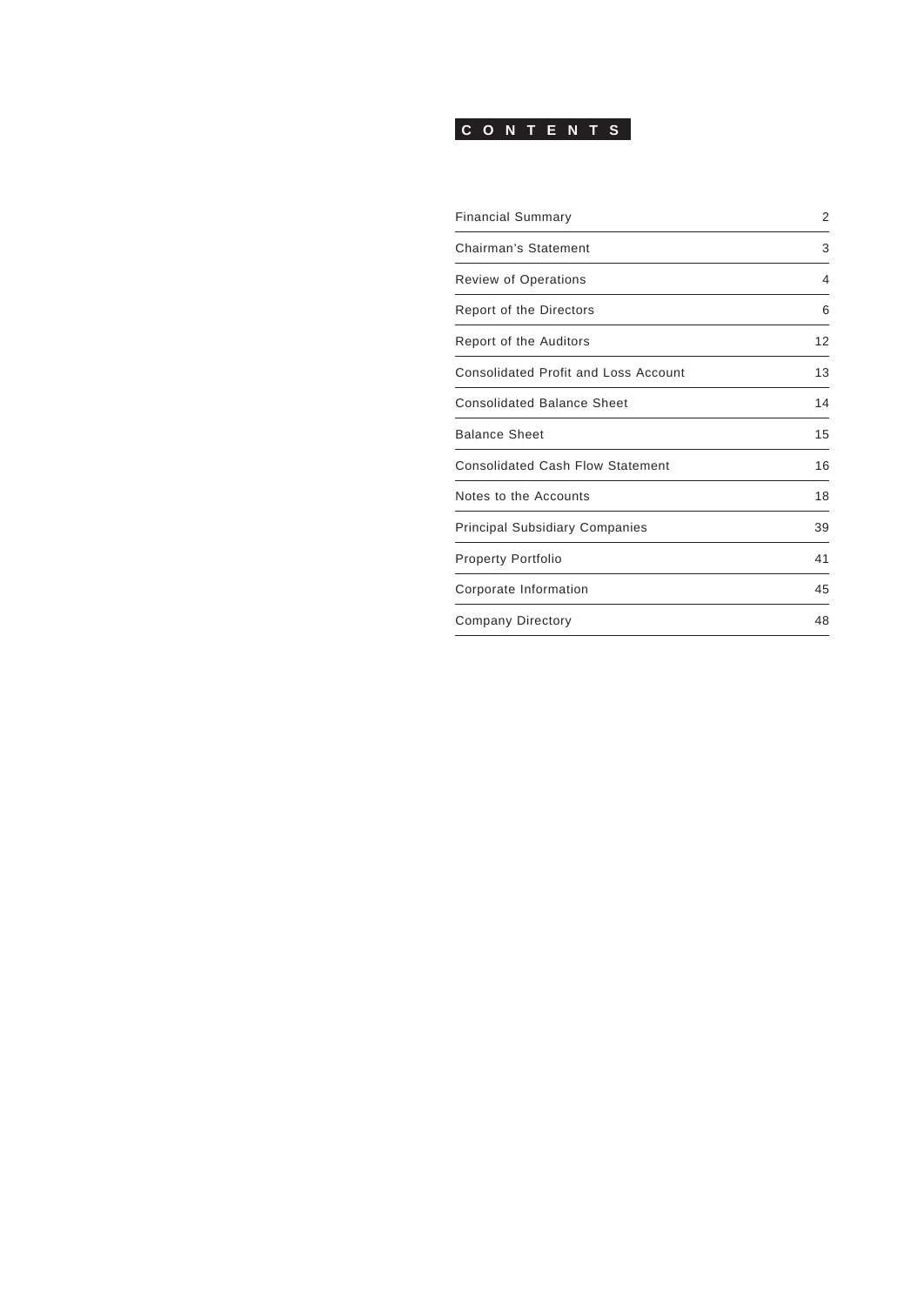# <span id="page-1-0"></span>**FINANCIAL SUMMARY**

|                                                                       | 1995     | 1996    | 1997    | 1998              | 1999    |
|-----------------------------------------------------------------------|----------|---------|---------|-------------------|---------|
|                                                                       | HK\$M    | HK\$M   | HK\$M   | HK\$M             | HK\$M   |
| Consolidated profit and loss account<br>for the year ended 31st March |          |         |         |                   |         |
| Turnover                                                              |          |         |         |                   |         |
| Continuing operations                                                 | 1,392.8  | 1,675.8 | 1,841.9 | 3,195.9           | 1,286.7 |
| Discontinued operations                                               | 274.5    | 293.3   | 239.3   |                   |         |
|                                                                       | 1,667.3  | 1,969.1 | 2,081.2 | 3,195.9           | 1,286.7 |
| Profit/(Loss) attributable                                            |          |         |         |                   |         |
| to shareholders                                                       |          |         |         |                   |         |
| Continuing operations                                                 | 30.1     | 115.9   | 299.1   | (2, 753.4)        | (188.0) |
| Discontinued operations                                               | 26.4     | 12.4    | (20.0)  |                   |         |
|                                                                       | 56.5     | 128.3   | 279.1   | (2, 753.4)        | (188.0) |
| Dividends                                                             | 28.1     | 37.4    | 46.8    | $\qquad \qquad -$ |         |
| Consolidated balance<br>sheet as at 31st March                        |          |         |         |                   |         |
| Assets                                                                | 7,378.1  | 7,876.8 | 7,502.4 | 3,718.6           | 1,875.3 |
| Less: Liabilities and                                                 |          |         |         |                   |         |
| minority interests                                                    | 3,183.4  | 3,626.4 | 2,995.9 | 2,885.9           | 1,238.1 |
| Shareholders' funds                                                   | 4,194.7  | 4,250.4 | 4,506.5 | 832.7             | 637.2   |
|                                                                       | $H K$ \$ | HK\$    | HK\$    | HK\$              | HK\$    |
| Per share data                                                        |          |         |         |                   |         |
| Earnings/(Loss)                                                       | 0.06     | 0.14    | 0.30    | (2.94)            | (0.20)  |
| Dividends                                                             | 0.03     | 0.04    | 0.05    |                   |         |
| Net assets                                                            | 4.48     | 4.54    | 4.81    | 0.89              | 0.68    |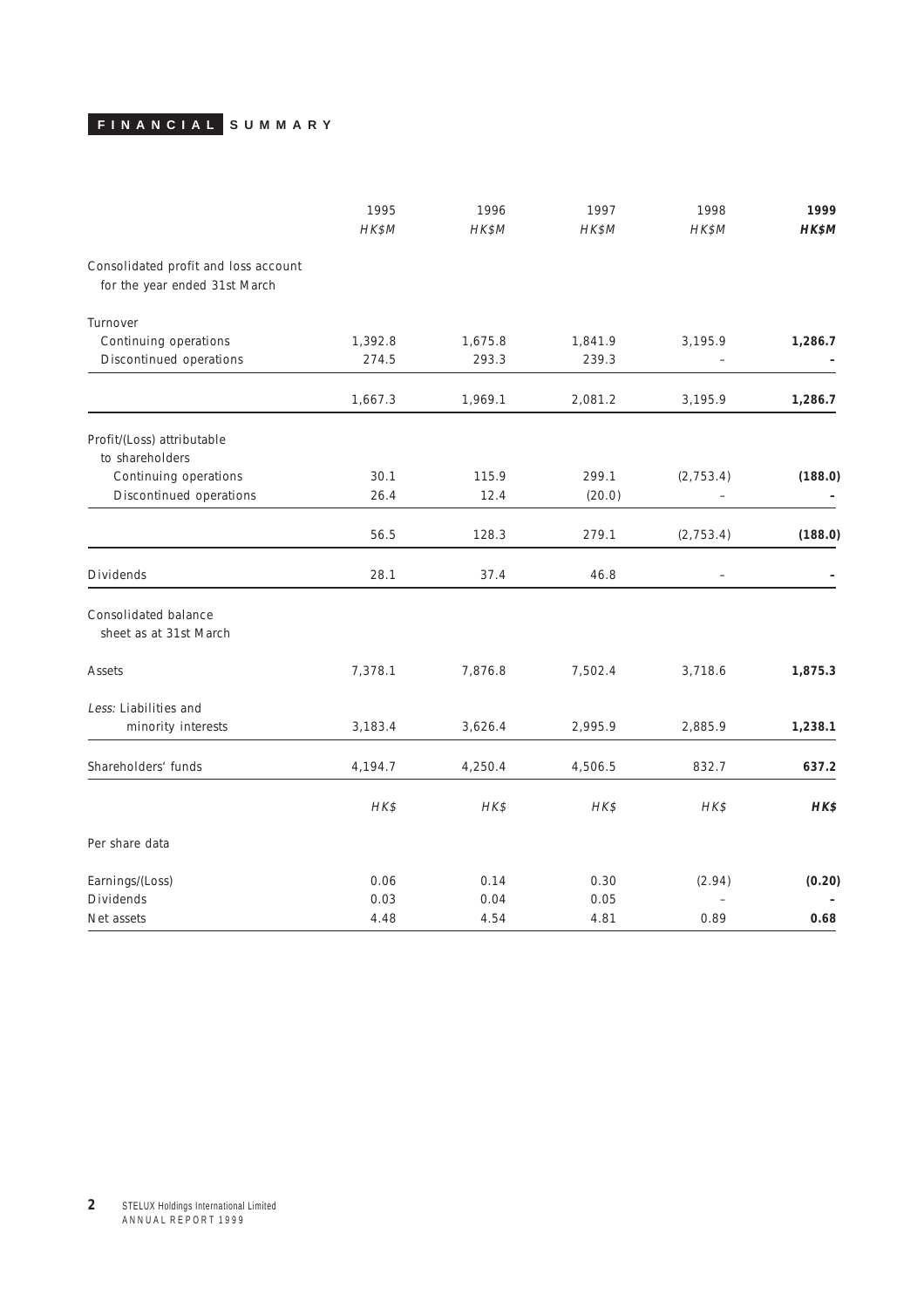### <span id="page-2-0"></span>**CHAIRMAN'S STATEMENT**



Loss attributable to shareholders amounted to HK\$188 million. Group operating loss at HK\$121 million was slightly higher than that for the previous year. Therefore, the Board does not recommend payment of a dividend for the year (1998: nil).

### **REVIEW OF OPERATIONS**

A full review of operations is set out on pages 4 to 5.

As expected, overall operating conditions continued to be tough last year and all our retail operations were badly affected, although, to a lesser extent, our optical and infant wear businesses.

On a positive note, Stelux House is now nearly fully leased providing a stable income source for the Group and posting reasonable rentals despite the very weak rental market.

### **PROSPECTS**

Whilst parts of Asia are slowly beginning to recover from the recession, Hong Kong, where an important part of our operations are based, continues to suffer from deflation and recession. Therefore, in the coming year, we will focus on overseas markets in Europe and America to reduce our reliance on markets in Hong Kong and South East Asia.

### **APPRECIATION**

Once again, I want to express my appreciation to other Board members and all staff for their support and hardwork during a difficult year.

**Wong Chue Meng** Chairman

HONG KONG, 3rd August 1999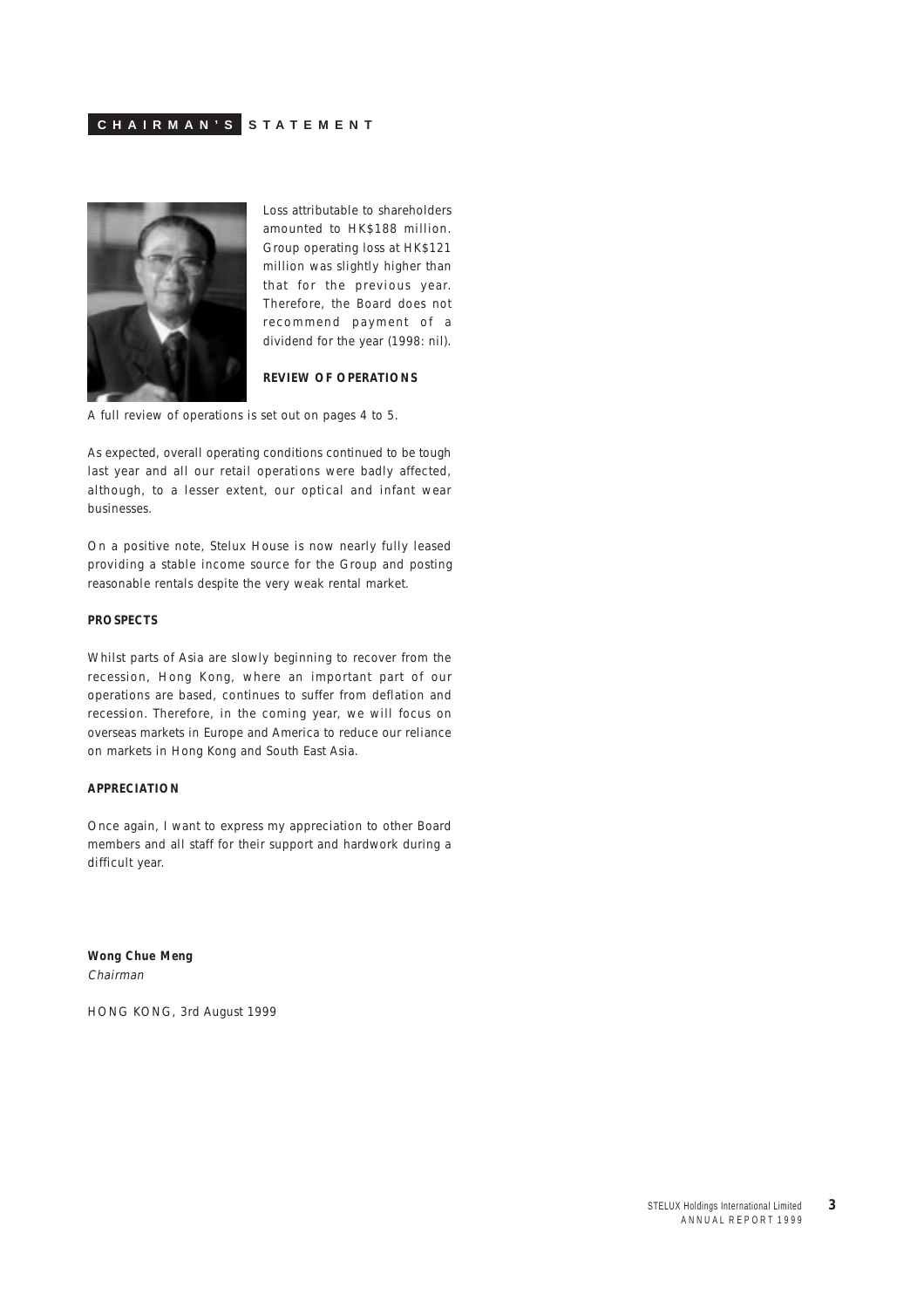<span id="page-3-0"></span>

### **SUMMARY**

The Group reported a loss attributable to shareholders of HK\$188 million compared to a loss of HK\$2,753 million last year. A more modest Group turnover of HK\$1,287 million was reported this year compared to HK\$3,196 million last year, where the much larger turnover was due mainly to the disposal

of a major investment property. Group operating loss was HK\$121 million compared to HK\$86 million last year. Exceptional items this year include a provision for deficits on revaluation of the Group's investment properties, including Stelux House, of HK\$158 million, a gain on repurchase of Swiss Francs Convertible Notes of HK\$99 million and foreign exchange loss in translating Swiss Francs Convertible Notes of HK\$16 million.

### **OPERATIONS**

#### **Retail and Trading**

The Group's Retail and Trading Division continued to be affected by the recession in much of Asia. Compared to last year, overall turnover for this Division decreased by 19% and a slightly higher operating loss of HK\$88 million was recorded.

Our Hong Kong watch retail operations were badly hit, reporting a decrease in turnover of 29%. As of August 1999, the number of stores have been reduced from 67 to 50. However, results of our watch retail operations in some Asian countries were more positive even reporting slight profits. This was due in part to effective cost restructuring and also to more stabilized currencies.

Comparatively speaking, the Group's retail optical and infant wear businesses in Hong Kong and regionally were less affected by the recession. Although losses were also reported for these businesses, overall results were more positive compared to last year in that losses for our optical business was reduced by 34% and that of infant wear by 32%. The franchising of Optical 88 stores continued to produce satisfactory results and as of August 1999, the number of franchised stores were increased by 18 to 29 stores.

As expected, our export arm and trading subsidiaries in the United Kingdom and United States reported profits. However, overall performance was affected by the poor performance of our Swiss subsidiary. Our Swiss subsidiary has recently been restructured and losses are expected to narrow in the coming year.

#### **Property Investment**

During the financial year, gross rental income received from Stelux House was HK\$26 million including intra-group rental of approximately HK\$4 million. The building is now almost fully leased and an annual gross rental income of HK\$42 million will be derived next year. Provisions for deficits on revaluation during the year of Stelux House and other investment properties amounting to HK\$133 million and HK\$25 million respectively were made.

To cater for the expansion of our United Kingdom subsidiary, a new office building for self-use was constructed during the year.

Two retail properties in Singapore were disposed of during the year at a small profit of HK\$1.4 million. Subsequent to the period under review, a shop in Hong Kong was disposed of at a loss of HK\$15 million. Presently, the Group still owns 4 shops in Hong Kong and 5 shops in Macau.

### **FINANCE**

The Group's bank borrowings at balance sheet date were HK\$439 million (1998: HK\$1,721 million), reduced mainly because of the disposal of a major investment property. At balance sheet date, approximately 50% of the Group's borrowings (including bank loans and Swiss Francs Convertible Notes) were denominated in Hong Kong Dollars and the remaining 50% were denominated in Swiss Francs. The Notes carry a fixed interest rate of 1.75% per annum. All other borrowings are on a floating rate based at either bank prime lending rates or short-term inter-bank offer rates.

The Group's outstanding Swiss Francs Convertible Notes were reduced to SFr79,500,000 (1998: SFr105,000,000). Notes at a nominal value of SFr25,500,000 were repurchased during the year at a discount of about 74%. The present liability denominated in Swiss Francs is unhedged but the foreign currency exposure is constantly reviewed by management.

The Group does not engage in speculative derivative trading.

During the year, the Group's cashflow has been adequate and improved by rental income generated from Stelux House. Additionally, the sale of marketable securities and the disposal of two retail properties in Singapore and one office building in United Kingdom also brought in cash proceeds.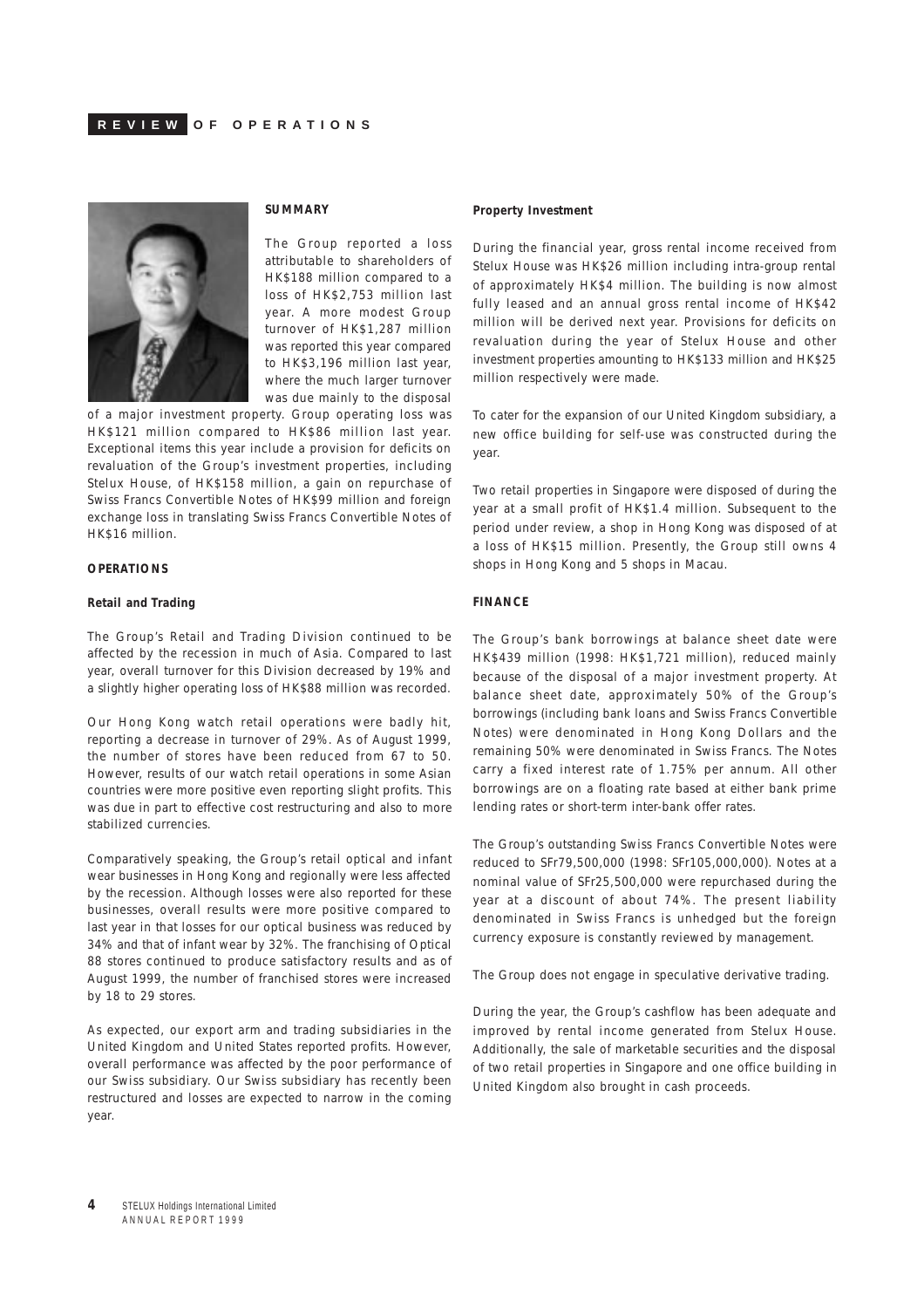**REVIEW OF OPERATIONS**

### **STAFF**

I express my thanks and gratitude to colleagues and staff members for their commitment and loyalty to the Group during a very difficult year.

### **PROSPECTS**

We do not see an imminent recovery in the local retail market and Group performance for the coming year will continue to be largely export led.

As South East Asian retail markets bottom out, we believe that we should position ourselves for the upswing. We hope to achieve this by extending our stores to towns outside of capital areas. Additionally, watch sales in the P.R.C. are expected to grow with the recent signing of a P.R.C. distributor.

On behalf of the Board **Joseph C. C. Wong** Managing Director

HONG KONG, 3rd August 1999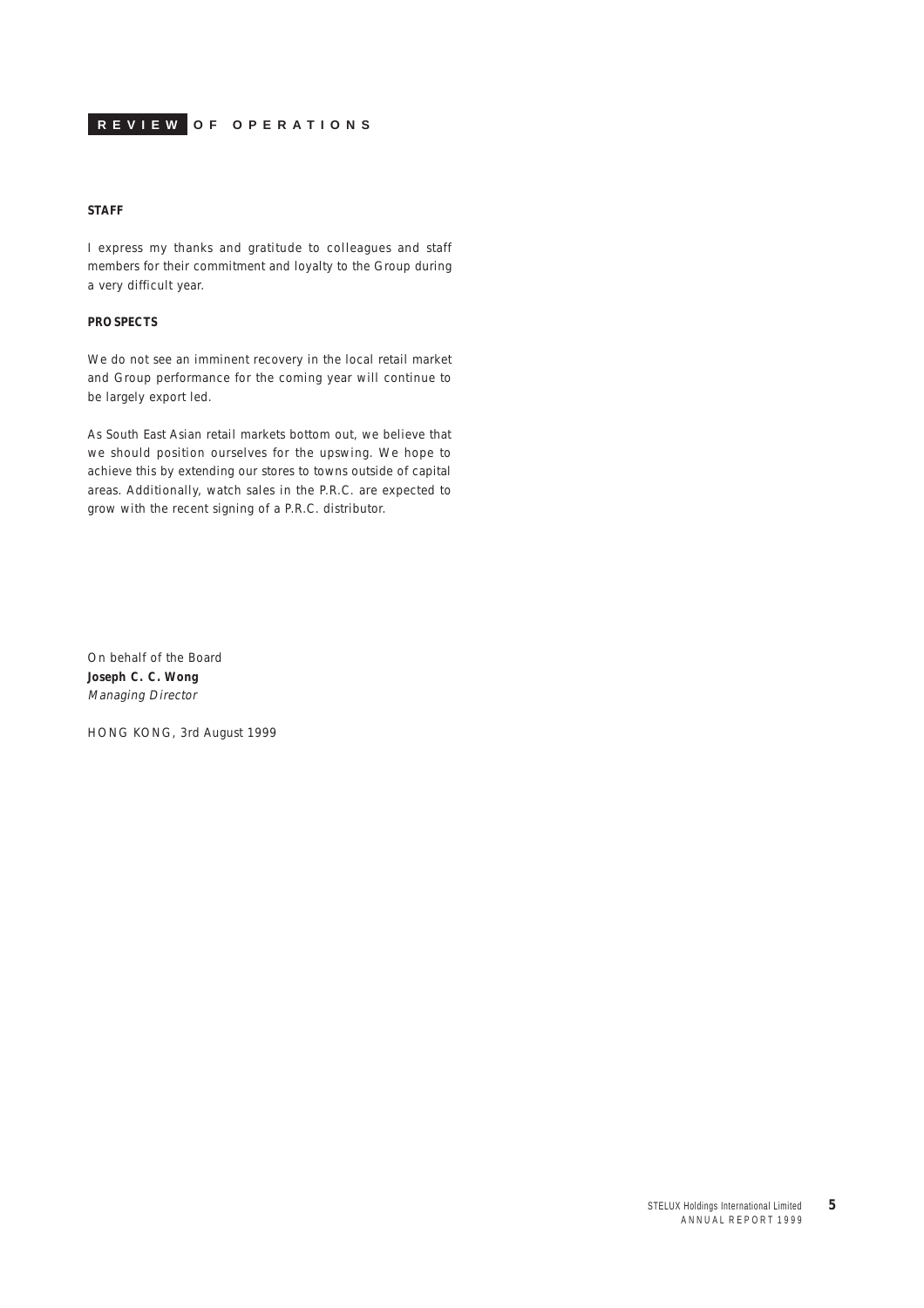<span id="page-5-0"></span>The directors submit their report together with the audited accounts for the year ended 31st March 1999.

### **PRINCIPAL ACTIVITIES**

The principal activity of the Company is investment holding. The activities of its principal subsidiary companies are shown on pages 39 and 40.

### **RESULTS AND DIVIDENDS**

The results of the Group for the year ended 31st March 1999 are set out in the consolidated profit and loss account on page 13.

The directors do not recommend the payment of a dividend for the year.

### **RESERVES**

Movements in the reserves of the Group and the Company during the year are set out in note 21 to the accounts.

#### **DONATIONS**

During the year, the Group made charitable and other donations of HK\$23,000.

### **FIXED ASSETS**

Details of the movements in fixed assets are shown in note 11 to the accounts.

### **SHARE CAPITAL**

Details of the movements in share capital of the Company are shown in note 20 to the accounts.

### **PRE-EMPTIVE RIGHTS**

There is no provision for pre-emptive rights under the Company's Bye-laws although there is no restriction against such rights under the laws in Bermuda.

### **DIRECTORS AND INTERESTS IN CONTRACTS**

The directors during the year and at the date of this report were:

**Wong** Chue Meng **Wong** Chong Po Joseph C. C. **Wong Chu** Kai Wah, Anthony Kriangsak Francis **Kanjanapas** (alias Francis Wong) Sakorn **Kanjanapas Lee** Shu Chung, Stan Sudarat **Sagarino Wong** Yuk Woon **Kwong** Yiu Chung (independent non-executive) **Chu** Chun Keung, Sydney **Chu Chun Keung, Sydney** (independent non-executive)

In accordance with Clause 110(A) of the Company's Bye-laws, Mr Kriangsak Francis Kanjanapas, Mr Chu Kai Wah, Anthony and Mr Lee Shu Chung, Stan will retire at the forthcoming Annual General Meeting and being eligible, offer themselves for reelection.

The independent non-executive directors do not have specific terms of appointment, but are subject to retirement by rotation at periodic intervals pursuant to the Bye-laws of the Company.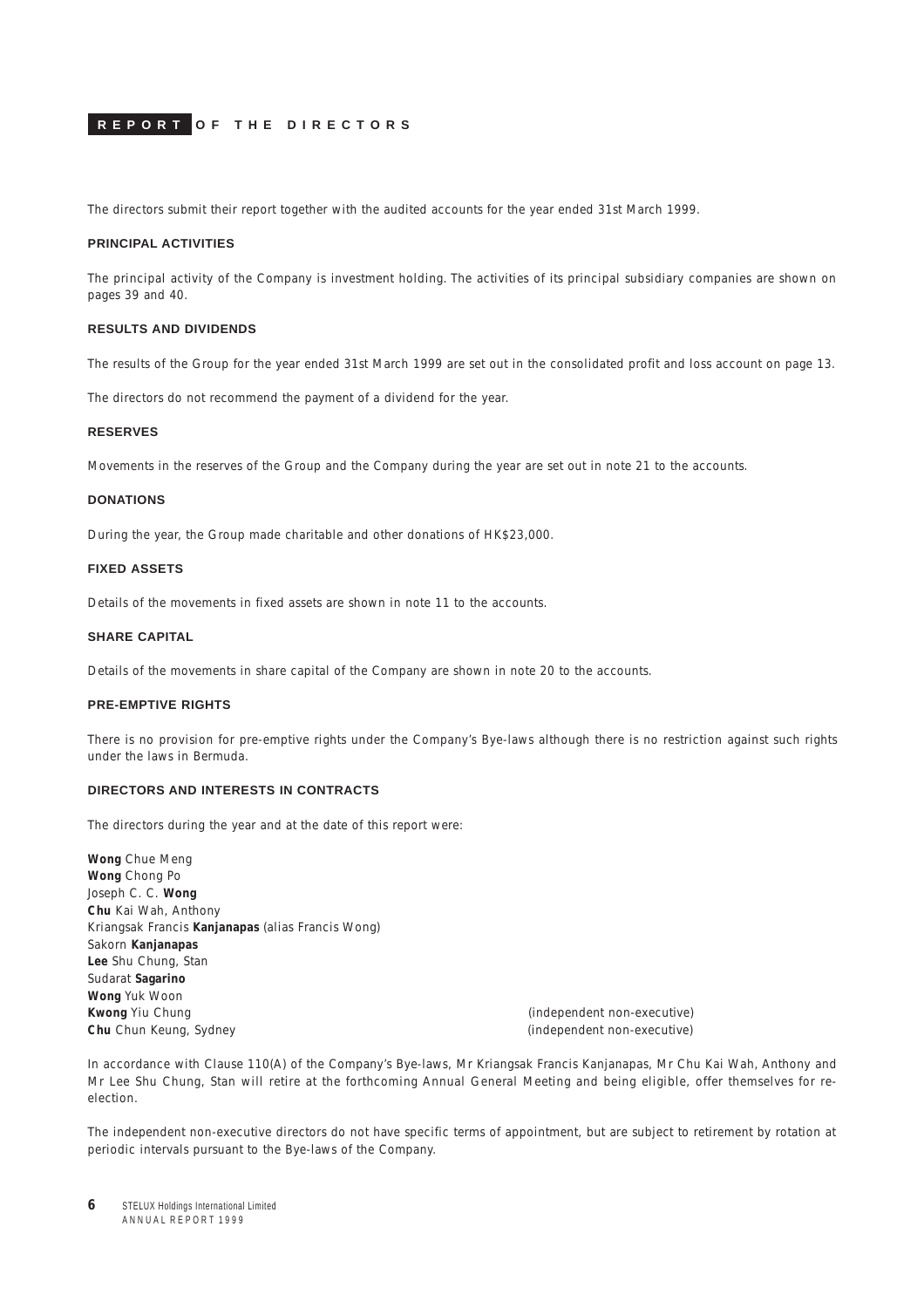#### **DIRECTORS AND INTERESTS IN CONTRACTS** (Continued)

No director has a service contract with the Company which is not determinable by the employer within one year without payment of compensation (other than statutory compensation).

Interest of approximately HK\$0.6 million (1998: HK\$5.6 million), calculated at Hong Kong prime rate, was charged during the year by Mr Wong Chue Meng and his wife, Madam Chuang Yuan Hsien (deceased), in respect of unsecured loans advanced to the Company as detailed in note 24.

Apart from the foregoing and the related party transactions referred to in note 28 to the accounts, no other contracts of significance in relation to the Company's business to which the Company or its subsidiary companies was a party and in which a director of the Company had a material interest, whether directly or indirectly, subsisted at the end of the year or at any time during the year.

#### **DIRECTORS' RIGHT TO ACQUIRE SHARES OR DEBENTURES**

On 25th June 1997, a share option scheme for the executive directors and employees of the Company and its subsidiary companies (the "Scheme") was approved and adopted by the shareholders pursuant to which the directors were authorised to grant options to executive directors and employees of the Company or its subsidiary companies to subscribe for shares of the Company for a period of ten years. The maximum number of shares in respect of which options may be granted under the Scheme may not exceed 5% of the total shares in issue.

During the year, share options to subscribe for 8,000,000 shares were granted to the directors of the Company as follows:

| Number of options granted |
|---------------------------|
| 3,000,000                 |
| 1,000,000                 |
| 1,000,000                 |
| 1,000,000                 |
| 1,000,000                 |
| 1,000,000                 |
|                           |

Further details of the Scheme are set out in note 20.

With the exception of the share option scheme of the Company, at no time during the year was the Company or its subsidiary companies a party to any arrangements to enable the directors of the Company to acquire benefits by means of the acquisition of shares in, or debentures of, the Company or any other body corporate.

### **DIRECTORS' INTERESTS**

As at 31st March 1999, the interests of the directors and their associates in the shares and options of the Company and its associated corporations as recorded in the register maintained under section 29 of the Securities (Disclosure of Interests) Ordinance ("SDI Ordinance") were as follows:

### **(a) The Company – Ordinary shares**

|                                 |                              | Number of shares           |                            |              |  |
|---------------------------------|------------------------------|----------------------------|----------------------------|--------------|--|
|                                 | Personal<br><i>interests</i> | Family<br><i>interests</i> | Corporate<br>interests     | Total        |  |
| Mr Wong Chue Meng               | 12,114,080                   | 527,570,666[1]             | 609.471.959[1]             | 630,716,964* |  |
| Mr Wong Chong Po                | 3,600,000                    |                            | 518,439,741 <sup>[2]</sup> | 522.039.741  |  |
| Mr Joseph C. C. Wong            | 5,077,211                    | 10,000                     |                            | 5,087,211    |  |
| Mr Kriangsak Francis Kanjanapas | 6,405,032                    |                            |                            | 6,405,032    |  |
| Mr Sakorn Kanjanapas            | 391.056                      |                            |                            | 391.056      |  |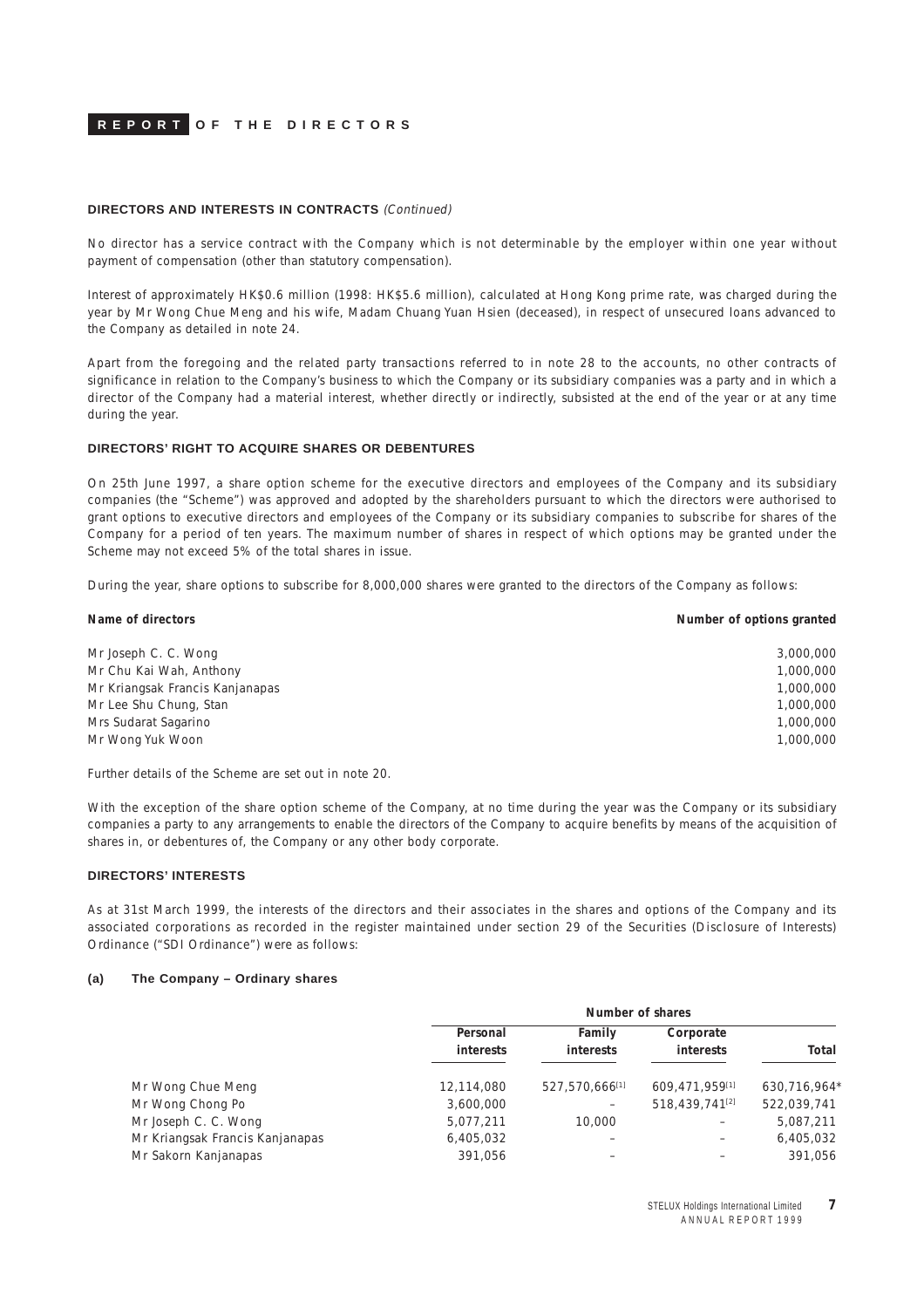### **DIRECTORS' INTERESTS** (Continued)

### **(b) The Company – Number of options to subscribe for ordinary shares of HK\$0.1 each**

|                                 | Number of options            |                            |                               |           |
|---------------------------------|------------------------------|----------------------------|-------------------------------|-----------|
|                                 | Personal<br><i>interests</i> | Family<br><b>interests</b> | Corporate<br><i>interests</i> | Total     |
|                                 |                              |                            |                               |           |
| Mr Joseph C. C. Wong            | 6,000,000                    |                            |                               | 6,000,000 |
| Mr Chu Kai Wah, Anthony         | 2,000,000                    |                            |                               | 2,000,000 |
| Mr Kriangsak Francis Kanjanapas | 2,000,000                    |                            |                               | 2,000,000 |
| Mr Lee Shu Chung, Stan          | 2,000,000                    |                            |                               | 2,000,000 |
| Mrs Sudarat Sagarino            | 2,000,000                    |                            |                               | 2,000,000 |
| Mr Wong Yuk Woon                | 2,000,000                    |                            |                               | 2,000,000 |

### **(c) The Company – Swiss Francs Convertible Notes due 2001**

|               |                        |                     | <b>ONICO I TUNIVO OUNTVERNIO NORGO UUC LUVI</b> | THE SUMMER           |
|---------------|------------------------|---------------------|-------------------------------------------------|----------------------|
|               |                        | Amount of notes     |                                                 |                      |
| Total         | Corporate<br>interests | Family<br>interests | Personal<br>interests                           |                      |
| SFr 3,000,000 | -                      |                     | SFr 3,000,000                                   | Mr Joseph C. C. Wong |

### **(d) Subsidiary companies**

|       |                                                                                 | Number of shares      |                     |                        |         |
|-------|---------------------------------------------------------------------------------|-----------------------|---------------------|------------------------|---------|
|       |                                                                                 | Personal<br>interests | Family<br>interests | Corporate<br>interests | Total   |
|       |                                                                                 |                       |                     |                        |         |
| (i)   | City Chain (Thailand) Company Limited<br>- Preference shares <sup>[3]</sup>     |                       |                     |                        |         |
|       | Mr Wong Chue Meng                                                               |                       |                     | 208,600                | 208,600 |
|       | Mr Wong Chong Po                                                                | 200                   |                     | 208,600                | 208,800 |
|       | Mr Joseph C. C. Wong                                                            | 200                   |                     | 208,600                | 208,800 |
|       | Mr Kriangsak Francis Kanjanapas                                                 | 200                   |                     | 208,600                | 208,800 |
|       | Mr Sakorn Kanjanapas                                                            | 200                   |                     | 208,600                | 208,800 |
| (ii)  | Stelux Watch (Thailand) Company Limited<br>$-$ Preference shares <sup>[4]</sup> |                       |                     |                        |         |
|       | Mr Wong Chue Meng                                                               |                       |                     | 56,400                 | 56,400  |
|       | Mr Wong Chong Po                                                                | 600                   |                     | 56,400                 | 57,000  |
|       | Mr Joseph C. C. Wong                                                            | 600                   |                     | 56,400                 | 57,000  |
|       | Mr Kriangsak Francis Kanjanapas                                                 | 600                   |                     | 56,400                 | 57,000  |
|       | Mr Sakorn Kanjanapas                                                            | 600                   |                     | 56,400                 | 57,000  |
| (iii) | Optical 88 (Thailand) Company Limited<br>- Preference shares <sup>[5]</sup>     |                       |                     |                        |         |
|       | Mr Wong Chue Meng                                                               |                       |                     | 220,000                | 220,000 |
|       | Mr Wong Chong Po                                                                |                       |                     | 220,000                | 220,000 |
|       | Mr Joseph C. C. Wong                                                            | 5,000                 |                     | 220,000                | 225,000 |
|       | Mr Kriangsak Francis Kanjanapas                                                 | 5,000                 |                     | 220,000                | 225,000 |
|       | Mr Sakorn Kanjanapas                                                            | 5,000                 |                     | 220,000                | 225,000 |
|       |                                                                                 |                       |                     |                        |         |

\*Total interests excluding duplication as explained in the respective notes.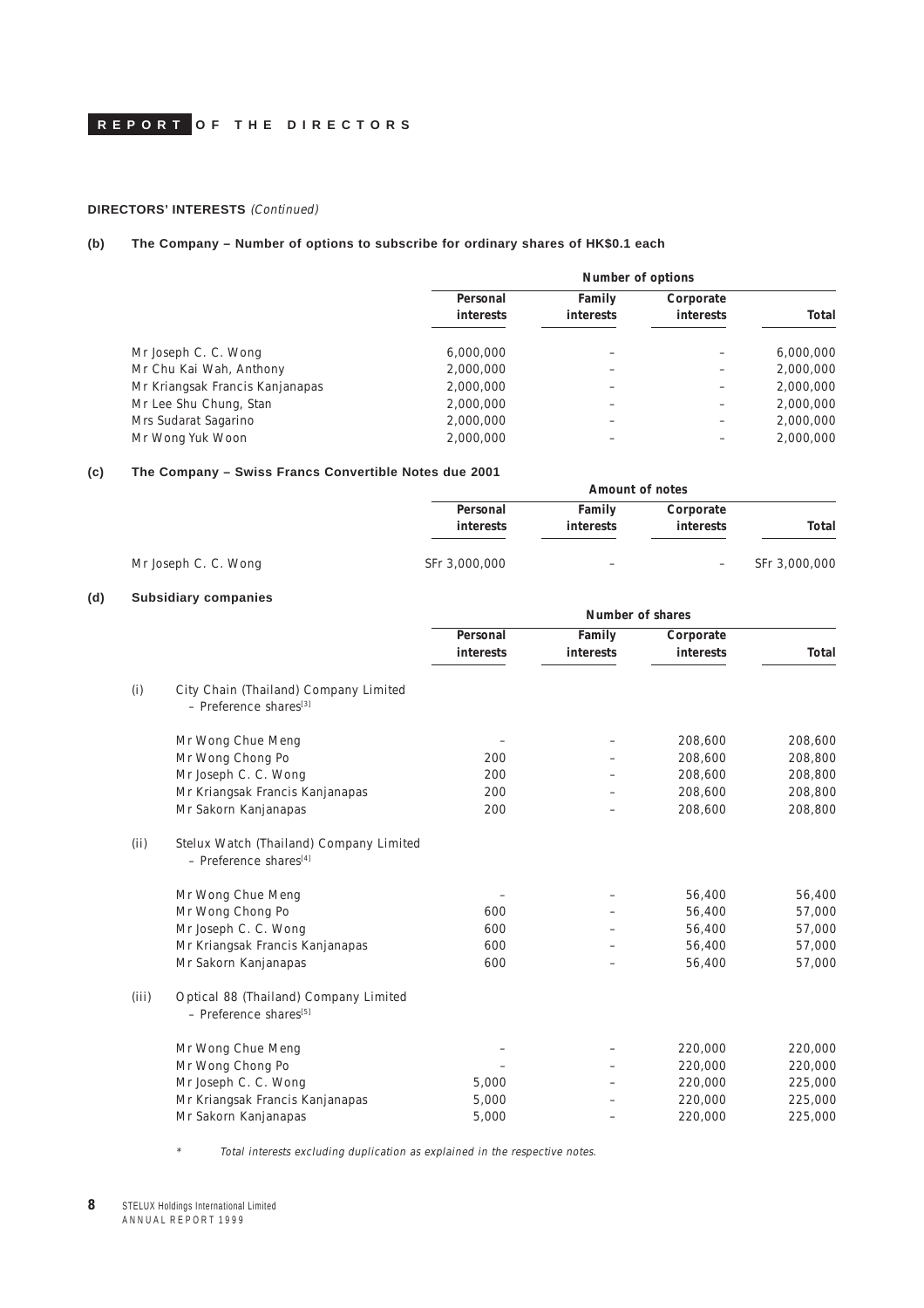#### **DIRECTORS' INTERESTS** (Continued)

By virtue of the SDI Ordinance and his interests in the ultimate holding company, Yee Hing Company Limited, Thong Sia Company Limited, Active Lights Company Limited and Yee Hing International Limited, Mr Wong Chue Meng is deemed to have family and corporate interests in the shares of the Company and its associated corporations at 31st March 1999 as follows:

(1) This includes the duplication of corporate interests of 518,439,741 shares through Yee Hing Company Limited, Active Lights Company Limited and Yee Hing International Limited in which Mr Wong Chue Meng is deemed to have both family and corporate interests.

By virtue of the SDI Ordinance, Mr Wong Chong Po is deemed to have corporate interests in the shares of the Company and its associated corporations at 31st March 1999 as follows:

(2) Mr Wong Chong Po has beneficial interests in Yee Hing Company Limited which has corporate interests in the Company.

By virtue of the SDI Ordinance and their family and corporate interests in the Company stated above, Mr Wong Chue Meng, Mr Wong Chong Po, Mr Joseph C. C. Wong, Mr Kriangsak Francis Kanjanapas and Mr Sakorn Kanjanapas are deemed to have corporate interests in City Chain (Thailand) Company Limited at 31st March 1999 as follows:

(3) City Chain (Thailand) Company Limited is deemed to be a wholly owned subsidiary company of the Company as all its ordinary shares carrying voting rights are held by a wholly owned subsidiary of the Company. The interests of these directors in the ordinary shares of City Chain (Thailand) Company Limited are therefore equivalent to their respective personal, family and corporate interests in the Company. The preference shares held by certain directors represent preference shares issued by City Chain (Thailand) Company Limited which do not carry any voting rights and which are not entitled to any profit sharing but are only entitled to annual fixed dividends.

By virtue of the SDI Ordinance and their family and corporate interests in the Company stated above, Mr Wong Chue Meng, Mr Wong Chong Po, Mr Joseph C. C. Wong, Mr Kriangsak Francis Kanjanapas and Mr Sakorn Kanjanapas are deemed to have corporate interests in Stelux Watch (Thailand) Company Limited at 31st March 1999 as follows:

(4) Stelux Watch (Thailand) Company Limited is deemed to be a wholly owned subsidiary company of the Company as all its ordinary shares carrying voting rights are held by a wholly owned subsidiary of the Company. The interests of these directors in the ordinary shares of Stelux Watch (Thailand) Company Limited are therefore equivalent to their respective personal, family and corporate interests in the Company. The preference shares held by certain directors represent preference shares issued by Stelux Watch (Thailand) Company Limited which do not carry any voting rights and which are not entitled to any profit sharing but are only entitled to annual fixed dividends.

By virtue of the SDI Ordinance and their family and corporate interests in the Company stated above, Mr Wong Chue Meng, Mr Wong Chong Po, Mr Joseph C. C. Wong, Mr Kriangsak Francis Kanjanapas and Mr Sakorn Kanjanapas are deemed to have corporate interests in Optical 88 (Thailand) Company Limited at 31st March 1999 as follows:

(5) Optical 88 (Thailand) Company Limited is deemed to be a wholly owned subsidiary company of the Company as all its ordinary shares carrying voting rights are held by a wholly owned subsidiary of the Company. The interests of these directors in the ordinary shares of Optical 88 (Thailand) Company Limited are therefore equivalent to their respective personal, family and corporate interests in the Company. The preference shares held by certain directors represent preference shares issued by Optical 88 (Thailand) Company Limited which do not carry any voting rights and which are not entitled to any profit sharing but are only entitled to annual fixed dividends.

Save as disclosed above, none of the directors of the Company was interested in the shares, options and convertible notes of the Company or any of the Company's associated corporations as at 31st March 1999.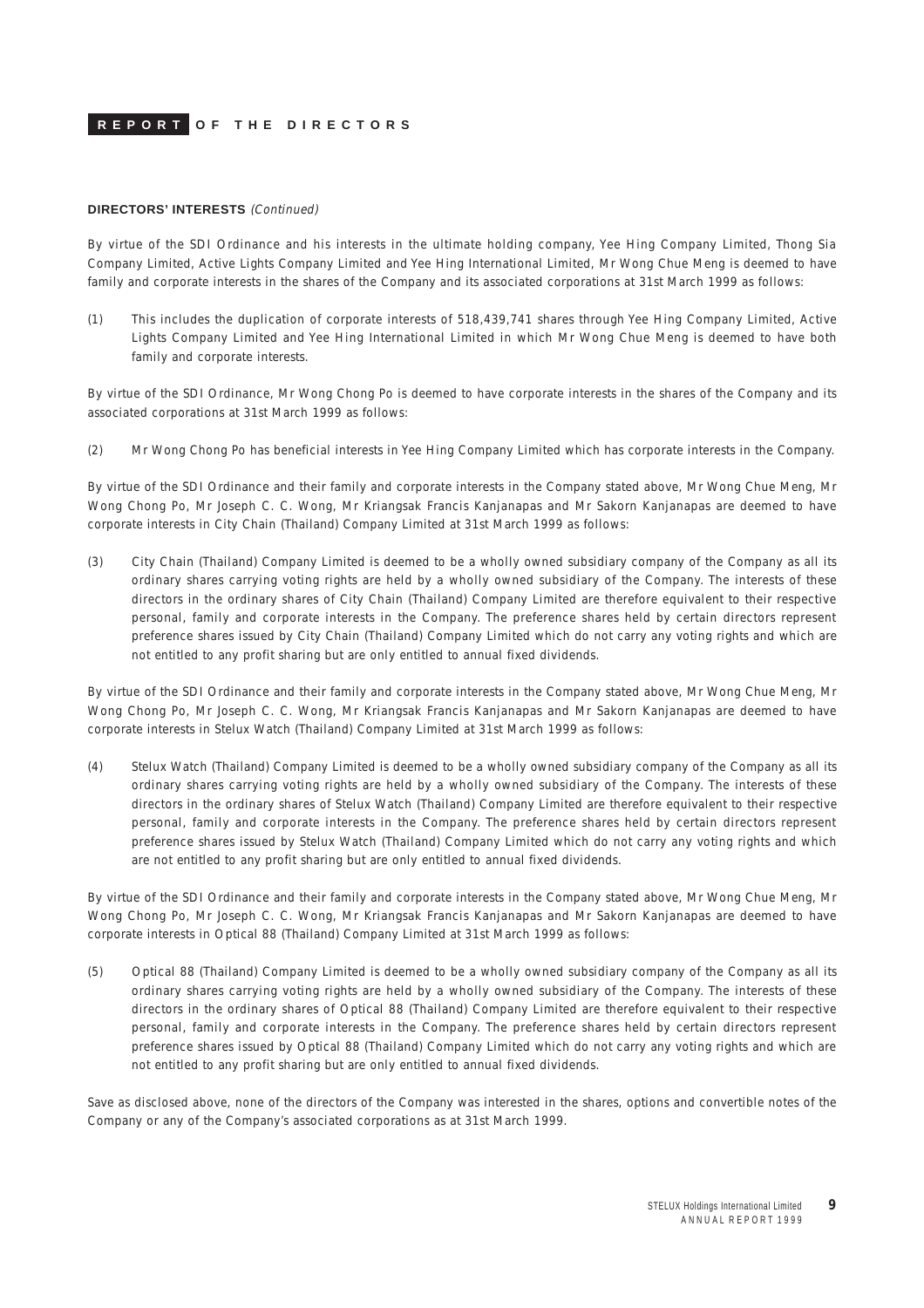#### **SUBSTANTIAL SHAREHOLDERS**

Save as disclosed in Directors' Interests above, so far as the directors are aware, there are no other parties which were, directly or indirectly, interested in 10 per cent or more of the nominal value of the share capital of the Company as at 31st March 1999 as recorded in the register required to be kept by the Company under section 16(1) of the SDI Ordinance.

#### **PURCHASE, SALE OR REDEMPTION OF LISTED SECURITIES**

During the year, there was no purchase, sale or redemption by the Company, or any of its subsidiary companies, of the Company's listed securities except that a wholly owned subsidiary company had repurchased Swiss Francs 25.5 million of the unlisted Swiss Francs Convertible Notes issued by the same subsidiary as follows:

| <b>Issuer</b>           | Description                                                            | Nominal<br>amount repurchased | Consideration paid                                                   |
|-------------------------|------------------------------------------------------------------------|-------------------------------|----------------------------------------------------------------------|
|                         |                                                                        |                               |                                                                      |
| Stelux Holdings Limited | 1.75 percent Swiss Francs<br>125,000,000 Convertible<br>Notes due 2001 | Swiss Francs<br>25,500,000    | Swiss Francs<br>6,650,000 average of 26 per<br>cent of nominal value |

### **MAJOR CUSTOMERS AND SUPPLIERS**

During the year, the Group purchased less than 30% of its goods and services from its 5 largest suppliers and sold less than 30% of its goods and services to its 5 largest customers.

#### **MANAGEMENT CONTRACTS**

No contracts concerning the management and administration of the whole or any substantial part of the business of the Company were entered into or existed during the year.

### **CODE OF BEST PRACTICE**

In the opinion of the directors, the Company has complied with the Code of Best Practice as set out in Appendix 14 of the Rules Governing the Listing of Securities on The Stock Exchange of Hong Kong Limited throughout the year except that the independent non-executive directors of the Company are not appointed for a specific term. The Company's audit committee was set up on 26th February 1999 comprising of its two independent non-executive directors.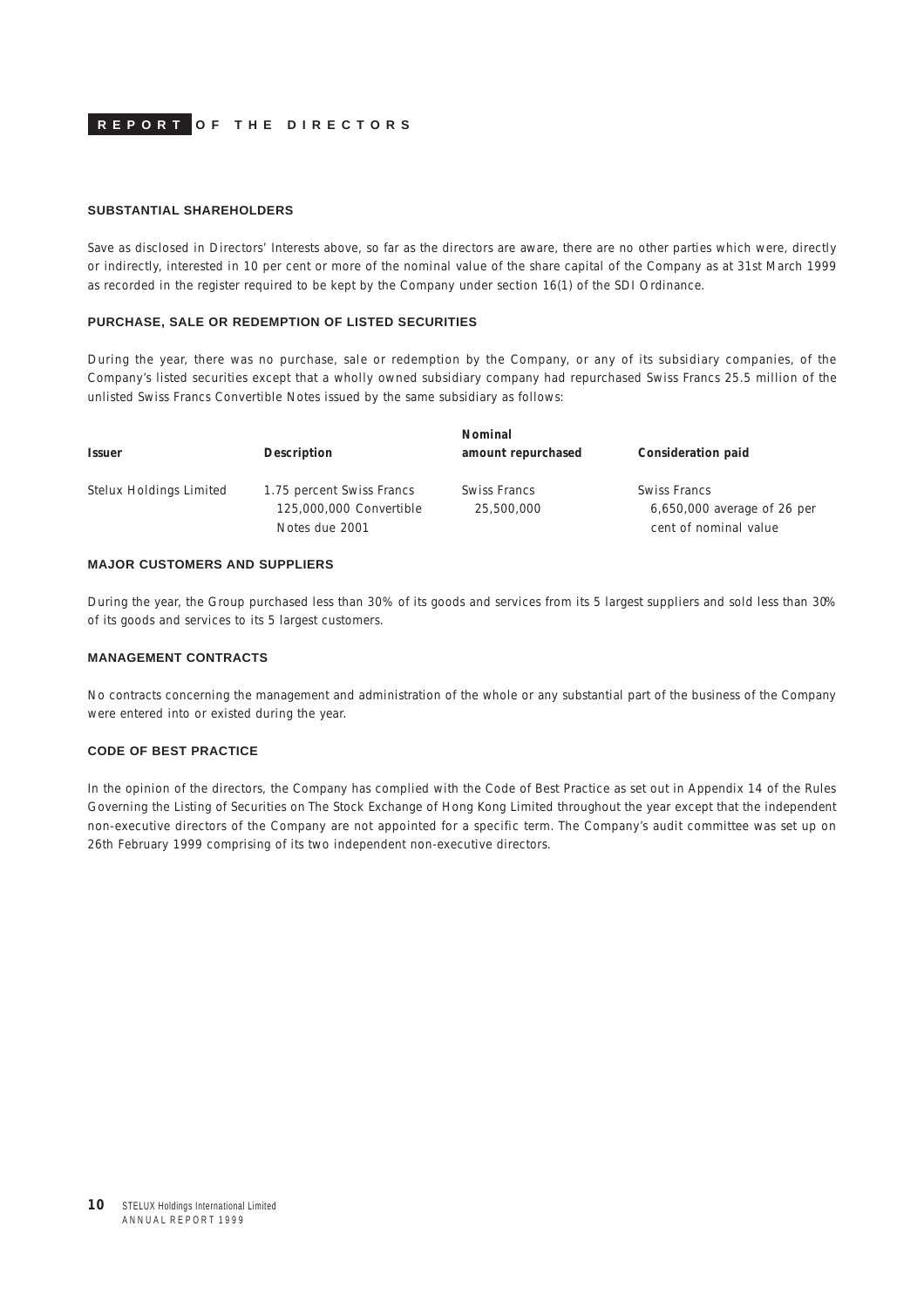#### **YEAR 2000 COMPLIANCE**

The Company has complied with the Exchange's mandatory disclosure requirement with respect to the progress of resolving the Y2000 problem by disclosing the relevant information in the Company's 1998/1999 interim report dated 30th December 1998.

As of June 1999, all critical computer software systems are Y2000 compliant. There is one system, however, identified as Y2000 non-compliant but this will have no adverse effect on data processing. Hardware upgrading is still underway. All hardware which need to be Y2000 compliant will be upgraded by September 1999.

The Group shall be Y2000 compliant by September 1999. This is slightly later than previously disclosed because hardware upgrading was pushed to a later date to allow the Group to benefit from continued price reductions of computer hardware in the market. The spending on the Y2000 compliance project is controlled within the original HK\$1.5 million budget. As of 31st March 1999, about 50% of the budgeted amount has been incurred and capitalised. As of 31st March 1999, the aggregate amount of commitments authorised by the directors and contracted but not provided for in the financial statements is HK\$113,000. This amount will be capitalised. As of 31st March 1999, all authorised commitments have been contracted for. If trading activities are interrupted due to the Y2000 problem, the Group will conduct affected operations manually. The Group has not taken up insurance cover for potential losses caused by the Y2000 problem.

#### **AUDITORS**

The accounts have been audited by Price Waterhouse who have merged with Coopers & Lybrand and a resolution to appoint the new firm, PricewaterhouseCoopers, as auditors to the Company will be proposed at the forthcoming Annual General Meeting.

On behalf of the Board

**Joseph C. C. Wong** Managing Director

HONG KONG, 3rd August 1999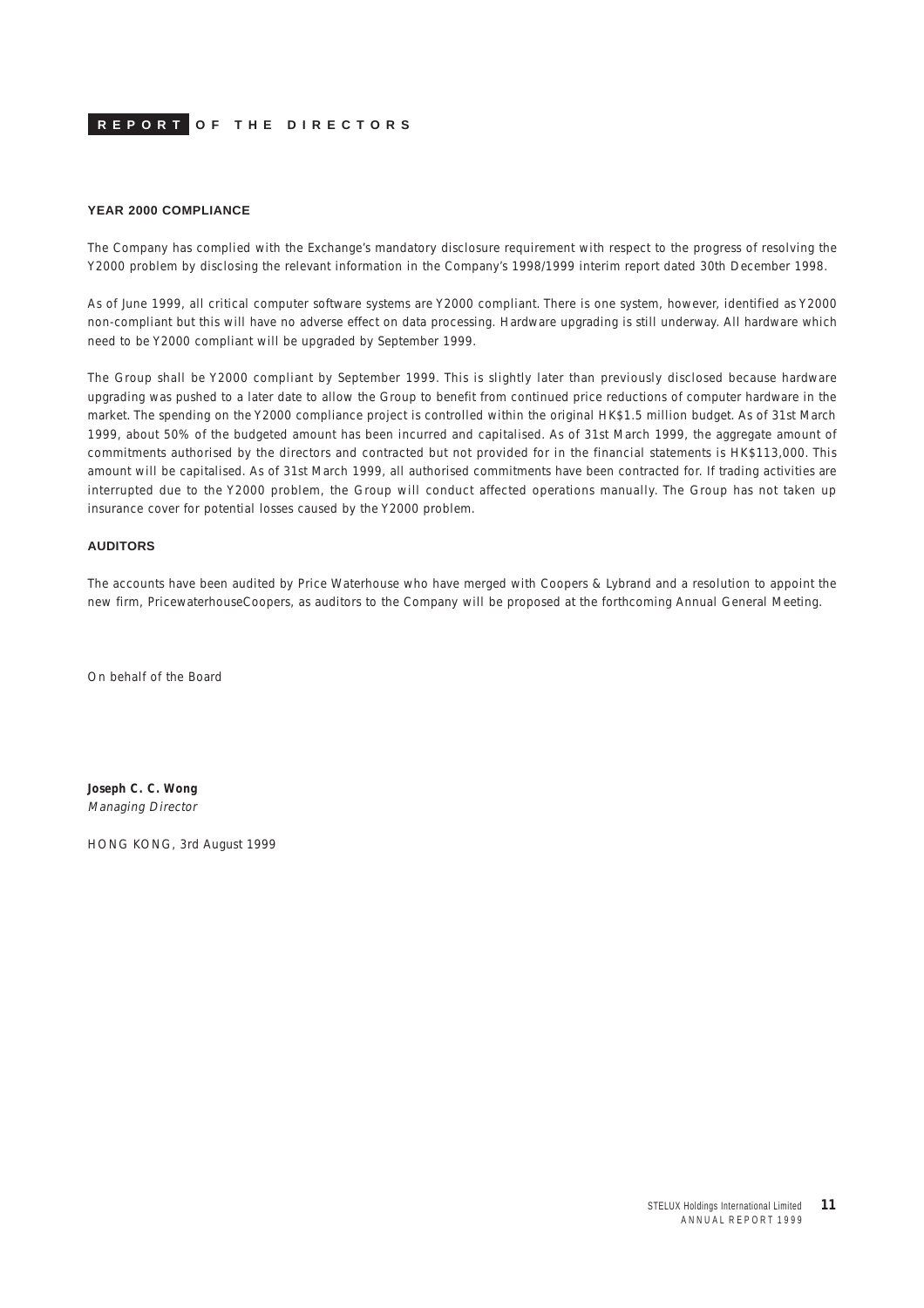<span id="page-11-0"></span>

### **TO THE SHAREHOLDERS OF STELUX HOLDINGS INTERNATIONAL LIMITED**

(incorporated in Bermuda with limited liability)

We have audited the accounts on pages 13 to 40 which have been prepared in accordance with accounting principles generally accepted in Hong Kong.

### **Respective responsibilities of directors and auditors**

The Company's directors are responsible for the preparation of accounts which give a true and fair view. In preparing accounts which give a true and fair view it is fundamental that appropriate accounting policies are selected and applied consistently.

It is our responsibility to form an independent opinion, based on our audit, on those accounts and to report our opinion to you.

#### **Basis of opinion**

We conducted our audit in accordance with Statements of Auditing Standards issued by the Hong Kong Society of Accountants. An audit includes examination, on a test basis, of evidence relevant to the amounts and disclosures in the accounts. It also includes an assessment of the significant estimates and judgements made by the directors in the preparation of the accounts, and of whether the accounting policies are appropriate to the Company's and the Group's circumstances, consistently applied and adequately disclosed.

We planned and performed our audit so as to obtain all the information and explanations which we considered necessary in order to provide us with sufficient evidence to give reasonable assurance as to whether the accounts are free from material misstatement. In forming our opinion we also evaluated the overall adequacy of the presentation of information in the accounts. We believe that our audit provides a reasonable basis for our opinion.

### **Opinion**

In our opinion the accounts give a true and fair view, in all material respects, of the state of affairs of the Company and the Group as at 31st March 1999 and of the loss and cash flows of the Group for the year then ended and have been properly prepared in accordance with the disclosure requirements of the Hong Kong Companies Ordinance.

**PRICE WATERHOUSE** Certified Public Accountants

HONG KONG, 3rd August 1999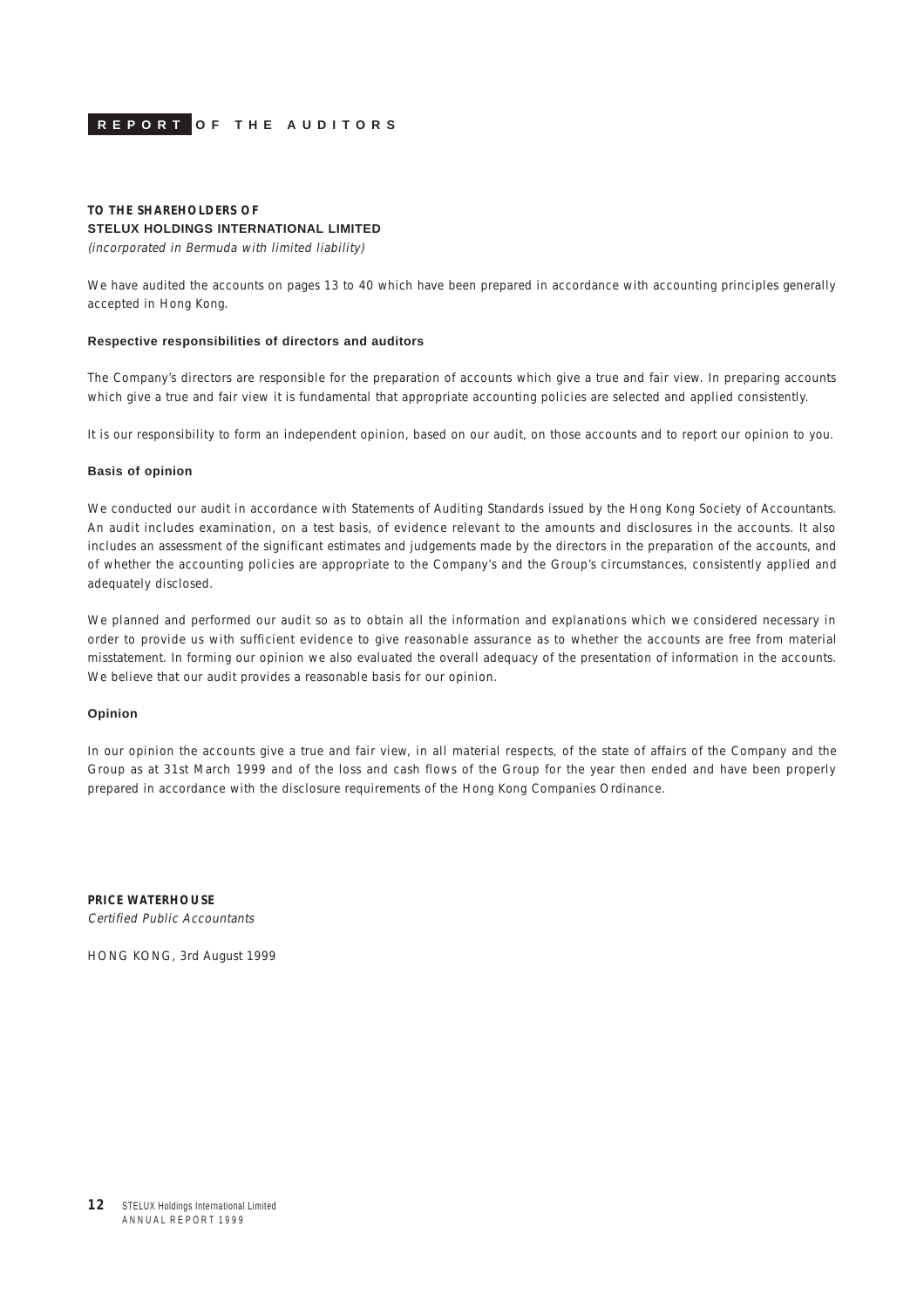# <span id="page-12-0"></span>**CONSOLIDATED PROFIT AND LOSS ACCOUNT**

For the year ended 31st March 1999

|                                          |                            | 1999        | 1998          |
|------------------------------------------|----------------------------|-------------|---------------|
|                                          | Note                       | HK\$'000    | HK\$'000      |
| <b>TURNOVER</b>                          | $\overline{2}$             | 1,286,677   | 3,195,908     |
| <b>OPERATING LOSS</b>                    | $\ensuremath{\mathcal{S}}$ | (120, 776)  | (85, 820)     |
| EXCEPTIONAL ITEMS                        | $\overline{4}$             | (64, 765)   | (2, 298, 409) |
| <b>LOSS FROM ORDINARY ACTIVITIES</b>     |                            | (185, 541)  | (2,384,229)   |
| SHARE OF LOSSES OF ASSOCIATED COMPANIES  |                            |             | (391, 871)    |
| <b>LOSS BEFORE TAXATION</b>              |                            | (185, 541)  | (2,776,100)   |
| <b>TAXATION</b>                          | 8                          | (2, 413)    | 22,316        |
| <b>LOSS AFTER TAXATION</b>               |                            | (187, 954)  | (2, 753, 784) |
| <b>MINORITY INTERESTS</b>                |                            |             | 379           |
| <b>LOSS ATTRIBUTABLE TO SHAREHOLDERS</b> | 9, 21                      | (187, 954)  | (2, 753, 405) |
| <b>LOSS PER SHARE</b>                    | 10                         | (HK\$0.201) | (HK\$2.941)   |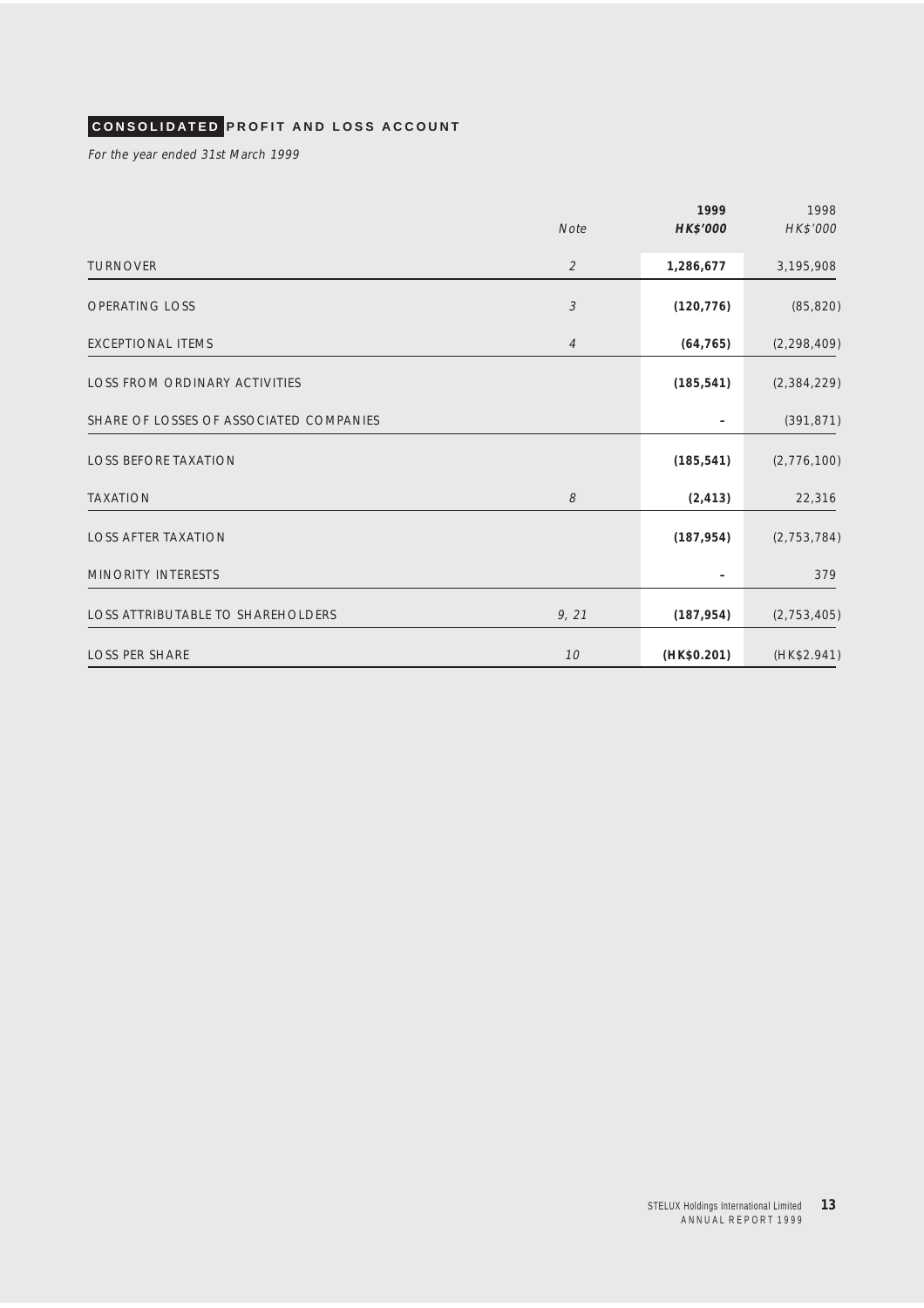# <span id="page-13-0"></span>**CONSOLIDATED BALANCE SHEET**

As at 31st March 1999

|                             | <b>Note</b> | 1999<br>HK\$'000 | 1998<br>HK\$'000 |
|-----------------------------|-------------|------------------|------------------|
| <b>FIXED ASSETS</b>         | $11$        | 1,028,860        | 1,201,027        |
| OTHER INVESTMENTS           | 13          | 4,299            | 5,048            |
| TRADEMARKS AND PATENTS      | 14          | 31,941           | 33,291           |
| DEFERRED EXPENDITURE        | 15          | 344              | 4,899            |
| LONG TERM RECEIVABLE        | 16          |                  | 15,500           |
| NET CURRENT ASSETS          | 17          | 248,306          | 731,799          |
| <b>EMPLOYMENT OF FUNDS</b>  |             | 1,313,750        | 1,991,564        |
| Financed by:                |             |                  |                  |
| SHARE CAPITAL               | 20          | 93,634           | 93,634           |
| <b>RESERVES</b>             | 21          | 543,587          | 739,024          |
| SHAREHOLDERS' FUNDS         |             | 637,221          | 832,658          |
| MINORITY INTERESTS          |             | 1,679            | 1,604            |
| <b>DEFERRED TAXATION</b>    | 22          | 156              | (395)            |
| CONVERTIBLE NOTES           | 23          | 415,785          | 535,500          |
| LOANS FROM SHAREHOLDERS     | 24          | 3,892            | 63,246           |
| OTHER LONG TERM LIABILITIES | 25          | 255,017          | 558,951          |
| <b>FUNDS EMPLOYED</b>       |             | 1,313,750        | 1,991,564        |

**Wong Chong Po Joseph C. C. Wong** Executive Chairman Managing Director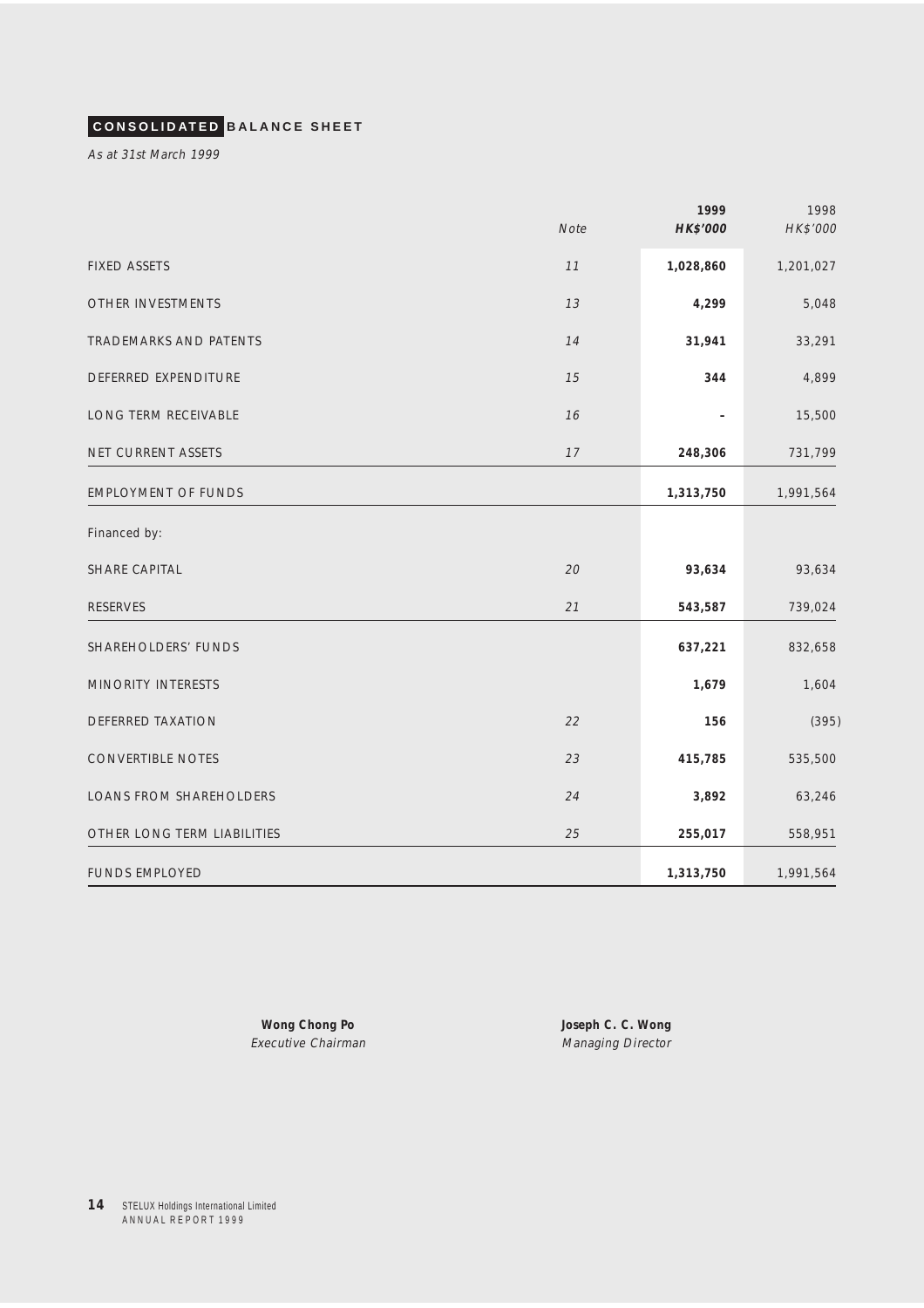# <span id="page-14-0"></span>**BALANCE SHEET**

As at 31st March 1999

|                                | Note | 1999<br><b>HK\$'000</b> | 1998<br>HK\$'000 |
|--------------------------------|------|-------------------------|------------------|
| SUBSIDIARY COMPANIES           | 12   | 496,269                 | 843,080          |
| NET CURRENT LIABILITIES        | 17   | (2, 449)                | (2, 342)         |
| <b>EMPLOYMENT OF FUNDS</b>     |      | 493,820                 | 840,738          |
| Financed by:                   |      |                         |                  |
| SHARE CAPITAL                  | 20   | 93,634                  | 93,634           |
| <b>RESERVES</b>                | 21   | 396,294                 | 682,451          |
| SHAREHOLDERS' FUNDS            |      | 489,928                 | 776,085          |
| <b>LOANS FROM SHAREHOLDERS</b> | 24   | 3,892                   | 63,246           |
| OTHER LONG TERM LIABILITIES    | 25   |                         | 1,407            |
| <b>FUNDS EMPLOYED</b>          |      | 493,820                 | 840,738          |

**Wong Chong Po Joseph C. C. Wong** Executive Chairman Managing Director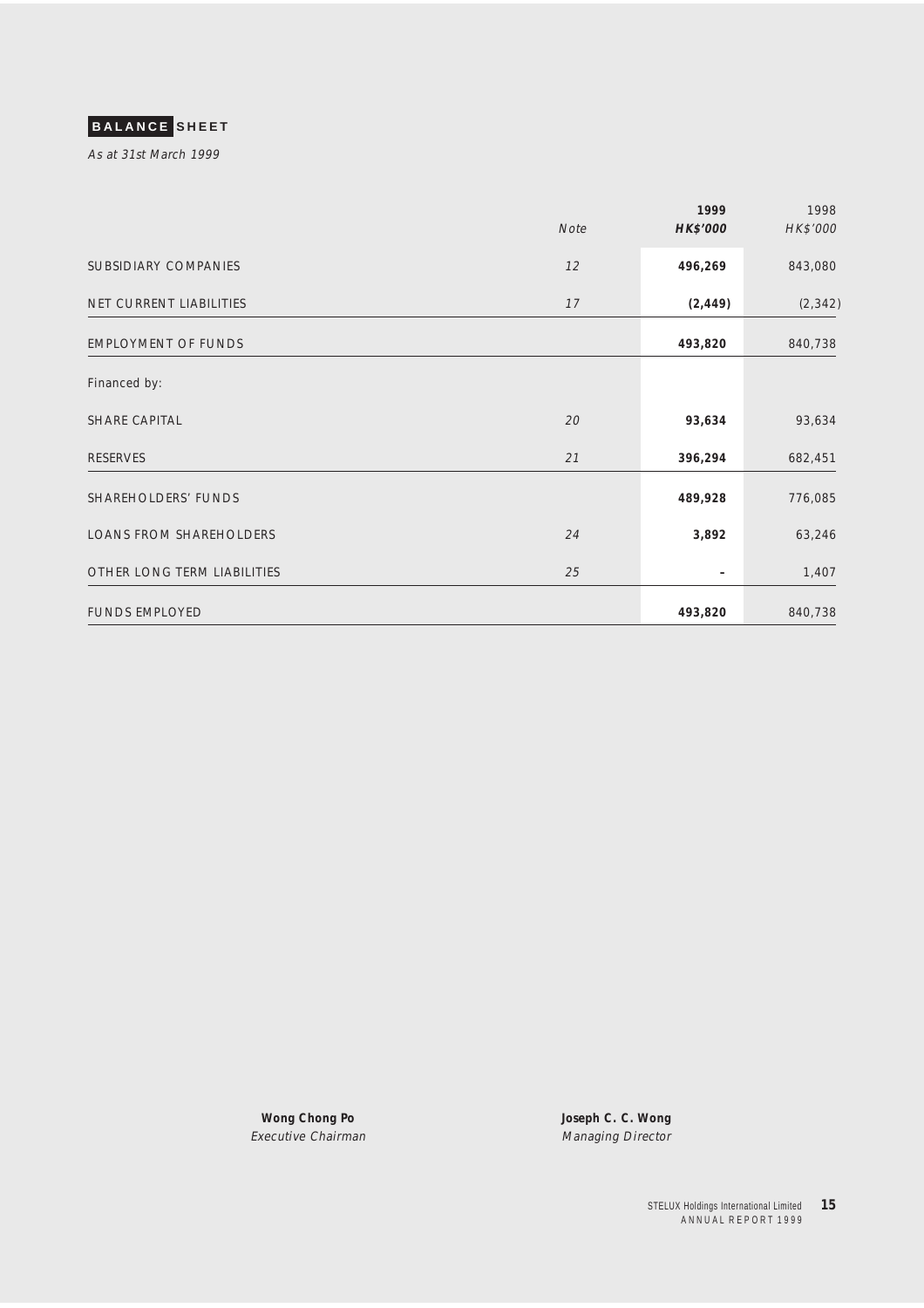# <span id="page-15-0"></span>**CONSOLIDATED CASH FLOW STATEMENT**

For the year ended 31st March 1999

|                                                                                        | <b>Note</b> | 1999<br><b>HK\$'000</b> | 1998<br>HK\$'000 |
|----------------------------------------------------------------------------------------|-------------|-------------------------|------------------|
| NET CASH INFLOW FROM OPERATING ACTIVITIES                                              | 30(a)       | 80,040                  | 366,098          |
| RETURNS ON INVESTMENTS AND SERVICING OF FINANCE                                        |             |                         |                  |
| Interest received                                                                      |             | 8,367                   | 8,521            |
| Interest paid                                                                          |             | (122, 628)              | (209, 876)       |
| Dividends received                                                                     |             | 7,967                   | 2,435            |
| Dividends paid                                                                         |             |                         | (37, 444)        |
| NET CASH OUTFLOW FROM RETURNS ON INVESTMENTS                                           |             |                         |                  |
| AND SERVICING OF FINANCE                                                               |             | (106, 294)              | (236, 364)       |
| <b>TAXATION</b>                                                                        |             |                         |                  |
| Hong Kong profits tax refunded                                                         |             | 228                     | 1,012            |
| Overseas tax paid                                                                      |             | (330)                   | (3, 311)         |
| TAX PAID                                                                               |             | (102)                   | (2, 299)         |
| <b>INVESTING ACTIVITIES</b>                                                            |             |                         |                  |
| Net cash outflow for acquisition of a subsidiary company                               |             |                         | (13, 381)        |
| Purchase of trademarks and patents                                                     |             | (754)                   | (1, 419)         |
| Purchase of fixed assets                                                               |             | (63, 432)               | (56, 668)        |
| Proceeds from sale of land and buildings and investment properties                     |             | 1,367,251               | 491,880          |
| Proceeds from sale of other fixed assets                                               |             | 600                     | 2,847            |
| Construction costs incurred for properties held for development                        |             |                         | (400, 374)       |
| Deferred expenditure incurred                                                          |             | (2, 126)                | (3,647)          |
| Forfeiture of deposits from property purchasers<br>Forfeiture of deposit from a tenant |             |                         | 37,571           |
| Recovery of bank deposit from Bank of Credit and Commerce Group                        |             |                         | 6,750            |
| (in liquidation)                                                                       |             |                         | 4,868            |
| Repatriation of share capital from other investments                                   |             | 750                     |                  |
| NET CASH INFLOW FROM INVESTING ACTIVITIES                                              |             | 1,302,289               | 68,427           |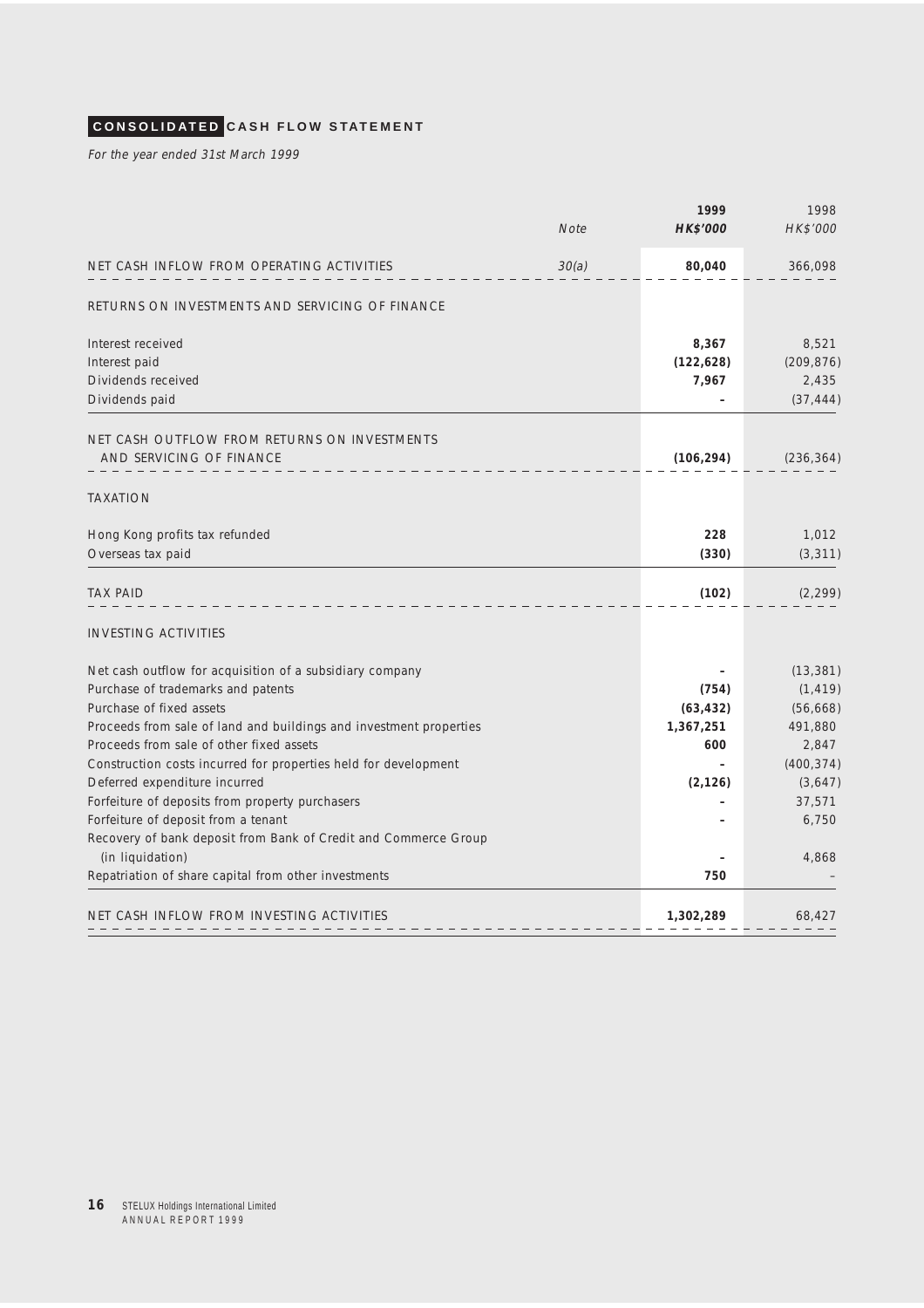# **CONSOLIDATED CASH FLOW STATEMENT**

For the year ended 31st March 1999

|                                                        | <b>Note</b> | 1999<br>HK\$'000 | 1998<br>HK\$'000 |
|--------------------------------------------------------|-------------|------------------|------------------|
| NET CASH INFLOW BEFORE FINANCING                       |             | 1,275,933        | 195,862          |
| <b>FINANCING</b>                                       | 30(b)       |                  |                  |
| Issue of shares                                        |             |                  | 464              |
| Acquisition of shareholding from minority interest     |             |                  | (414)            |
| New long term bank loans                               |             |                  | 166,000          |
| Repayment of long term bank loans                      |             | (1, 243, 391)    | (270, 370)       |
| Addition of finance leases                             |             |                  | 654              |
| Capital repayment of finance leases                    |             | (3,039)          | (925)            |
| Increase/(decrease) in loan from a related company     |             | 14,515           | (10, 199)        |
| Decrease in retention money                            |             | (5,606)          | (6,053)          |
| Redemption of convertible notes                        |             | (36, 528)        |                  |
| Decrease in loans from shareholders                    |             | (37, 910)        |                  |
| New short term Ioan                                    |             |                  | 13,000           |
| NET CASH OUTFLOW FROM FINANCING                        |             | (1, 311, 959)    | (107, 843)       |
|                                                        |             |                  |                  |
| (Decrease)/increase in cash and cash equivalents       |             | (36, 026)        | 88,019           |
| Cash and cash equivalents at 1st April                 |             | (27, 901)        | (77, 125)        |
| Effect of foreign exchange rate changes                |             | 1,243            | (38, 795)        |
| CASH AND CASH EQUIVALENTS AT 31ST MARCH                |             | (62, 684)        | (27,901)         |
| Analysis of the balances of cash and cash equivalents: |             |                  |                  |
| Cash and bank balances                                 |             | 82,670           | 155,632          |
| Bank overdrafts and short term Joans                   |             |                  |                  |
| Secured                                                |             | (84, 498)        | (15, 184)        |
| Unsecured                                              |             | (60, 856)        | (168, 349)       |
|                                                        |             | (62, 684)        | (27, 901)        |
|                                                        |             |                  |                  |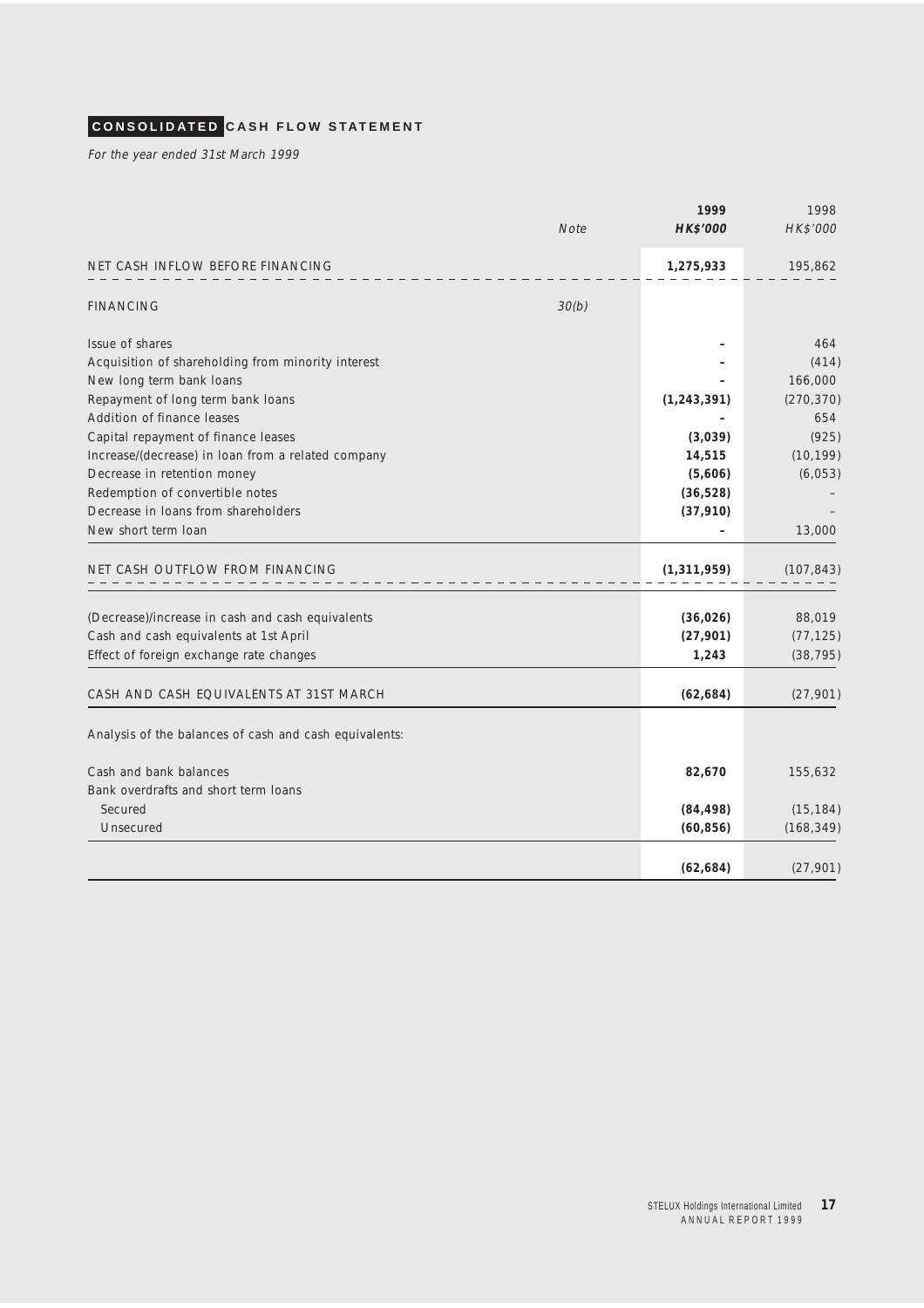### <span id="page-17-0"></span>**1. PRINCIPAL ACCOUNTING POLICIES**

The principal accounting policies adopted in the preparation of the accounts, which conform with Hong Kong Statements of Standard Accounting Practice and accounting principles generally accepted in Hong Kong, are as follows:

#### **(a) Consolidation**

The consolidated accounts include the accounts of the Company and its subsidiary companies made up to 31st March.

### **(b) Goodwill**

Goodwill represents the excess of purchase consideration over fair values ascribed to the net tangible assets of subsidiary companies acquired and is written off directly to reserves in the year of acquisition.

#### **(c) Subsidiary companies**

A company is a subsidiary company if more than 50% of the issued voting capital is held for the long term. Investments in subsidiary companies are carried at cost to the Company. Provision is made when there is a permanent diminution in value.

#### **(d) Fixed assets and depreciation**

Fixed assets other than investment properties (note 1(e)) are stated at cost less accumulated depreciation.

Depreciation is provided at rates calculated to write off their cost by equal annual instalments over their estimated useful lives or, if shorter, the relevant finance lease periods, as follows:

| Leasehold land         | over the unexpired period of the lease                      |
|------------------------|-------------------------------------------------------------|
| Buildings              | lesser of the unexpired lease term or 2 to $2\frac{1}{2}\%$ |
| Plant and equipment    | 10 to 33 $\frac{1}{3}\%$                                    |
| Furniture and fixtures | 7 to 33 $\frac{1}{3}$ %                                     |
| Motor vehicles         | 20 to 25%                                                   |

The gain or loss on disposal of a fixed asset other than investment properties is the difference between the net sales proceeds and the carrying amount of the relevant asset, and is recognised in the profit and loss account.

#### **(e) Investment properties**

Investment properties are interests in land and buildings in respect of which construction work and development have been completed and which are held for their investment potential.

Investment properties are valued annually by independent professional valuers. Increases in valuations are credited to the investment properties revaluation reserve; decreases are first set off against earlier revaluation surpluses on a portfolio basis and thereafter charged to the profit and loss account.

No depreciation is provided on investment properties held on leases of more than twenty years and freehold land.

Upon the disposal of an investment property, the relevant revaluation surplus realised is released from the asset revaluation reserve to the profit and loss account.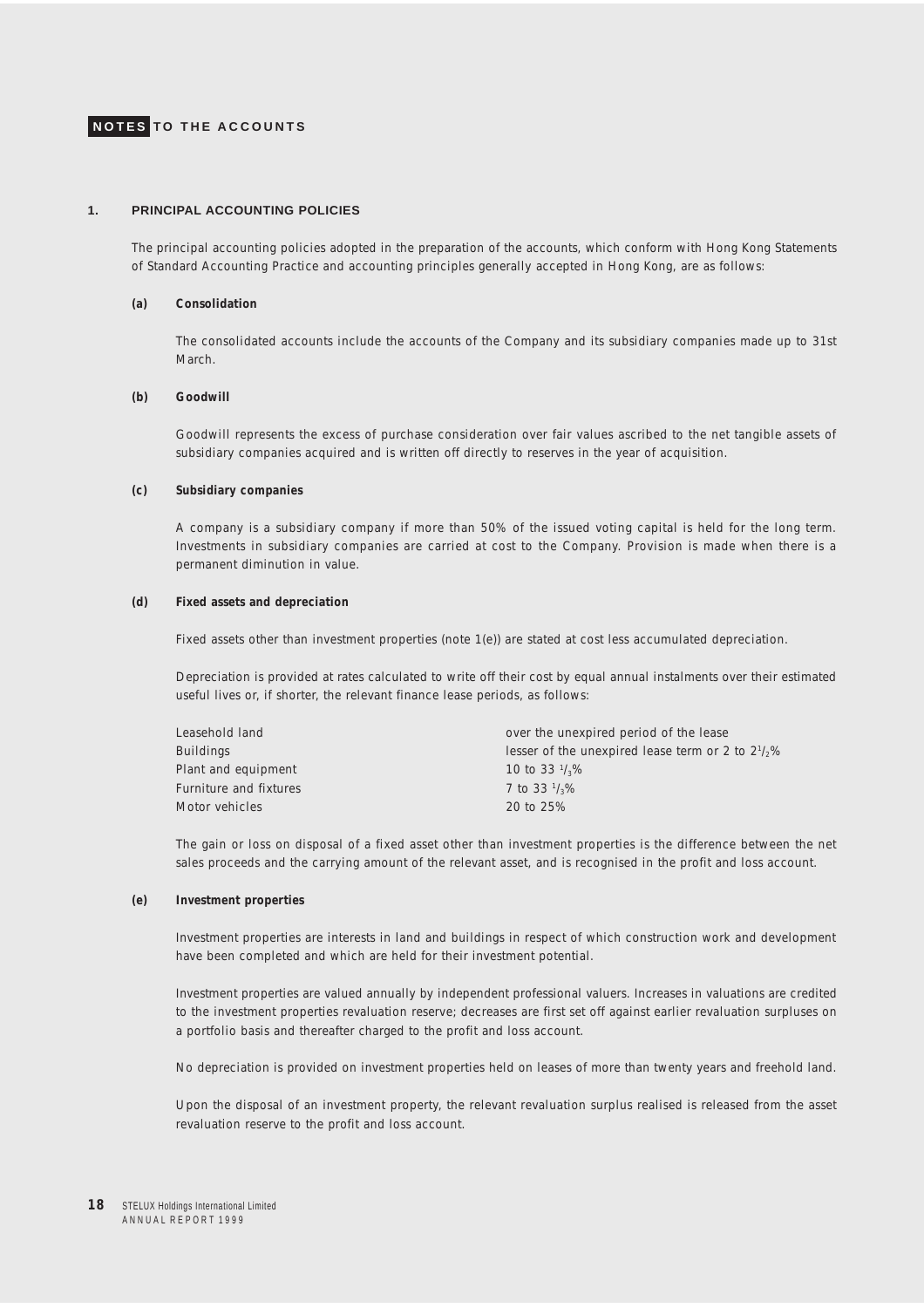

### **1. PRINCIPAL ACCOUNTING POLICIES** (Continued)

#### **(f) Borrowing costs**

Borrowing costs relating to properties held for development is included in cost of development during the relevant period of construction.

#### **(g) Other investments**

Other investments include investments in companies other than subsidiary companies which are held for the long term. These investments are stated at cost less provision for permanent diminution in value.

#### **(h) Trademarks and patents**

Watch brand trademarks are stated at cost less amortisation. Cost is amortised over the estimated useful economic life of 20 years on a straight line basis.

The other trademark and patent is carried at directors' valuation made in 1972.

#### **(i) Deferred expenditure**

Deferred expenditure comprises property leasing expenses for shops, production costs for advertising programmes and advertising expenditure for launching and re-launching of tradenames and watch brands. An advertising programme is defined as re-launching where the advertising expenditure relating to a tradename or watch brand for the preceding two years is the lower of HK\$500,000 or 10% of the budgeted re-launching expenses.

Advertising launching and re-launching expenses are amortised using a reducing proportion method over a period of three years. Property leasing expenses are amortised on a straight line basis over the relevant lease periods. Production costs for advertising programmes are amortised on a straight line basis over a period of not more than five years.

#### **(j) Stocks**

Stocks are stated at the lower of cost and net realisable value. The stock valuation includes the cost of direct labour, materials and an appropriate proportion of production overhead expenditure. Cost is calculated on the first in first out or weighted average basis. Net realisable value is determined on the basis of anticipated sales proceeds less estimated selling expenses.

#### **(k) Marketable securities**

Marketable securities are stated at the lower of cost and market value.

#### **(l) Deferred taxation**

Deferred taxation is accounted for at current tax rates in respect of timing differences between profit as computed for taxation purposes and profit as stated in the accounts to the extent that a liability or asset is expected to be payable or receivable in the foreseeable future.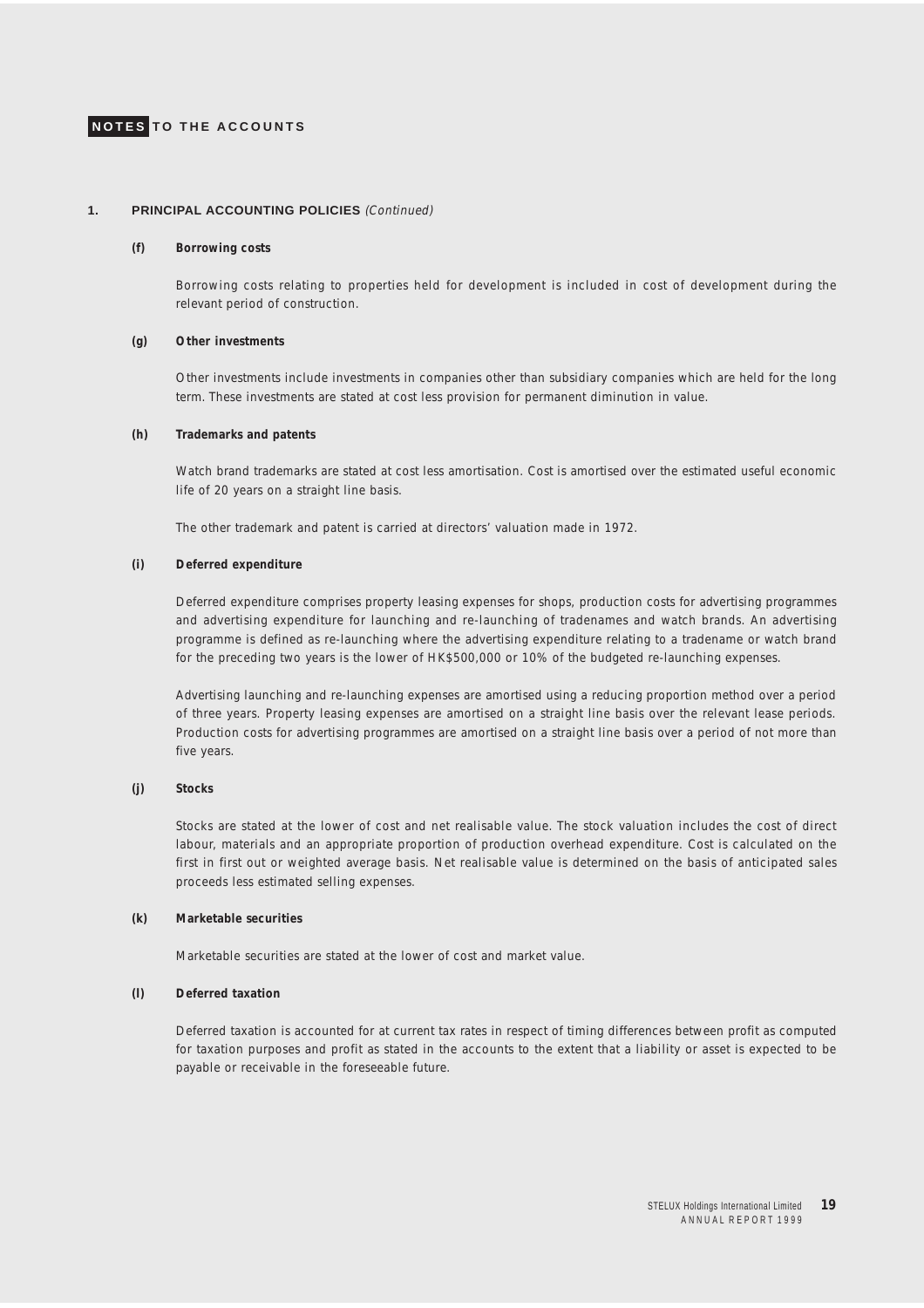#### **1. PRINCIPAL ACCOUNTING POLICIES** (Continued)

#### **(m) Assets under leases**

### (i) Finance leases

Leases that substantially transfer to the Group all the rewards and risks of ownership of assets, other than legal title, are accounted for as finance leases. At the inception of a finance lease, the fair value of the asset is recorded together with the obligation, excluding the interest element, to pay future rentals. Finance charges are debited to the profit and loss account in proportion to the capital balances outstanding. Assets held under finance leases are depreciated on the basis described in note 1(d).

#### (ii) Operating leases

Leases where substantially all the rewards and risks of ownership of assets remain with the lessors are accounted for as operating leases. Rentals applicable to such operating leases are charged to the profit and loss account on a straight line basis over the lease term.

### **(n) Foreign currencies**

Transactions in foreign currencies are converted at exchange rates ruling at the transaction dates. Monetary assets and liabilities denominated in foreign currencies at the balance sheet date are translated at rates of exchange ruling at the balance sheet date. Exchange differences arising in these cases are dealt with in the profit and loss account.

The accounts of subsidiaries companies expressed in foreign currencies are translated at the rates of exchange ruling at the balance sheet date. Exchange differences arising are dealt with as a movement in reserves.

### **(o) Retirement benefit costs**

The Group operates a defined contribution retirement scheme. The assets of the scheme are held separately from those of the Group in an independently administered fund. The Group's contributions to the scheme are expensed as incurred and may be reduced by contributions forfeited by those employees who leave the scheme prior to vesting fully in the contributions.

#### **(p) Related parties**

Related parties are individuals and companies, including subsidiary companies, where the individual, company or group has the ability, directly or indirectly, to control the other party or exercise significant influence over the other party in making financial and operating decisions.

#### **(q) Recognition of revenue**

Revenue is recognized when it is probable that the economic benefits will accrue to the Group and when the revenue can be measured reliably on the following bases:

- (i) invoiced value of goods net of discounts and allowances, when the goods are delivered to the customers;
- (ii) rental income, on an accrual basis in accordance with the lease agreements;
- (iii) sales of marketable securities, when the significant risks and rewards of ownership have been transferred to the purchasers;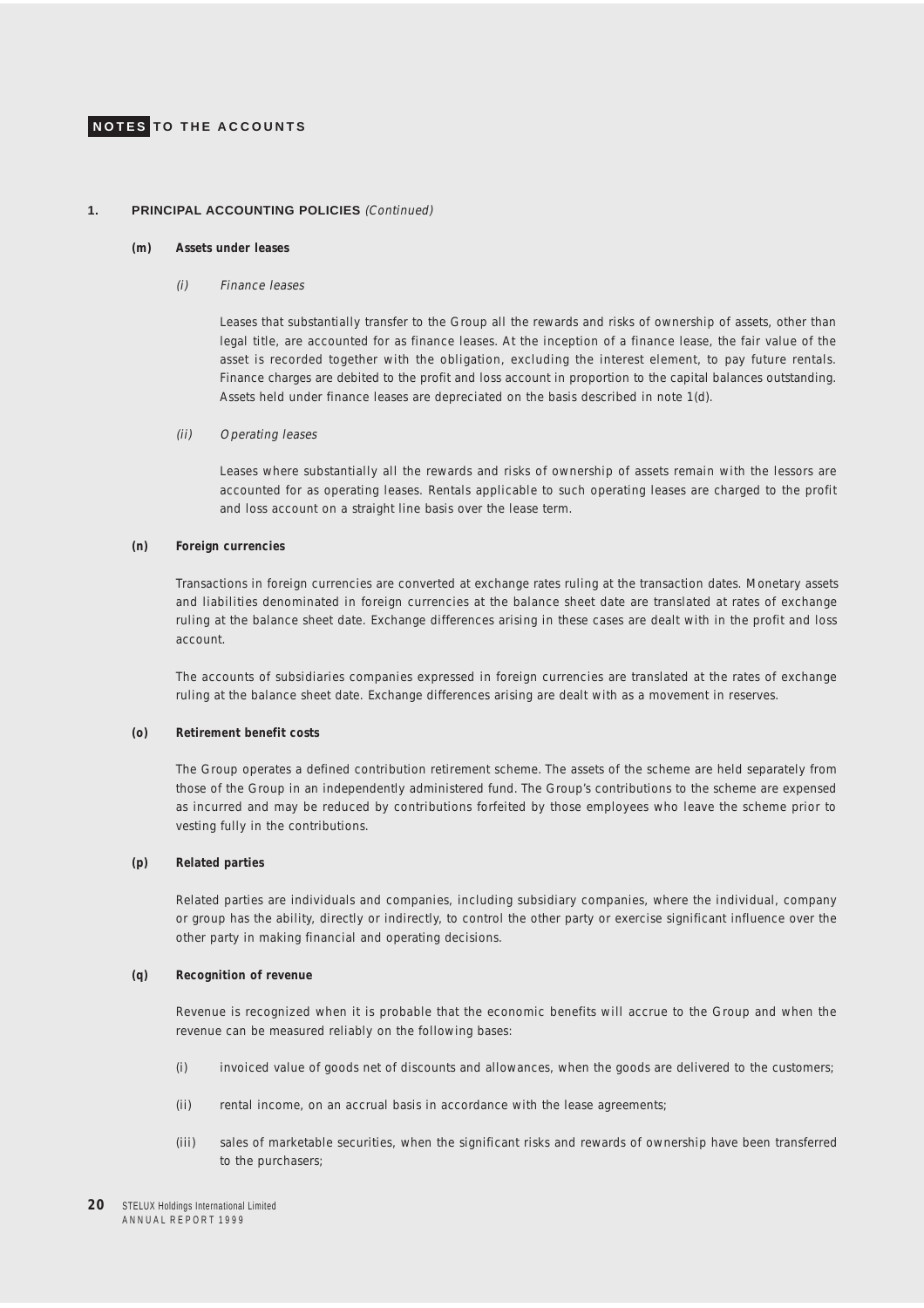### **1. PRINCIPAL ACCOUNTING POLICIES** (Continued)

### **(q) Recognition of revenue** (Continued)

- (iv) dividend income, when the shareholder's right to receive payment is established;
- (v) interest income, in proportion to time, taking account of the principal outstanding and the effective interest rate applicable and;
- (vi) profit on disposal of completed properties, when the sale and purchase agreements are completed.

### **2. TURNOVER AND CONTRIBUTION TO (LOSS)/PROFIT FROM ORDINARY ACTIVITIES**

Turnover represents the following and comprises revenue from:

|                                | 1999<br>HK\$'000 | 1998<br>HK\$'000 |
|--------------------------------|------------------|------------------|
| Sales of goods                 | 1,210,353        | 1,493,248        |
| Gross rental income            | 33,195           | 11,399           |
| Sales of marketable securities | 27,190           |                  |
| Dividend income                | 7,967            | 2,435            |
| Interest income                | 7,972            | 8,826            |
| Sales of properties            | -                | 1,680,000        |
|                                |                  |                  |
|                                | 1,286,677        | 3,195,908        |

The analysis of the Group's turnover and contribution to the (loss)/profit from ordinary activities by activities and geography are as follows:

|     |                         | 1999      |     | 1998      |                   |
|-----|-------------------------|-----------|-----|-----------|-------------------|
|     |                         | HK\$'000  | %   | HK\$'000  | %                 |
|     | Analysis by activities: |           |     |           |                   |
| (i) | Turnover:               |           |     |           |                   |
|     | Investment              | 39,037    | 3   | 8,445     | $\qquad \qquad -$ |
|     | Property                | 34,440    | 3   | 1,694,414 | 53                |
|     | Retailing and trading   | 1,213,200 | 94  | 1,493,049 | 47                |
|     |                         |           |     |           | 100               |
|     |                         | 1,286,677 | 100 | 3,195,908 |                   |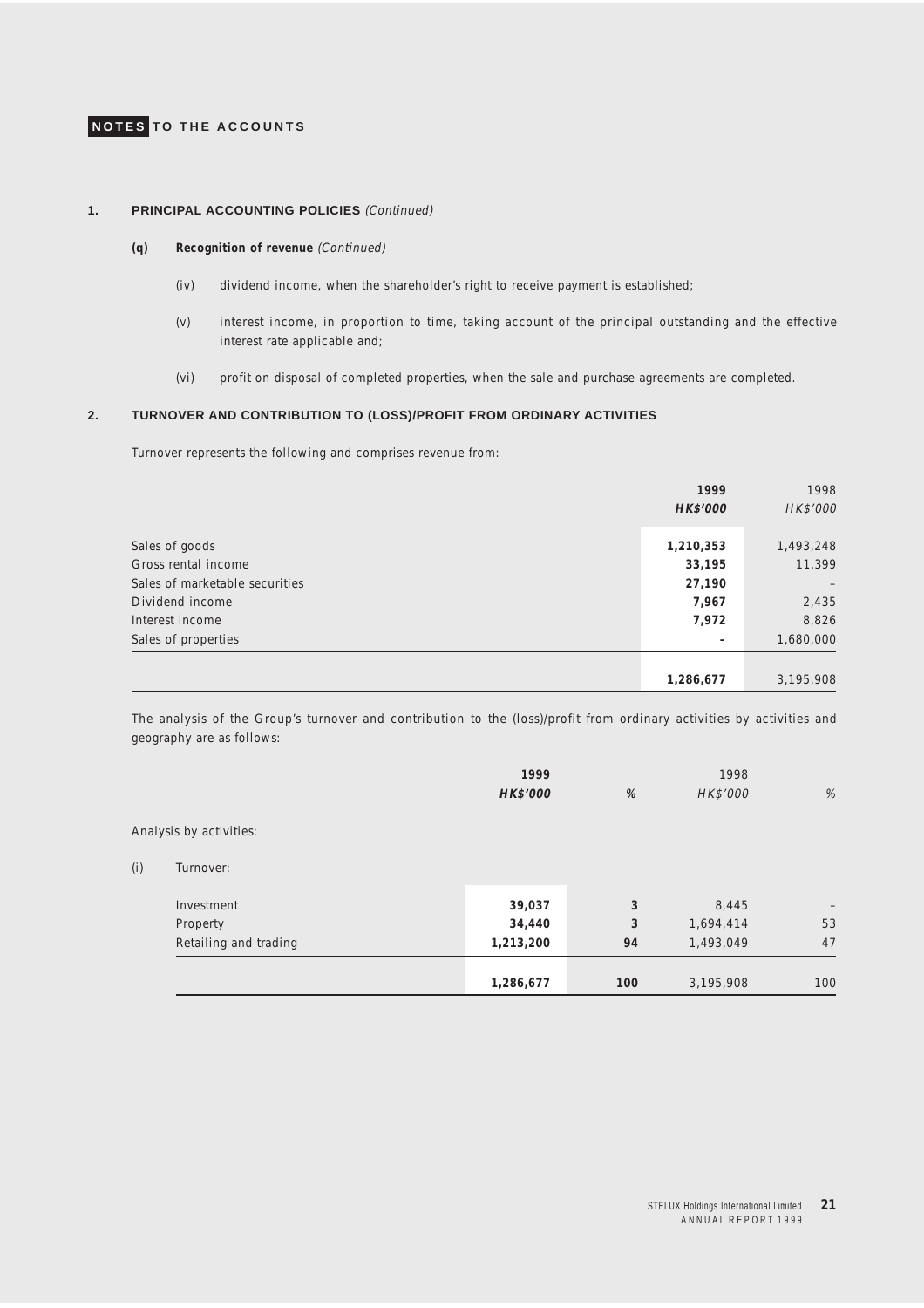### **2. TURNOVER AND CONTRIBUTION TO (LOSS)/PROFIT FROM ORDINARY ACTIVITIES** (Continued)

|     |                                                         | 1999            |                          | 1998          |                          |
|-----|---------------------------------------------------------|-----------------|--------------------------|---------------|--------------------------|
|     |                                                         | HK\$'000        | %                        | HK\$'000      | %                        |
| (i) | Contribution to (loss)/profit from ordinary activities: |                 |                          |               |                          |
|     | Investment                                              | (15, 627)       | 8                        | (7, 488)      |                          |
|     | Property                                                | 10,429          | (6)                      | 763           |                          |
|     | Retailing and trading                                   | (88, 465)       | 48                       | (52, 118)     | $\overline{2}$           |
|     | Group administration overheads                          | (27, 113)       | 15                       | (26, 977)     | $\mathbf{1}$             |
|     | <b>Exceptional items</b>                                | (64, 765)       | 35                       | (2, 298, 409) | 97                       |
|     |                                                         | (185, 541)      | 100                      | (2,384,229)   | 100                      |
|     |                                                         | 1999            |                          | 1998          |                          |
|     |                                                         | <b>HK\$'000</b> | %                        | HK\$'000      | %                        |
|     | Geographical analysis:                                  |                 |                          |               |                          |
| (i) | Turnover:                                               |                 |                          |               |                          |
|     | Hong Kong                                               | 700,893         | 55                       | 2,549,335     | 80                       |
|     | South East and Far East Asia                            | 297,883         | 23                       | 334,179       | 10                       |
|     | Europe                                                  | 244,181         | 19                       | 281,194       | 9                        |
|     | North America                                           | 31,606          | $\overline{2}$           | 9,974         | $\overline{\phantom{0}}$ |
|     | Others                                                  | 12,114          | $\mathbf{1}$             | 21,226        | $\mathbf{1}$             |
|     |                                                         | 1,286,677       | 100                      | 3,195,908     | 100                      |
|     |                                                         | 1999            |                          | 1998          |                          |
|     |                                                         | HK\$'000        | %                        | HK\$'000      | $\%$                     |
| (i) | Contribution to (loss)/profit from ordinary activities: |                 |                          |               |                          |
|     | Hong Kong                                               | (189, 946)      | 102                      | (1, 159, 084) | 49                       |
|     | South East and Far East Asia                            | (12, 226)       | 6                        | (1, 247, 997) | 52                       |
|     | Europe                                                  | 42,804          | (23)                     | 50,577        | (2)                      |
|     | North America                                           | 661             | $\overline{\phantom{a}}$ | (2,655)       | $\overline{\phantom{0}}$ |
|     | Others                                                  | 279             | $\overline{\phantom{a}}$ | 1,907         | $\overline{\phantom{0}}$ |
|     | Group administration overheads                          | (27, 113)       | 15                       | (26, 977)     | $\mathbf{1}$             |
|     |                                                         | (185, 541)      | 100                      | (2,384,229)   | 100                      |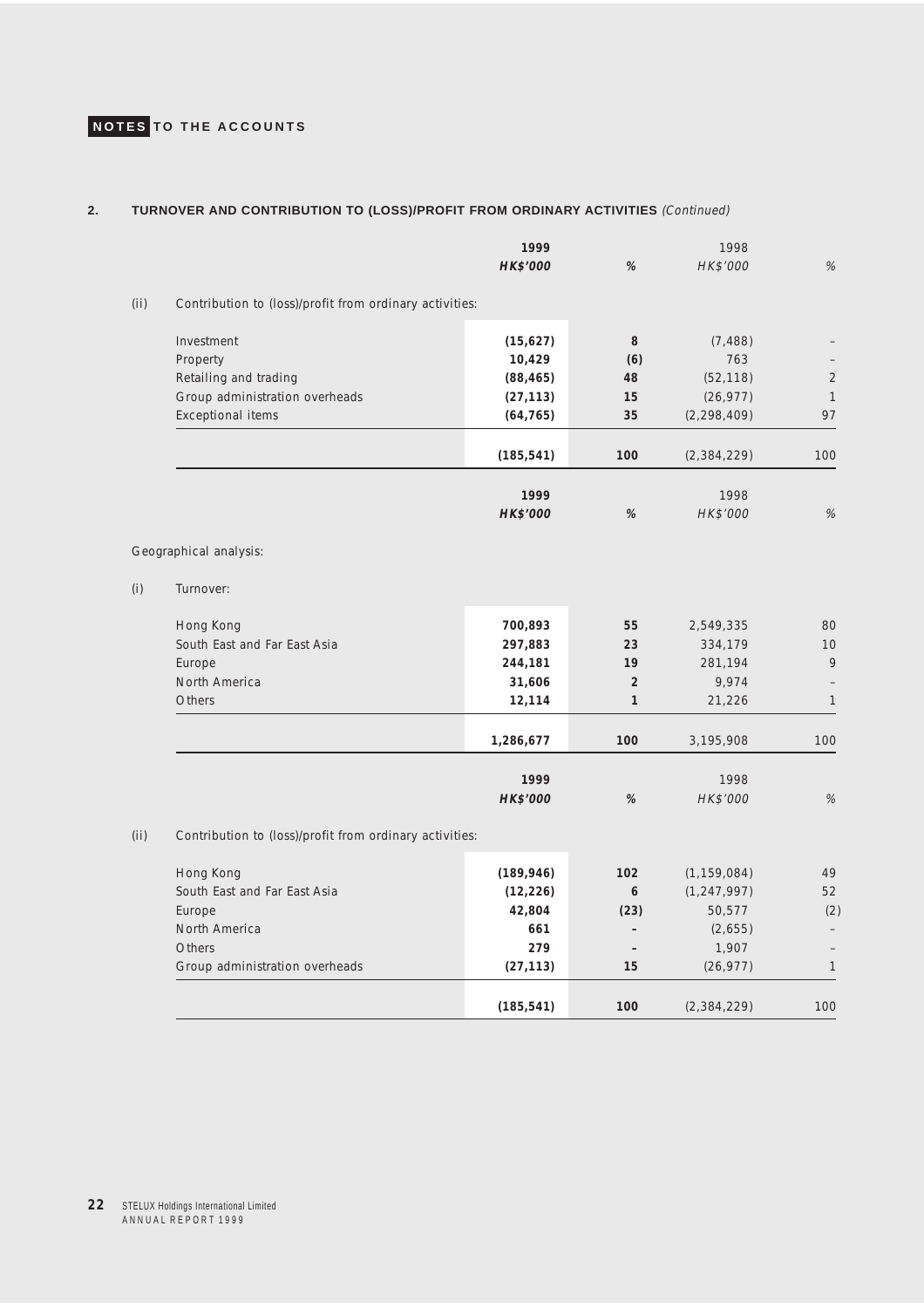### **3. OPERATING LOSS**

|                                                         | 1999            | 1998     |
|---------------------------------------------------------|-----------------|----------|
|                                                         | <b>HK\$'000</b> | HK\$'000 |
| Operating loss is stated after charging:                |                 |          |
| Depreciation                                            |                 |          |
| Owned fixed assets                                      | 50,292          | 58,388   |
| Leased fixed assets                                     | 412             | 260      |
| Auditors' remuneration                                  |                 |          |
| Current year                                            | 4,536           | 5,172    |
| Underprovision in respect of prior year                 | 74              | 92       |
| Interest charges (note 5)                               | 81,713          | 55,715   |
| Operating leases                                        |                 |          |
| Land and buildings                                      | 174,679         | 215,565  |
| Plant and machinery                                     | 304             | 589      |
| Amortisation of deferred expenditure                    | 5,208           | 9,086    |
| Deferred expenditure written off                        | 1,393           |          |
| Amortisation of trademarks and patents                  | 2,177           | 2,815    |
| Outgoings in respect of investment properties           | 804             | 1,425    |
| Loss on disposal of fixed assets                        | 4,895           | 3,301    |
| Net exchange loss                                       |                 | 310      |
| Provision for stock obsolescence and stocks written off | 18,776          | 14,359   |
| Provision for doubtful debts                            | 8,905           | 1,925    |
| Cost of goods sold                                      | 824,016         | 923,240  |
| and after crediting:                                    |                 |          |
| Net exchange gains                                      | 959             |          |
| Gross rental income from investment properties          | 32,432          | 11,399   |
| Interest income                                         | 7,972           | 8,826    |
| Dividend from                                           |                 |          |
| Listed investments                                      | 3               | 3        |
| Unlisted investments                                    | 7,964           | 2,432    |
| Gain on sales of marketable securities                  | 8,531           |          |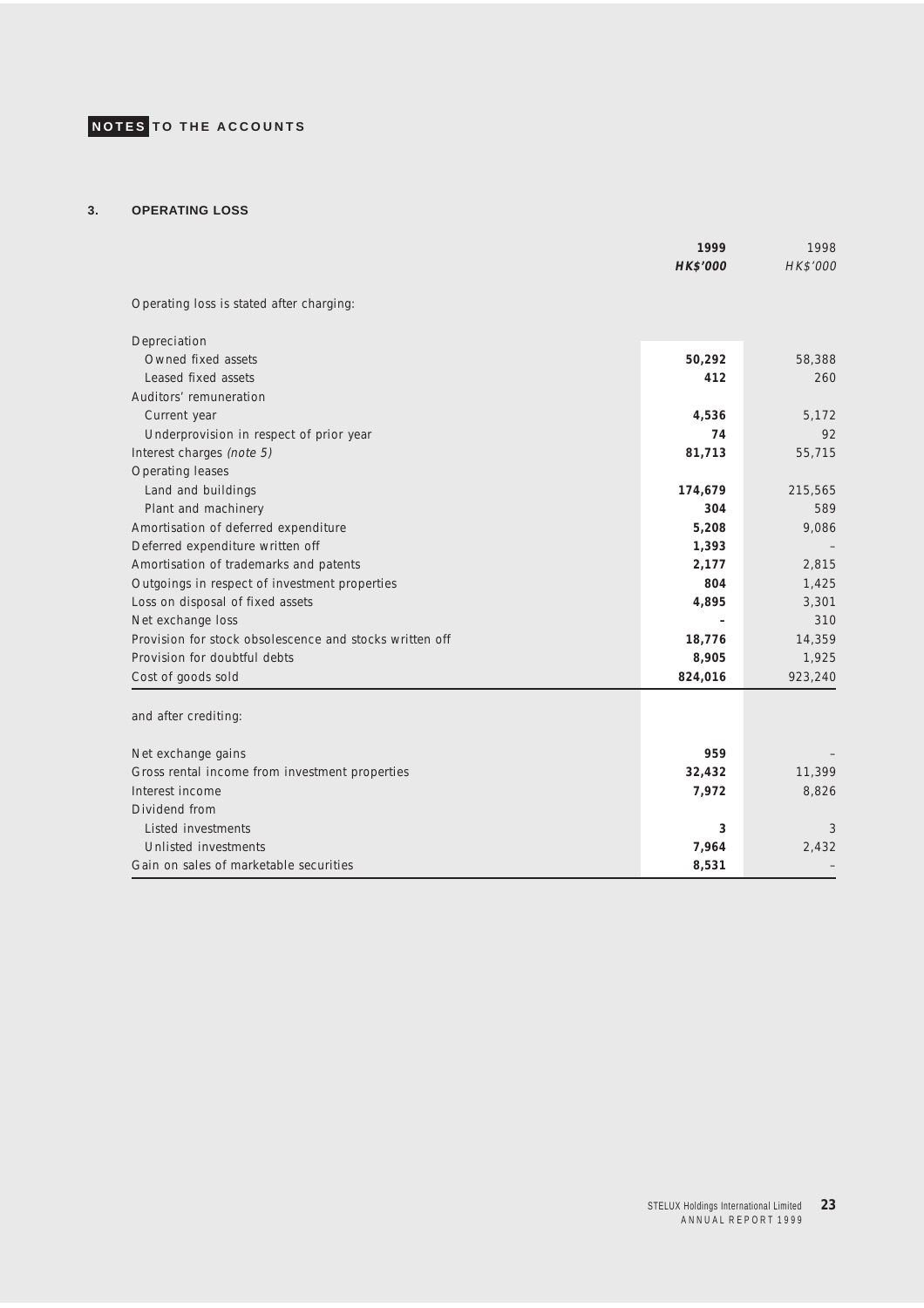### **4. EXCEPTIONAL ITEMS**

|                                                                      | 1999            | 1998          |
|----------------------------------------------------------------------|-----------------|---------------|
|                                                                      | <b>HK\$'000</b> | HK\$'000      |
| Exceptional items comprise the following:                            |                 |               |
| Provision for deficits on the revaluation of investment properties   | (158, 472)      |               |
| Foreign exchange (loss)/gain on convertible notes                    | (15, 977)       | 26,250        |
| Additional depreciation for overseas properties                      | (10,000)        |               |
| Loss on sales of investment properties                               |                 | (1, 175, 296) |
| Exchange loss arising from devaluation of Asian countries currencies |                 | (21, 173)     |
| Provision for closure costs of an overseas subsidiary company        |                 | (6,636)       |
| Profit on repurchase of convertible notes                            | 99,164          |               |
| Provision written back/(provision) for diminution in value of        |                 |               |
| marketable securities                                                | 7,708           | (1, 204, 166) |
| Net profit on sales of land and buildings                            | 9,387           | 40,000        |
| Provision written back/(provision) for severance payments            | 3,425           | (6, 140)      |
| Forfeiture of deposits from property purchasers                      |                 | 37,571        |
| Forfeiture of deposit from a tenant                                  |                 | 6.750         |
| Recovery of bank deposit from Bank of Credit and                     |                 |               |
| Commerce Group (in liquidation)                                      |                 | 4,431         |
|                                                                      | (64, 765)       | (2, 298, 409) |

### **5. INTEREST CHARGES**

|                                                                                                                                           | 1999<br><b>HK\$'000</b> | 1998<br>HK\$'000 |
|-------------------------------------------------------------------------------------------------------------------------------------------|-------------------------|------------------|
| Interest on overdrafts and bank loans wholly repayable within five years<br>Interest on bank loans not wholly repayable within five years | 68,729                  | 200,573<br>887   |
| Interest on other loans wholly repayable within five years                                                                                | 12,916                  | 15,991           |
| Interest on finance leases                                                                                                                | 68                      | 114              |
|                                                                                                                                           | 81,713                  | 217,565          |
| Less: Interest expenses capitalised                                                                                                       |                         | (161, 850)       |
|                                                                                                                                           |                         |                  |
|                                                                                                                                           | 81,713                  | 55,715           |

Interest expenses have been capitalised in 1998 for properties held for development at rates of the cost of funds to the Group which varied from 1.75% to 12.95% per annum.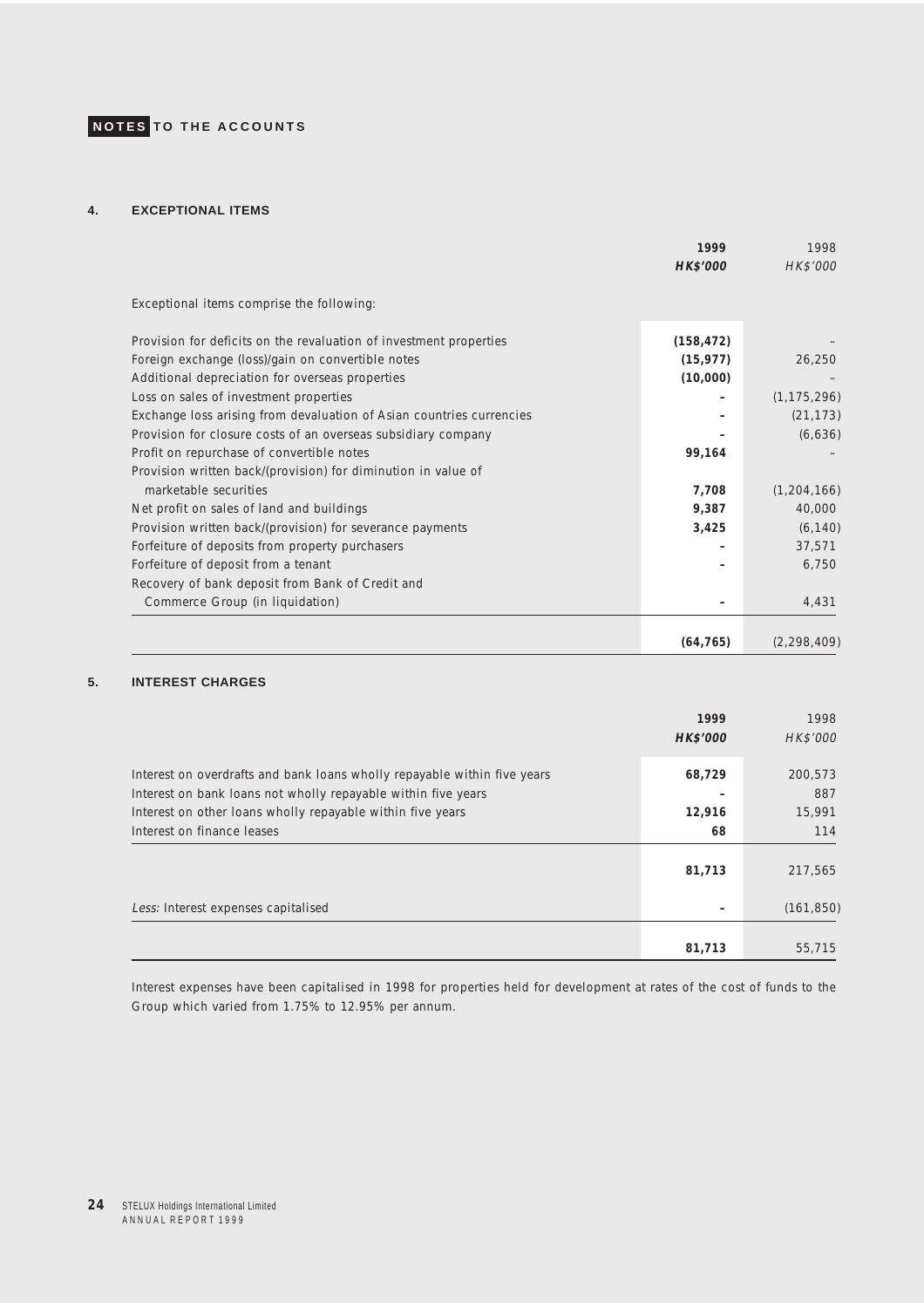### **6. EMOLUMENTS OF DIRECTORS AND SENIOR MANAGEMENT**

|                                           | 1999            | 1998     |
|-------------------------------------------|-----------------|----------|
|                                           | <b>HK\$'000</b> | HK\$'000 |
| Fees                                      |                 |          |
| - executive directors                     | 560             | 560      |
| - non-executive directors                 | 340             | 260      |
| Salaries, allowances and benefits in kind | 12,307          | 9,604    |
| Pensions contributions                    | 246             | 361      |
| <b>Bonuses</b>                            |                 |          |
| - Executive Bonus Scheme                  |                 |          |
| - Others                                  |                 | 2,900    |
|                                           |                 |          |
|                                           | 13,453          | 13,685   |

Pursuant to an Executive Bonus Scheme approved under a board resolution passed on 7th January 1993 by Stelux Holdings Limited, Mr Wong Chong Po and Mr Joseph C.C. Wong were eligible to an annual bonus determinable under the terms of the Executive Bonus Scheme, with respect to their management of the Group. No provision has been made for the executive bonus in respect of the directors eligible under the Executive Bonus Scheme for the year ended 31st March 1999 (1998: HK\$nil).

Emoluments paid to independent non-executive directors for the year included directors' fees amounting to HK\$160,000 (1998: HK\$80,000).

The emoluments were paid to the directors as follows:

| <b>Emolument bands</b>        | 1999<br><b>Number</b><br>of directors | 1998<br>Number<br>of directors |
|-------------------------------|---------------------------------------|--------------------------------|
| HK\$ Nil - HK\$500,000        | 4                                     | 6                              |
| HK\$1,000,001 - HK\$1,500,000 | 2                                     | 1                              |
| HK\$1,500,001 - HK\$2,000,000 | 4                                     | $\overline{2}$                 |
| HK\$2,000,001 - HK\$2,500,000 |                                       | $\overline{4}$                 |
| HK\$3,000,001 - HK\$3,500,000 |                                       |                                |
|                               |                                       |                                |
|                               | 11                                    | 13                             |

In addition to the above analysis for directors, there was one employee (1998: one) whose emoluments were among the five highest in the Group. Details of the emoluments paid to this employee were:

|                                                                     | 1999<br><b>HK\$'000</b> | 1998<br>HK\$'000 |
|---------------------------------------------------------------------|-------------------------|------------------|
| Salaries, allowances and benefits in kind<br>Pensions contributions | 1,063<br>70             | 1,144<br>52      |
| <b>Bonuses</b>                                                      | 1,232                   | 2,086            |
|                                                                     | 2,365                   | 3,282            |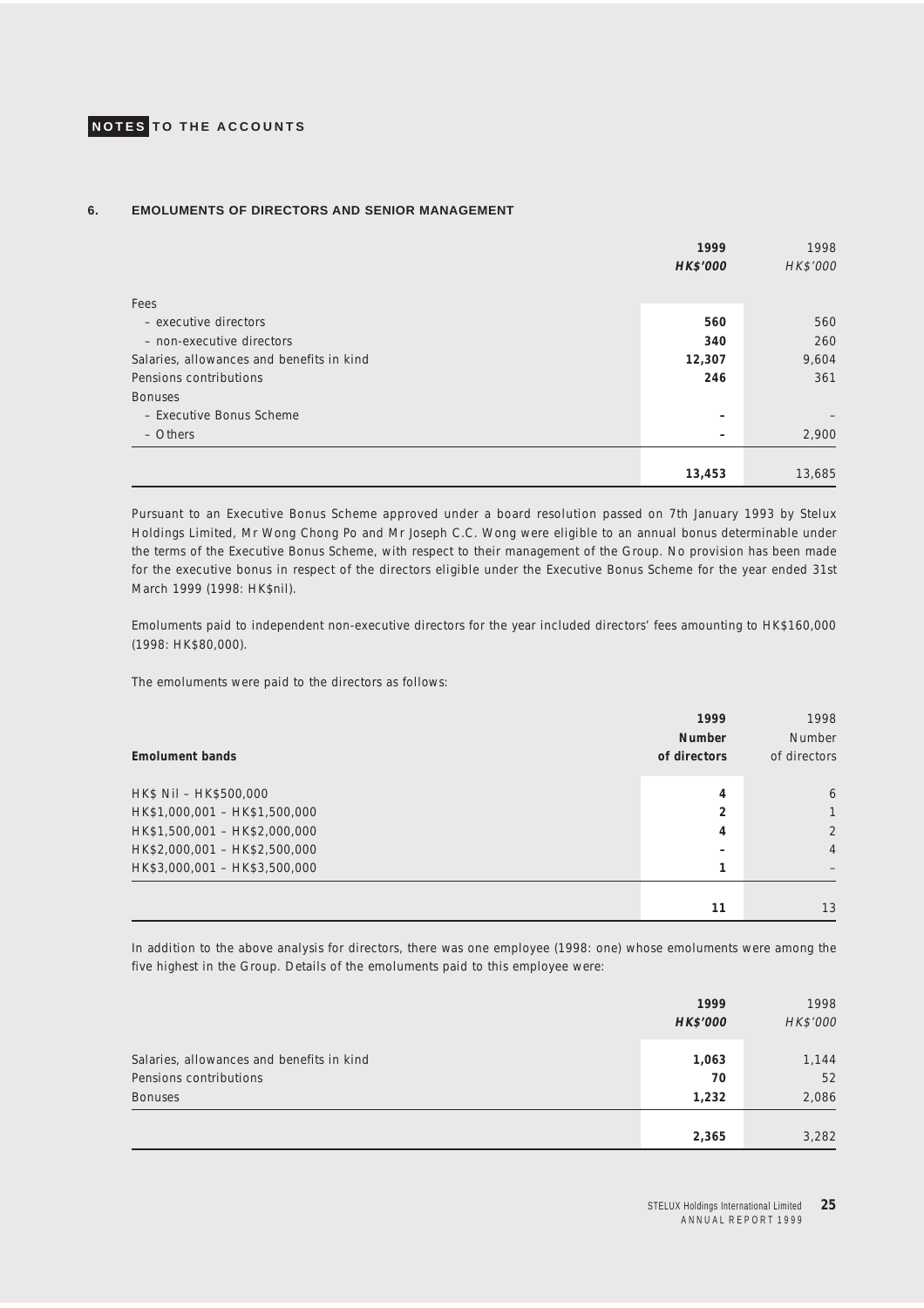### **7. RETIREMENT BENEFITS**

The Group operates a defined contribution retirement scheme for some of its employees. The scheme requires equal contributions from the Group and the employees based on a specified percentage of the basic salary of employees. However with effect from 1st December 1998, contributions from the Group and the employees to the scheme were temporarily suspended for 13 months. The Group's contribution to this scheme is expensed as incurred and may be reduced by contributions forfeited for those employees who leave the scheme prior to vesting fully in the contributions. The scheme cost charged to the profit and loss account for the year was HK\$3,930,405 (1998: HK\$6,276,801) before forfeited contributions utilised by the Group for the year of HK\$3,584,020 (1998: HK\$2,554,699).

#### **8. TAXATION**

|                                                  | 1999            | 1998     |
|--------------------------------------------------|-----------------|----------|
|                                                  | <b>HK\$'000</b> | HK\$'000 |
| Company and subsidiary companies:                |                 |          |
| Hong Kong profits tax                            |                 |          |
| Current taxation                                 | (387)           | (1, 194) |
| Over/(under) provision in respect of prior years | 21              | (296)    |
| Deferred taxation                                |                 | 1,161    |
| Overseas profits tax                             |                 |          |
| Current taxation                                 | (235)           | (1, 248) |
| (Under)/over provision in respect of prior years | (1, 261)        | 265      |
| Deferred taxation (note 22)                      | (551)           | 301      |
|                                                  | (2, 413)        | (1, 011) |
| Associated companies:                            |                 |          |
| Overseas profits tax                             |                 |          |
| Current taxation                                 |                 | (23)     |
| Deferred taxation                                |                 | 23,350   |
|                                                  |                 | 23,327   |
|                                                  | (2, 413)        | 22,316   |

Hong Kong profits tax has been provided at the rate of 16% (1998: 16.5%) on the estimated assessable profit for the year less relief for available tax losses. Taxation on overseas profits has been calculated on the estimated assessable profit for the year at the rates of taxation prevailing in the countries in which the Group operates.

Deferred tax credit/(charge) for the year has not been provided in respect of the following:

|                                                                 | 1999<br><b>HK\$'000</b> | 1998<br>HK\$'000 |
|-----------------------------------------------------------------|-------------------------|------------------|
| Accelerated depreciation allowances<br>Other timing differences | 2,455<br>7,017          | (768)<br>421     |
|                                                                 | 9,472                   | (347)            |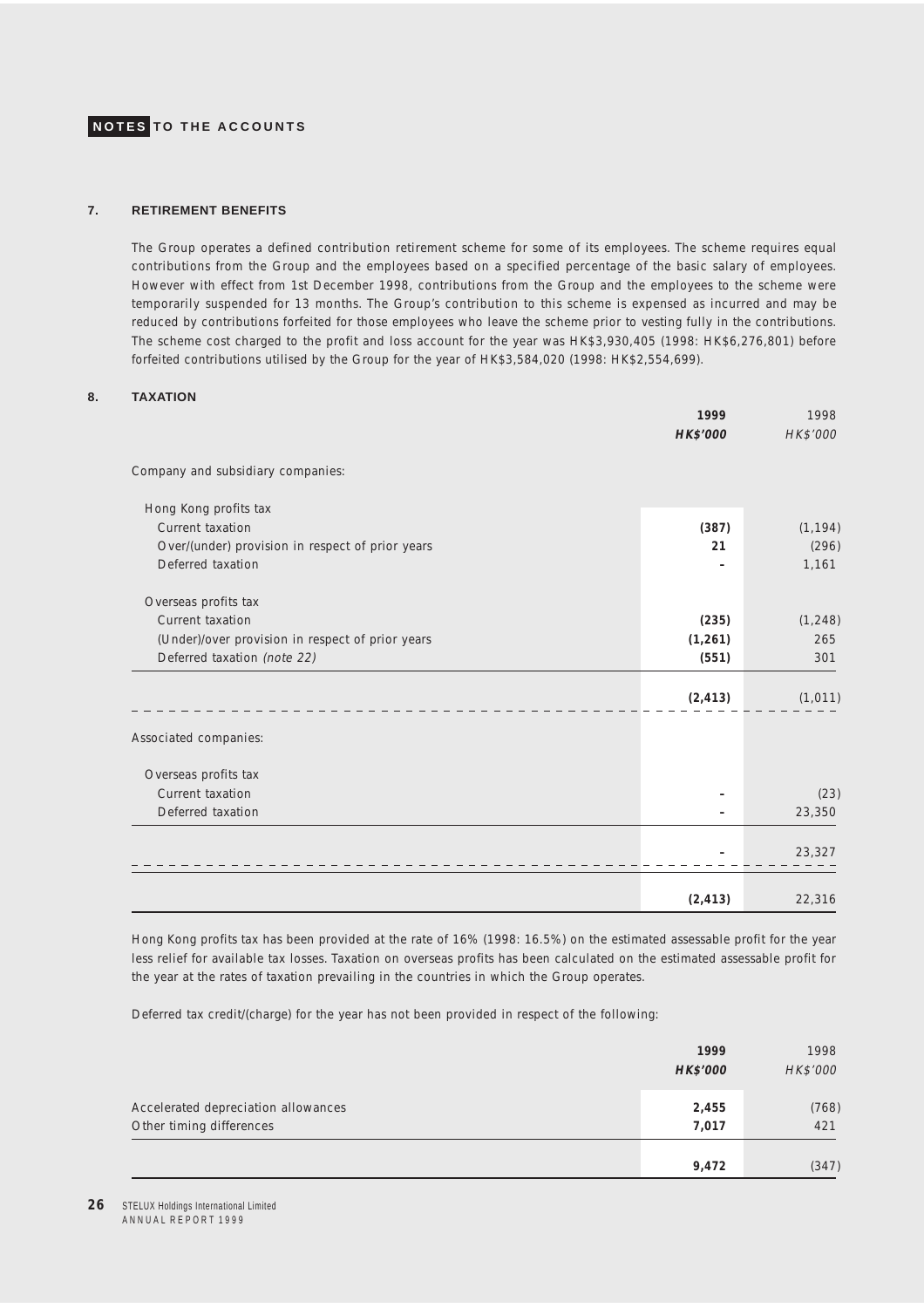### **9. LOSS ATTRIBUTABLE TO SHAREHOLDERS**

Loss attributable to shareholders is dealt with in the accounts of the Company to the extent of HK\$286,157,000 (1998: HK\$3,412,414,000).

#### **10. LOSS PER SHARE**

The calculation of loss per share is based on the Group's loss attributable to shareholders of HK\$187,954,000 (1998: HK\$2,753,405,000) and on the weighted average of 936,340,023 shares (1998: 936,182,222 shares) in issue during the year.

There was no potential dilution of loss per share during 1999 and 1998.

### **11. FIXED ASSETS**

|                          |           |            | Plant,     |            |
|--------------------------|-----------|------------|------------|------------|
|                          | Land and  | Investment | equipment  |            |
|                          | buildings | properties | and others | Total      |
|                          | HK\$'000  | HK\$'000   | HK\$'000   | HK\$'000   |
| Group                    |           |            |            |            |
| Cost or valuation        |           |            |            |            |
| At 31st March 1998       | 363,729   | 811,594    | 296,468    | 1,471,791  |
| Translation differences  | 5,190     |            | 263        | 5,453      |
| Additions                | 17,611    | 248        | 45,573     | 63,432     |
| Transfers                | 60,414    | (60, 414)  |            |            |
| Disposals                | (3,051)   |            | (65, 273)  | (68, 324)  |
| Revaluation deficit      |           | (171, 478) |            | (171, 478) |
| At 31st March 1999       | 443,893   | 579,950    | 277,031    | 1,300,874  |
| Accumulated depreciation |           |            |            |            |
| At 31st March 1998       | 46,145    |            | 224,619    | 270,764    |
| Translation differences  | 947       |            | 294        | 1,241      |
| Charge for the year      | 21,740    |            | 38,964     | 60,704     |
| Disposals                | (917)     |            | (59, 778)  | (60, 695)  |
| At 31st March 1999       | 67,915    |            | 204,099    | 272,014    |
| Net book value           |           |            |            |            |
| At 31st March 1999       | 375,978   | 579,950    | 72,932     | 1,028,860  |
| At 31st March 1998       | 317,584   | 811,594    | 71,849     | 1,201,027  |

Investment properties of the Group were valued on the open market value basis at 31st March 1999 by Midland Surveyors Limited and C.Y. Leung & Company Limited, property valuers. All other fixed assets are stated at cost less accumulated depreciation.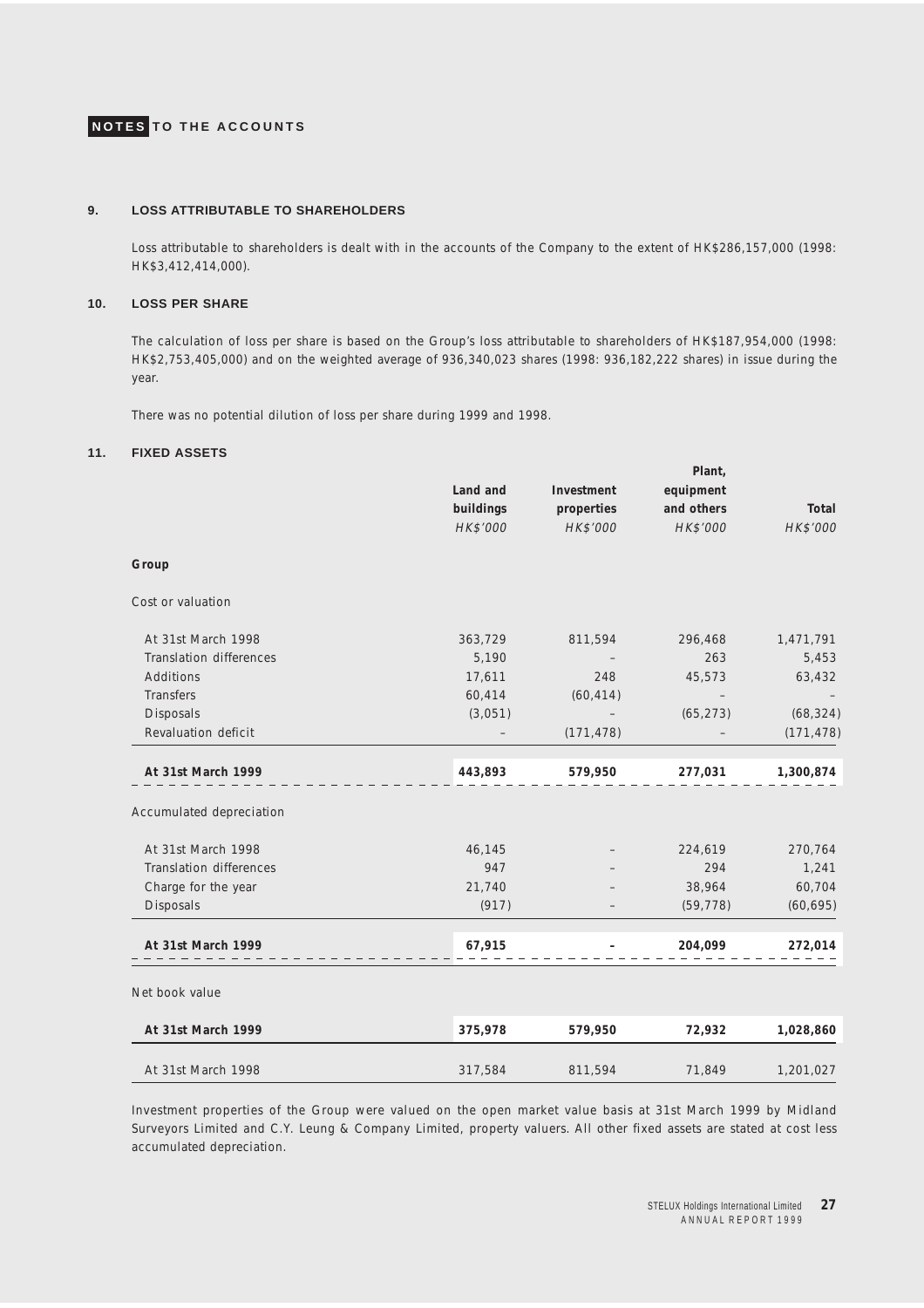### **11. FIXED ASSETS** (Continued)

(a) The Group's land and buildings and investment properties are held on the following terms:

|                                    | Group     |                 |
|------------------------------------|-----------|-----------------|
|                                    | Hong Kong | <b>Overseas</b> |
|                                    | HK\$'000  | HK\$'000        |
| Freehold                           |           | 62,236          |
| Long term leases (over 50 years)   | 140,402   |                 |
| Medium term leases (10-50 years)   | 693,378   | 56,061          |
| Short term leases (under 10 years) |           | 3,851           |
|                                    |           |                 |
| Net book value at 31st March 1999  | 833,780   | 122,148         |

- (b) At 31st March 1999, certain of the Group's land and buildings amounting to HK\$267,395,000 (1998: HK\$216,894,000) and investment properties amounting to HK\$579,950,000 (1998: HK\$811,600,000) were pledged to secure banking facilities granted to the Group.
- (c) At 31st March 1999, the net book value of fixed assets held under finance leases amounted to HK\$657,000 (1998: HK\$1,126,000).

### **12. SUBSIDIARY COMPANIES**

|                                        | 1999            | 1998      |
|----------------------------------------|-----------------|-----------|
|                                        | <b>HK\$'000</b> | HK\$'000  |
| Unlisted shares at cost less provision | 495,150         | 777,421   |
| Amounts due from subsidiary companies  | 116,155         | 116,155   |
| Amounts due to subsidiary companies    | (115, 036)      | (88, 406) |
| Loan to a subsidiary company           |                 | 37,910    |
|                                        |                 |           |
|                                        | 496,269         | 843,080   |

The amounts receivable from and payable to subsidiary companies are unsecured, interest free and have no fixed terms of repayment.

Details of principal subsidiary companies are given on pages 39 and 40.

### **13. OTHER INVESTMENTS**

|                                   | Group           |          |
|-----------------------------------|-----------------|----------|
|                                   | 1999            | 1998     |
|                                   | <b>HK\$'000</b> | HK\$'000 |
| Unlisted overseas shares, at cost | 4,299           | 5,048    |
|                                   |                 |          |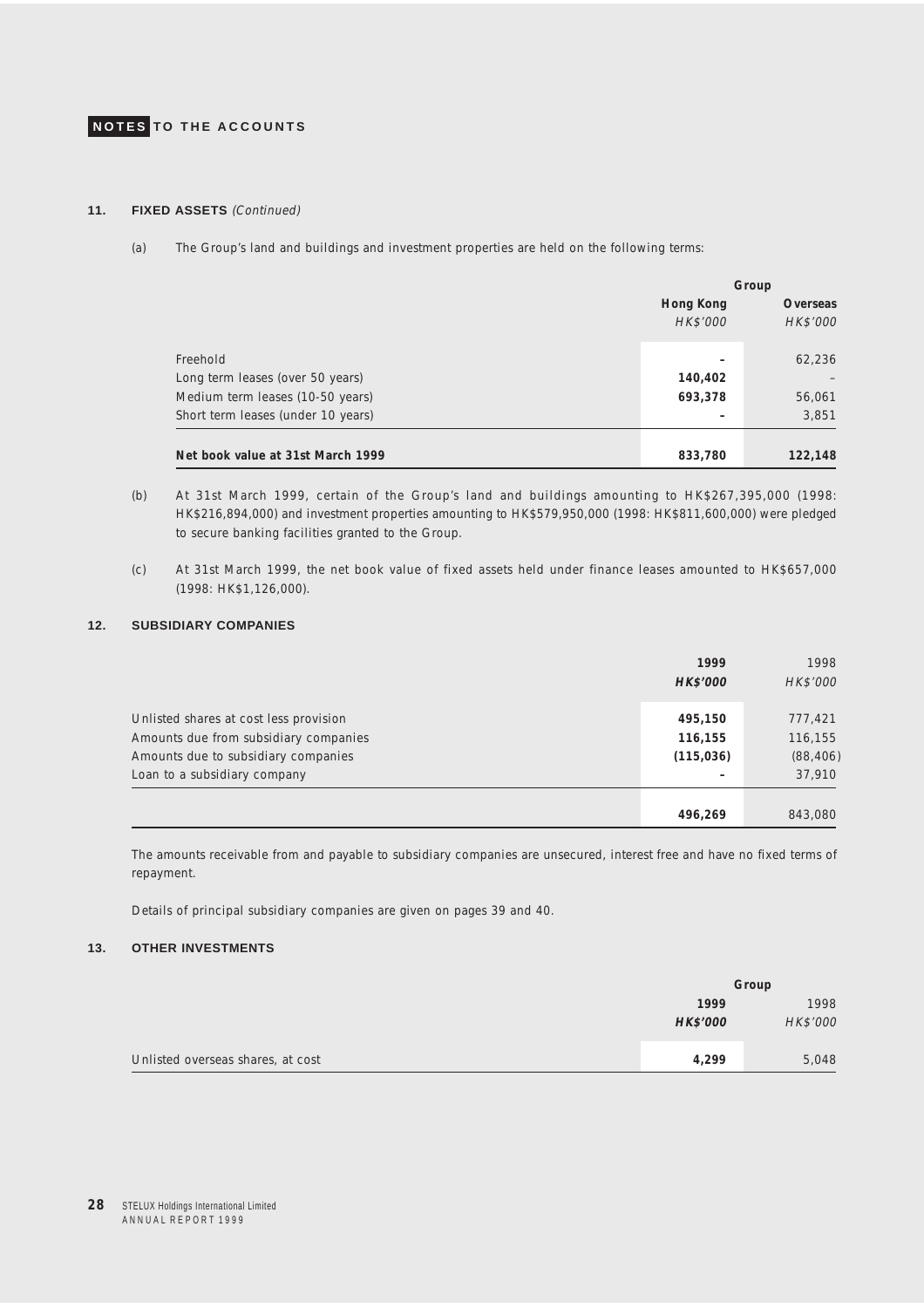### **14. TRADEMARKS AND PATENTS**

|                                                      | Group               |                     |
|------------------------------------------------------|---------------------|---------------------|
|                                                      | 1999                | 1998                |
|                                                      | <b>HK\$'000</b>     | HK\$'000            |
| Trademarks and patents, at directors' 1972 valuation | 1,000               | 1,000               |
| Watch brand trademark, at cost<br>Less: Amortisation | 45,286<br>(14, 345) | 44,411<br>(12, 120) |
|                                                      | 30,941              | 32,291              |
|                                                      | 31,941              | 33,291              |

### **15. DEFERRED EXPENDITURE**

|                                             | Group           |          |
|---------------------------------------------|-----------------|----------|
|                                             | 1999            | 1998     |
|                                             | <b>HK\$'000</b> | HK\$'000 |
| Shop leasing expenses                       | 70              | 3,330    |
| Production costs for advertising programmes | 274             | 1,569    |
|                                             |                 |          |
|                                             | 344             | 4,899    |

### **16. LONG TERM RECEIVABLE**

The 1998 balance represented part of the proceeds in respect of the disposal of Titus Square retained by the Group's solicitors until defects arising under the Defects Liability Period have been certified as made good by the architect. The amount will be receivable on or before 4th October 1999 and has been reclassified to debtors and prepayments under current assets as at 31st March 1999.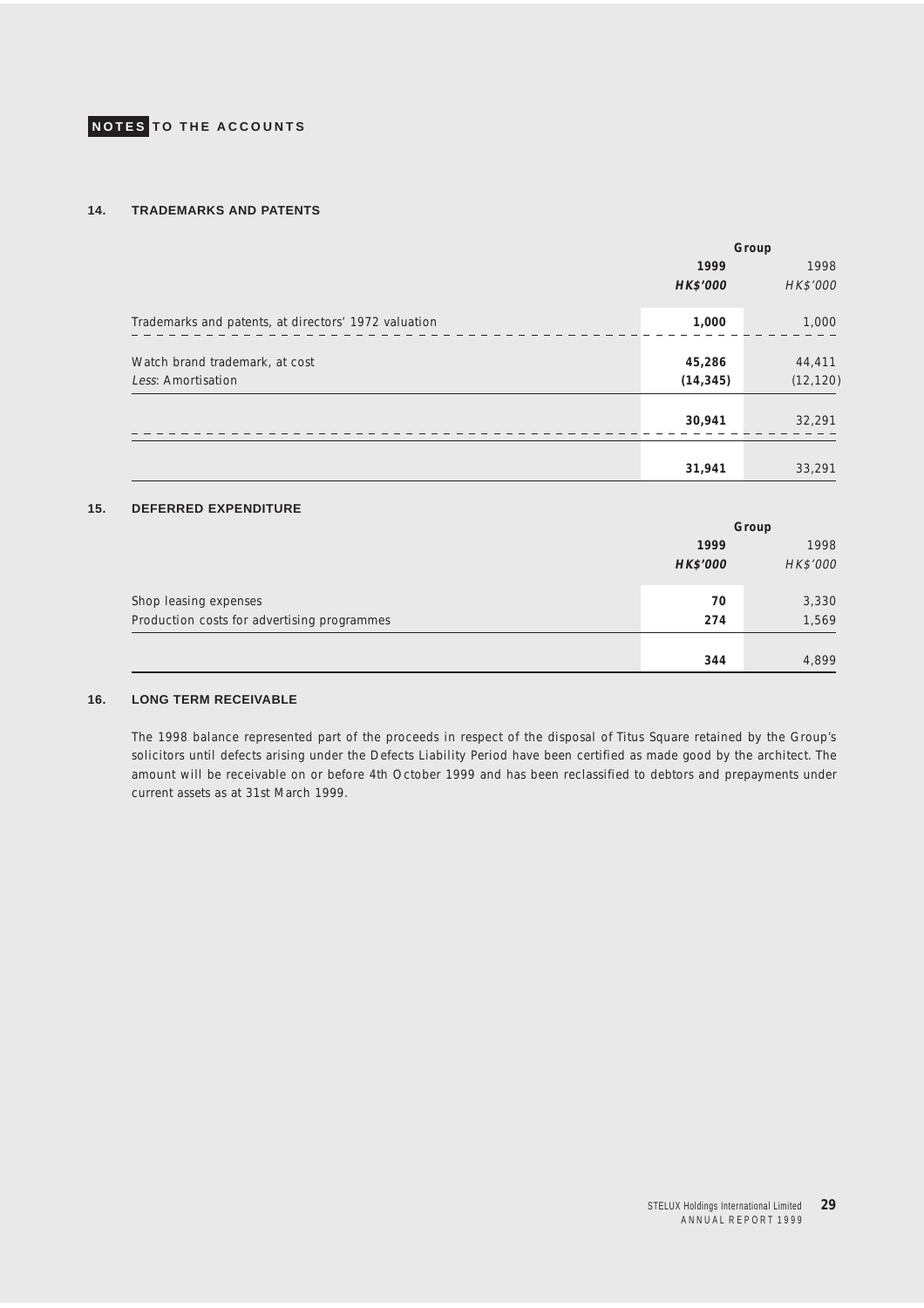### **17. NET CURRENT ASSETS/(LIABILITIES)**

|                                      |             | Group           |           |                 | Company  |
|--------------------------------------|-------------|-----------------|-----------|-----------------|----------|
|                                      |             | 1999            | 1998      | 1999            | 1998     |
|                                      | <b>Note</b> | <b>HK\$'000</b> | HK\$'000  | <b>HK\$'000</b> | HK\$'000 |
| Current assets                       |             |                 |           |                 |          |
|                                      |             |                 |           |                 |          |
| <b>Stocks</b>                        | 18          | 352,352         | 530,725   |                 |          |
| Debtors and prepayments              | (a)         | 338,321         | 1,724,948 | 9               | 185      |
| Marketable securities                | 19          | 36,535          | 47,486    |                 |          |
| Cash and bank balances               |             | 82,670          | 155,632   | 7               | 13       |
|                                      |             |                 |           |                 |          |
|                                      |             | 809,878         | 2,458,791 | 16              | 198      |
|                                      |             |                 |           |                 |          |
| Less: Current liabilities            |             |                 |           |                 |          |
| Bank overdrafts and short term loans |             |                 |           |                 |          |
| Secured                              |             | 84,498          | 15,184    |                 |          |
| Unsecured                            |             | 60,856          | 168,349   |                 |          |
| Creditors and accruals               | (b)         | 361,289         | 536,668   | 2,465           | 2,540    |
| Current portion of other long        |             |                 |           |                 |          |
| term liabilities                     | 25          | 42,439          | 996,061   |                 |          |
| Taxation payable                     |             | 12,490          | 10,730    |                 |          |
|                                      |             |                 |           |                 |          |
|                                      |             | 561,572         | 1,726,992 | 2,465           | 2,540    |
|                                      |             |                 |           |                 |          |
|                                      |             |                 |           |                 |          |
|                                      |             | 248,306         | 731,799   | (2, 449)        | (2, 342) |

(a) Included in debtors and prepayments are amounts due from related companies of HK\$156,964,000 (1998: HK\$158,854,000). The amount receivable is unsecured, interest free and have no fixed terms of repayment except for a receivable of HK\$151,427,000 (1998: HK\$154,542,000) which carries interest at 3% per annum and is repayable on 1st March 2000 after having been extended for one year.

(b) Included in creditors and accruals is amounts due to related companies of HK\$27,515,000 (1998: HK\$nil) which are unsecured, interest free and have no fixed terms of repayment except for a loan of HK\$17,000,000 which carries interest at rates ranging from 8.75% to 10% per annum.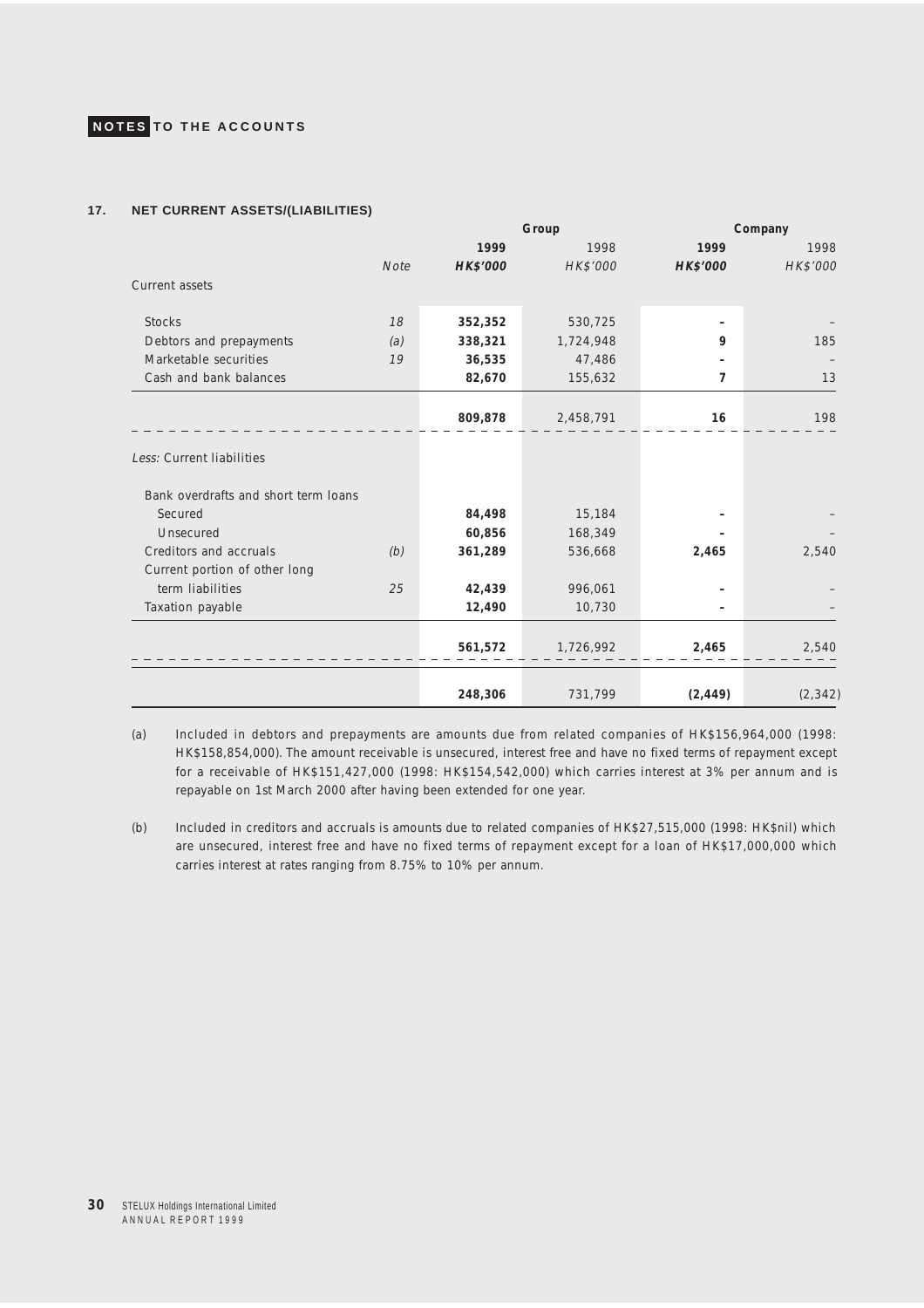### **18. STOCKS**

|                  | Group           |           |
|------------------|-----------------|-----------|
|                  | 1999            | 1998      |
|                  | <b>HK\$'000</b> | HK\$'000  |
| Raw materials    | 174,732         | 126,725   |
| Work-in-progress | 6,207           | 11,694    |
| Finished goods   | 269,316         | 471,521   |
|                  | 450,255         | 609,940   |
| Provision        | (97, 903)       | (79, 215) |
|                  |                 |           |
|                  | 352,352         | 530,725   |

At 31st March 1999, finished goods that are carried at net realisable value amounted to HK\$2,660,000 (1998: HK\$4,184,000).

### **19. MARKETABLE SECURITIES**

|                                                | Group           |          |
|------------------------------------------------|-----------------|----------|
|                                                | 1999            | 1998     |
|                                                | <b>HK\$'000</b> | HK\$'000 |
| Overseas listed shares, at cost less provision | 36,535          | 47,486   |
| Market value at 31st March                     | 36,535          | 47,502   |

Investment in marketable securities mainly represent 6.4% (1998: 10.6%) of shareholdings in Bangkok Land Public Company Limited, listed in Thailand.

### **20. SHARE CAPITAL**

|                             | <b>Number</b><br>of shares<br>of HK\$0.1 each | Nominal<br>value<br>HK\$'000 |
|-----------------------------|-----------------------------------------------|------------------------------|
| Authorised:                 |                                               |                              |
| At 31st March 1999 and 1998 | 1,600,000,000                                 | 160,000                      |
| Issued and fully paid:      |                                               |                              |
| At 31st March 1999 and 1998 | 936,340,023                                   | 93,634                       |

Pursuant to a Scheme of Arrangement under section 166 of the Hong Kong Companies Ordinance, the Company became the holding company of Stelux Holdings Limited ("SHL") and its subsidiary companies on 21st February 1995. A supplemental agreement was entered into by the Company pursuant to which the convertible notes described in note 23 will no longer be convertible into ordinary shares of SHL but will be convertible into the same number of shares of the Company.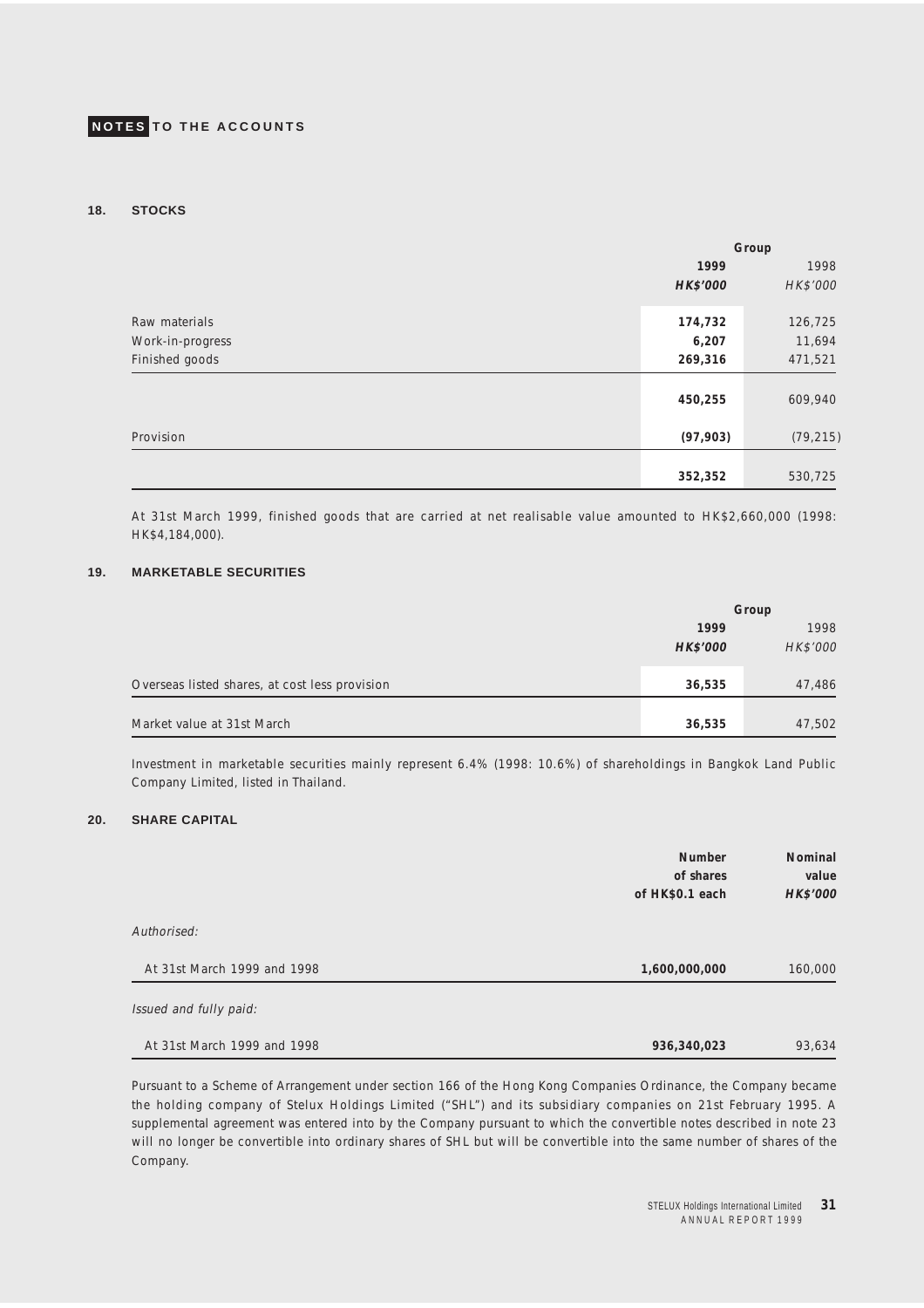#### 20. SHARE CAPITAL (Continued)

On 25th June 1997, a share option scheme for the executive directors and employees of the Company and its subsidiary companies (the "Scheme") was approved and adopted by the shareholders pursuant to which the directors were authorised to grant options to executive directors and employees of the Company or its subsidiary companies to subscribe for shares of the Company for a period of ten years. The maximum number of shares in respect of which options may be granted under the Scheme may not exceed 5% of the total shares in issue. On 6th August 1997, options to subscribe for 8,000,000 ordinary shares of the Company have been granted to certain directors. The directors are entitled to exercise these options at a price of HK\$1.3632 per share at any time prior to 6th August 2002. On 26th October 1998, options to subscribe for 8,000,000 ordinary shares and 2,000,000 ordinary shares of the Company have been granted to certain directors and employees respectively. The directors and employees are entitled to exercise these options at a price of HK\$0.15 per share at any time prior to 26th October 2003. As at 31st March 1999, no options have been exercised by any of the directors and employees.

### **21. RESERVES**

(a)

**(b) Company**

|                               | Contributed<br>surplus<br>HK\$'000 | Share<br>premium<br>HK\$'000 | Investment<br>properties<br>revaluation<br>reserve<br>HK\$'000 | Accumulated<br>loss<br>HK\$'000 | Total<br>HK\$'000 |
|-------------------------------|------------------------------------|------------------------------|----------------------------------------------------------------|---------------------------------|-------------------|
| Group                         |                                    |                              |                                                                |                                 |                   |
| At 31st March 1998            | 2,848,462                          |                              |                                                                | $(2,122,887)$ $739,024$         |                   |
| Accumulated loss for the year |                                    |                              |                                                                | (187, 954)                      | (187, 954)        |
| Deficit on revaluation        |                                    |                              | (13,006)                                                       |                                 | (13,006)          |
| Exchange translation          |                                    |                              |                                                                | 5,523                           | 5,523             |
|                               |                                    |                              | (13,006)                                                       | (182, 431)                      | (195, 437)        |
| At 31st March 1999            | 2,848,462                          | 443                          |                                                                | (2,305,318)                     | 543,587           |

All reserves of the Group are retained by the Company and its subsidiary companies.

|                    | Contributed<br>surplus<br>HK\$'000 | Share<br>premium<br>HK\$'000 | Accumulated<br>loss<br>HK\$'000 | Total<br>HK\$'000 |
|--------------------|------------------------------------|------------------------------|---------------------------------|-------------------|
| Company            |                                    |                              |                                 |                   |
| At 31st March 1998 | 4,085,186                          | 443                          | (3,403,178)                     | 682,451           |
| Loss for the year  |                                    |                              | (286, 157)                      | (286, 157)        |
| At 31st March 1999 | 4,085,186                          | 443                          | (3,689,335)                     | 396,294           |

Under the laws of Bermuda and the Bye-laws of the Company, the contributed surplus is distributable. At 31st March 1999, the distributable reserves of the Company available for distribution as dividends to shareholders amounted to HK\$395,851,000.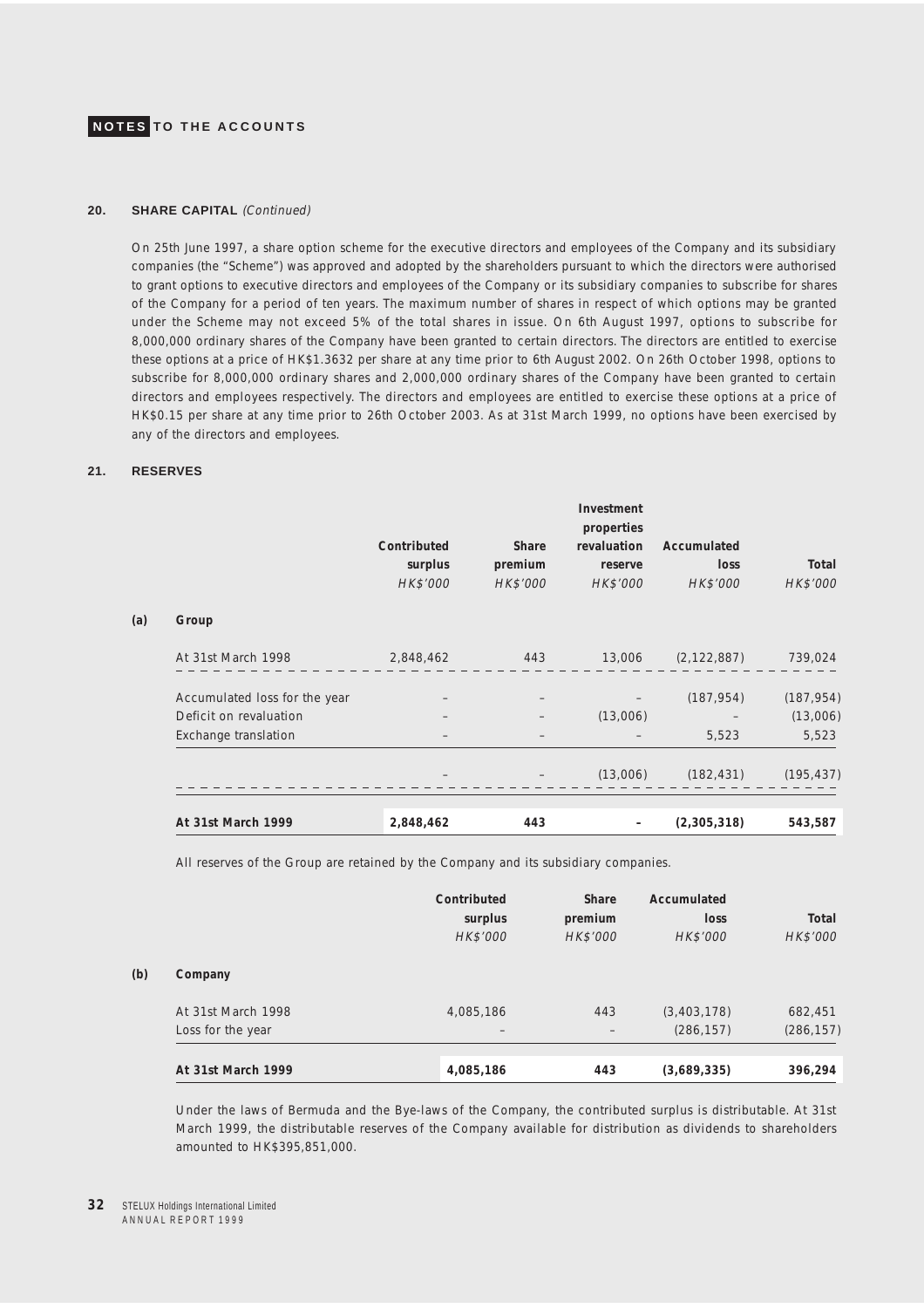### **22. DEFERRED TAXATION**

|                                                     |                 | Group    |
|-----------------------------------------------------|-----------------|----------|
|                                                     | 1999            | 1998     |
|                                                     | <b>HK\$'000</b> | HK\$'000 |
| At 31st March 1998                                  | (395)           | 1,067    |
| Transfer from/(to) profit and loss account (note 8) | 551             | (1, 462) |
| At 31st March 1999                                  | 156             | (395)    |

Deferred taxation liabilities/(assets) are in respect of:

|                                                                 | 1999<br><b>HK\$'000</b>         | 1998<br>HK\$'000 |
|-----------------------------------------------------------------|---------------------------------|------------------|
| Accelerated depreciation allowances<br>Other timing differences | $\overline{\phantom{0}}$<br>156 | (1, 249)<br>854  |
|                                                                 | 156                             | (395)            |

Unprovided deferred (assets)/liabilities are analysed as follows:

|                                     | 1999            | 1998     |
|-------------------------------------|-----------------|----------|
|                                     | <b>HK\$'000</b> | HK\$'000 |
| Accelerated depreciation allowances | (1,687)         | 768      |
| Other timing differences            | (7,685)         | (668)    |
|                                     | (9,372)         | 100      |

Future tax benefits attributable to available tax losses have not been accounted for due to the uncertainty as to their future utilisation.

### **23. CONVERTIBLE NOTES**

On 9th November 1993, Stelux Holdings Limited, a subsidiary company of the Company, issued SFr125 million of Swiss Franc denominated convertible bearer notes (the "Notes") with Nomura Bank (Switzerland) Limited as the underwriter. The Notes carry interest at the rate of 1.75 per cent per annum payable semi-annually in arrears and are redeemable at par value on 31st March 2001. Each Notes of a denomination of SFr50,000 is convertible into the ordinary shares of the Company (note 20) at any time between 9th May 1994 and 15th March 2001, the number of which is calculated by dividing the amount of Swiss Francs (converted into Hong Kong dollars at the rate of one Swiss Franc to HK\$5.223) by the initial conversion price of HK\$4.782 per ordinary share.

In 1995, SFr20 million of the Notes were repurchased. During the year, SFr25.5 million of the Notes were repurchased at a consideration of SFr6.6 million and these notes were subsequently cancelled. The outstanding Notes of SFr79.5 million (1998: SFr105 million) are convertible into a maximum of 86,831,556 fully paid ordinary shares of the Company (1998: 114,683,186 shares).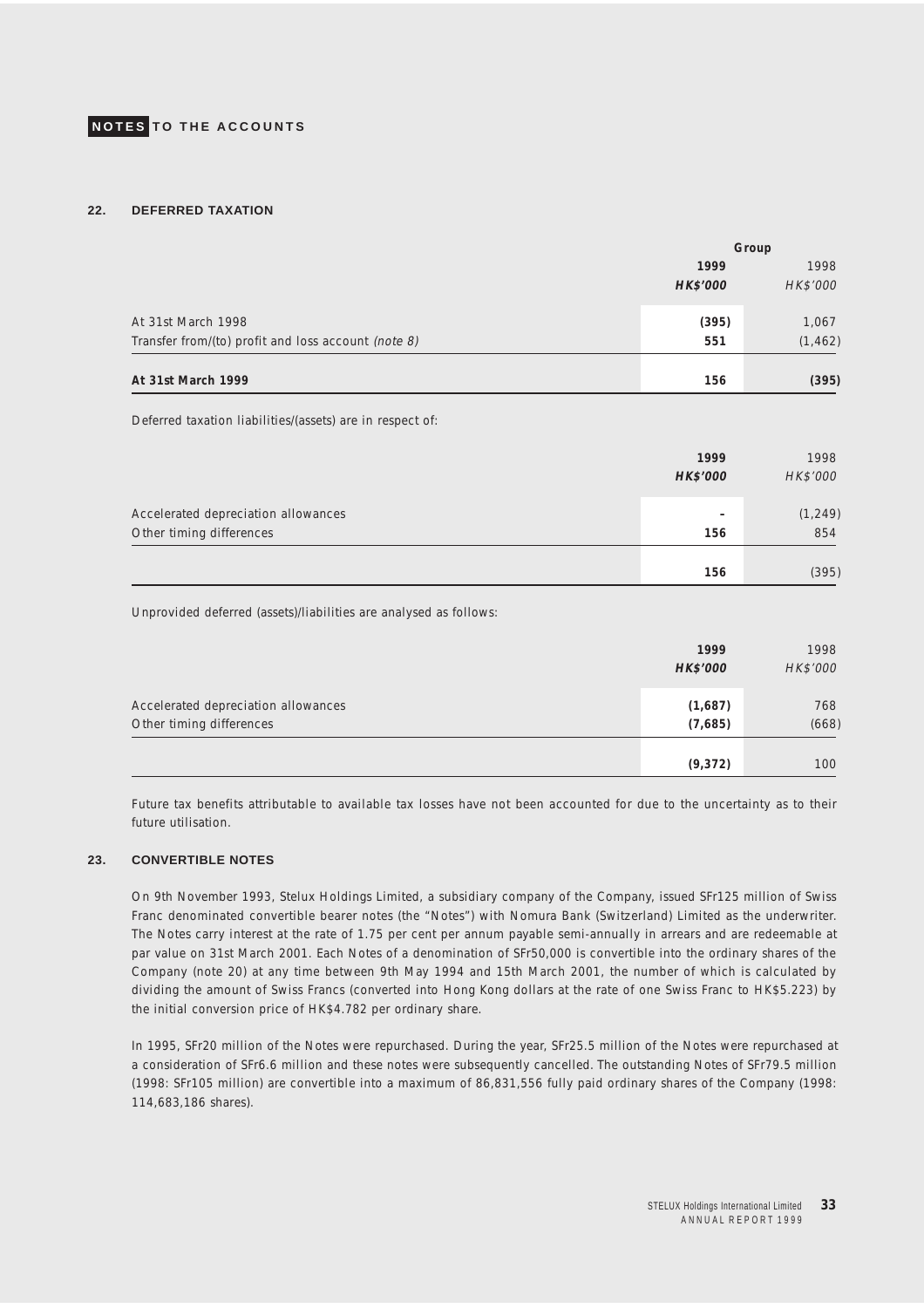### **24. LOANS FROM SHAREHOLDERS**

The loans were provided by Mr Wong Chue Meng and Madam Chuang Yuan Hsien (deceased) and are unsecured, carry interest at rates ranging from 9% to 10% per annum from 1st April 1998 to 3rd May 1998 and have no fixed terms of repayment. During the year, interest of HK\$581,000 (1998: HK\$5,560,000) has been charged under these loans.

### **25. OTHER LONG TERM LIABILITIES**

|                                                                            |                         | Group     |                 | Company  |  |
|----------------------------------------------------------------------------|-------------------------|-----------|-----------------|----------|--|
|                                                                            | 1999                    | 1998      | 1999            | 1998     |  |
|                                                                            | <b>HK\$'000</b><br>Note | HK\$'000  | <b>HK\$'000</b> | HK\$'000 |  |
| Bank loans, secured                                                        | (a)<br>293,282          | 1,537,331 |                 |          |  |
| Obligations under finance leases                                           | (b)<br>4,174            | 7,663     |                 |          |  |
| Loan from a related company                                                |                         |           |                 | 1,407    |  |
| Retention money payable                                                    |                         | 10,018    |                 |          |  |
|                                                                            | 297,456                 | 1,555,012 |                 | 1,407    |  |
| Less: Amount payable within one year<br>included under current liabilities |                         |           |                 |          |  |
| (note 17)                                                                  | 42,439                  | 996,061   |                 |          |  |
|                                                                            |                         |           |                 |          |  |
|                                                                            | 255,017                 | 558,951   |                 | 1,407    |  |

|                                                                   |                 | Group     |                 | Company  |
|-------------------------------------------------------------------|-----------------|-----------|-----------------|----------|
|                                                                   | 1999            | 1998      | 1999            | 1998     |
|                                                                   | <b>HK\$'000</b> | HK\$'000  | <b>HK\$'000</b> | HK\$'000 |
| The bank loans are repayable as follows:                          |                 |           |                 |          |
| Not exceeding one year                                            | 40,107          | 993,008   |                 |          |
| More than one year, but not exceeding<br>two years                | 249,640         | 91,910    |                 |          |
| More than two years, but not exceeding<br>five years              | 3,535           | 452,413   |                 |          |
|                                                                   | 293,282         | 1,537,331 |                 |          |
| The obligations under finance leases<br>are repayable as follows: |                 |           |                 |          |
| Not exceeding one year<br>More than one year, but not exceeding   | 2,332           | 3,053     |                 |          |
| two years<br>More than two years, but not exceeding               | 1,116           | 2,578     |                 |          |
| five years                                                        | 726             | 1,306     |                 |          |
| More than five years                                              |                 | 726       |                 |          |
|                                                                   |                 |           |                 |          |
|                                                                   | 4,174           | 7,663     |                 |          |

Of the gross amounts shown above for the Group, obligations under finance leases not wholly repayable within five years amounted to HK\$nil (1998: HK\$2,709,875).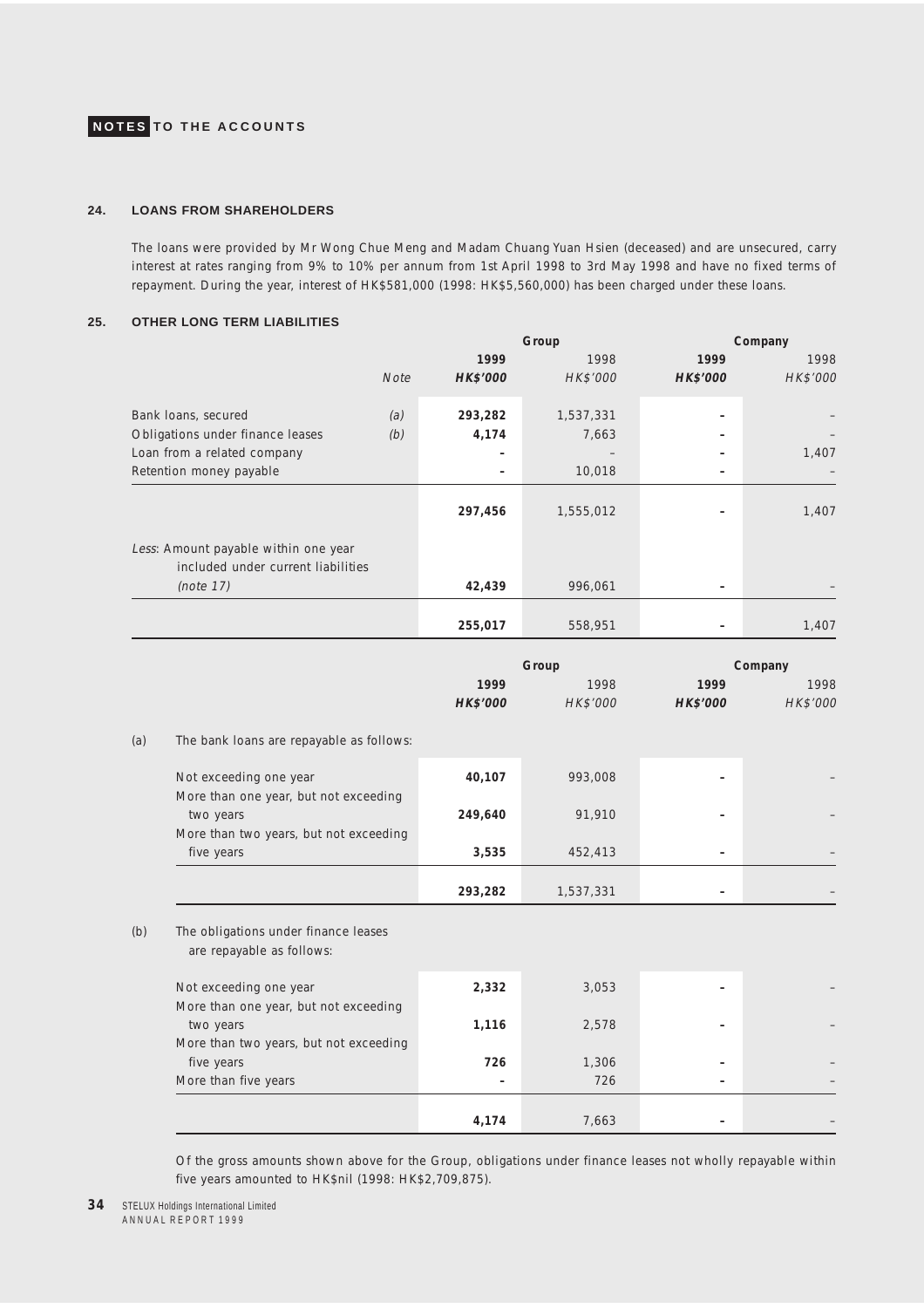### **26. CONTINGENT LIABILITIES**

|     |                                                                                                                                                                                                                     |                 | Group    | Company         |           |  |
|-----|---------------------------------------------------------------------------------------------------------------------------------------------------------------------------------------------------------------------|-----------------|----------|-----------------|-----------|--|
|     |                                                                                                                                                                                                                     | 1999            | 1998     | 1999            | 1998      |  |
|     |                                                                                                                                                                                                                     | <b>HK\$'000</b> | HK\$'000 | <b>HK\$'000</b> | HK\$'000  |  |
| (a) | Guarantees to secure banking facilities for:                                                                                                                                                                        |                 |          |                 |           |  |
|     | Subsidiary companies                                                                                                                                                                                                |                 |          | 2,477,720       | 2,822,861 |  |
|     | Third parties                                                                                                                                                                                                       | 1,280           | 1,704    |                 |           |  |
|     | Other guarantees                                                                                                                                                                                                    |                 |          |                 |           |  |
|     | Subsidiary companies                                                                                                                                                                                                |                 |          | 549,150         | 535,500   |  |
| (b) | <b>Bills discounted</b>                                                                                                                                                                                             | 8,732           | 33,941   |                 |           |  |
| (c) | Liability not provided for in respect<br>of employees who have completed<br>the required number of years of<br>service under the Employment<br>Ordinance to be eligible for long<br>service payments on termination |                 |          |                 |           |  |
|     | of their employment                                                                                                                                                                                                 | 8,941           | 6,443    |                 |           |  |

- (d) City Chain Properties Limited and King Eagle Investment Limited, subsidiary companies, are involved in litigations arising from the disposal of their properties and the purchasers of the properties are claiming the refund of deposit of HK\$18million and HK\$33million respectively. In the opinion of the directors, the litigations will not have any material adverse effect on the Group's financial position.
- (e) The contractors for Titus Square and Stelux House developments have submitted claims for extension of time, and claims for loss and expense and variation orders. On the other hand, the Group is entitled to claim liquidated damages from these contractors. In the opinion of the directors, the Group is not required to make any provisions for the claims by the contractors.
- (f) Pursuant to the agreement in respect of the sale of Titus Square, the Group is liable to claims for latent defects by the purchaser up to a maximum of HK\$50 million until 30th April 2001. As the Group has a right of recourse against the contractors for the construction of the property, in the opinion of the directors, no provision is considered necessary as there will be no net exposure to the Group.

### **27. COMMITMENTS**

|     |                                                                  | Group    |          |
|-----|------------------------------------------------------------------|----------|----------|
|     |                                                                  | 1999     | 1998     |
|     |                                                                  | HK\$'000 | HK\$'000 |
| (a) | Commitments in respect of expenditure on leasehold improvements: |          |          |
|     | Contracted but not provided for                                  | 8,768    | 24,962   |
|     | Authorised but not contracted for                                |          | 382      |
|     |                                                                  |          |          |
|     |                                                                  | 8,768    | 25,344   |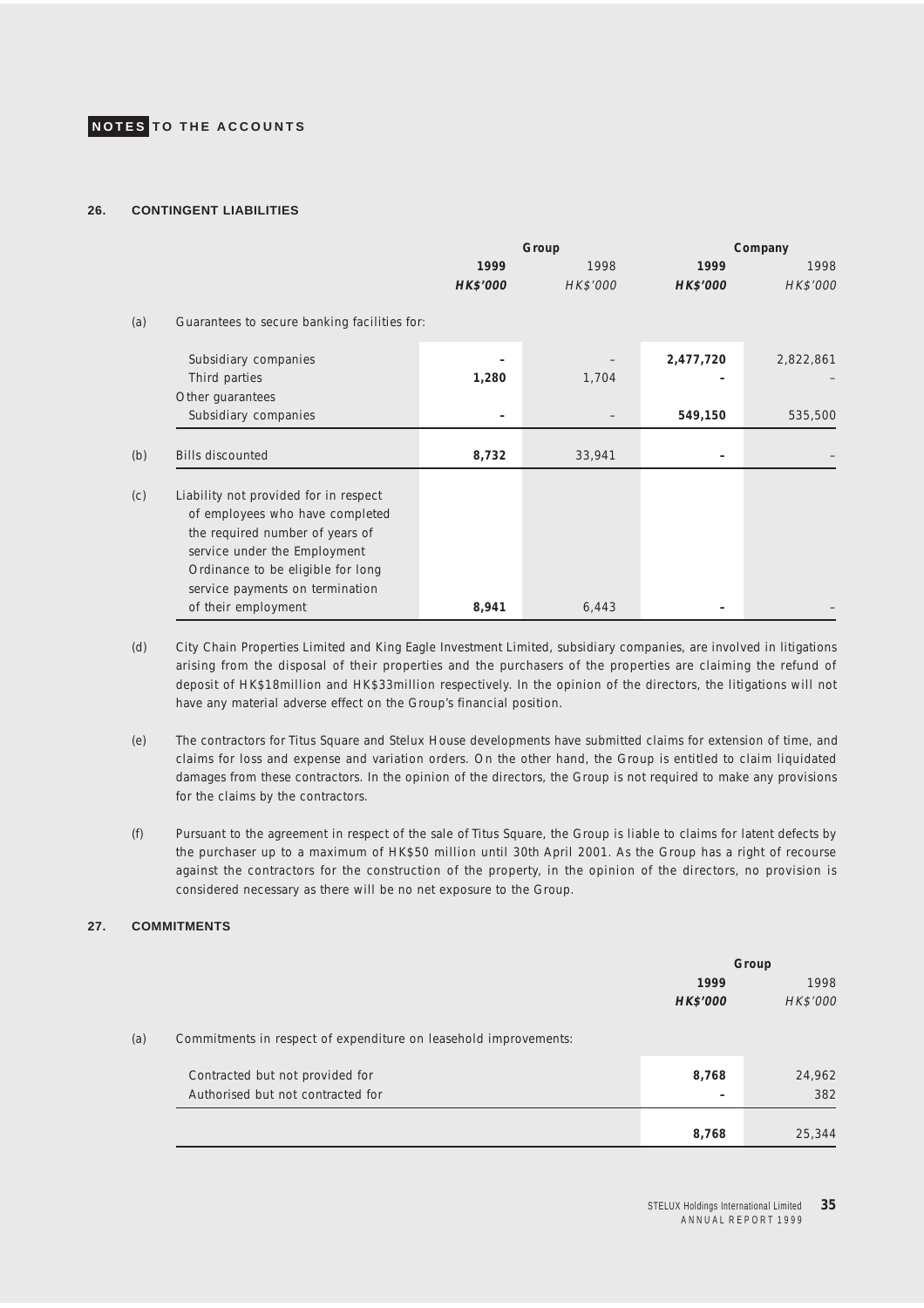#### **27. COMMITMENTS** (Continued)

|                                                          | Group    |          |
|----------------------------------------------------------|----------|----------|
|                                                          | 1999     | 1998     |
|                                                          | HK\$'000 | HK\$'000 |
| Operating lease commitments at 31st March payable in the |          |          |
| next twelve months, analysed according to the period in  |          |          |
| which the leases expire, are as follows:                 |          |          |
| Land and buildings                                       |          |          |
| - expiring in the first year                             | 59,606   | 61,570   |
| - expiring in the second to fifth years inclusive        | 102,265  | 186,806  |
| - expiring after the fifth year                          |          | 172      |
|                                                          |          |          |
|                                                          | 161,871  | 248,548  |
| Plant and machinery                                      |          |          |
| - expiring in the first year                             | 175      | 270      |
| - expiring in the second to fifth years inclusive        | 259      | 355      |
|                                                          | 434      | 625      |
|                                                          |          |          |
|                                                          | 162,305  | 249,173  |

(c) On 31st January 1998, a subsidiary company entered into a sale and purchase agreement with a third party for the disposal of a property, at a consideration of HK\$32,000,000.

Pursuant to the deeds of undertaking entered into between the subsidiary company and the third party, the third party cannot dispose of the property without the subsidiary company's prior consent. The Group is entitled to 50% of the profit if the property is subsequently sold by the third party before 27th February 2001.

In addition, the subsidiary company has committed to repurchase the property back from the third party at the same consideration of HK\$32,000,000 within one month of 27th February 2001 if the market value of the property as at 27th February 2001 is lower than HK\$32,000,000. On the foregoing basis, no profit has been recognised by the Group on this transaction.

### **28. RELATED PARTY TRANSACTIONS**

The following is a summary of other significant transactions between the Group and related parties, in addition to those disclosed elsewhere in the accounts, which were undertaken in the normal course of business during the year:

|                                                 |     | 1999<br>HK\$'000 | 1998<br>HK\$'000 |
|-------------------------------------------------|-----|------------------|------------------|
| Purchases of goods from a related company       | (a) | 6,592            | 10.574           |
| Rental income received from related companies   | (b) | 573              |                  |
| Rental expenses paid to a related company       | (c) | 1,137            | 1,243            |
| Interest income received from a related company | (d) | 2,865            | 3,883            |
| Interest expense paid to shareholders           | (e) | 581              | 5,560            |
| Interest expense paid to a related company      | (f) | 1,972            | 485              |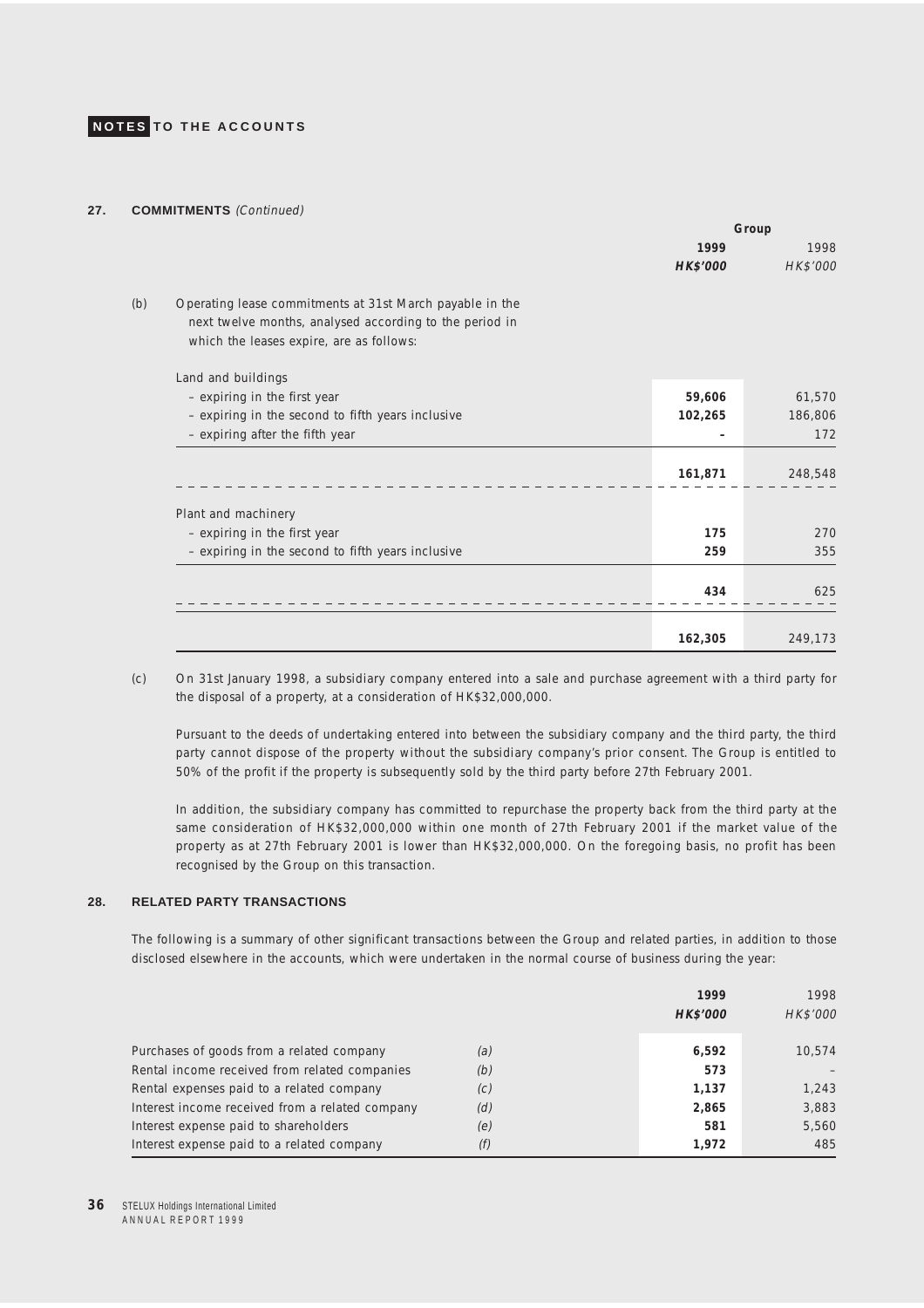

### **28. RELATED PARTY TRANSACTIONS** (Continued)

- (a) Purchases of goods from a related party were conducted in the normal course of business at prices and terms no more than those charged by other third party suppliers of the Group.
- (b) On 13th August, 1998, Stelux Holdings Limited ("SHL"), a wholly owned subsidiary company of the Company, entered into lease agreements with Yee Hing Company Limited, the ultimate holding company of the Group, and International Optical Manufacturing Company Limited ("IOM"), a company in which Yee Hing Company Limited and Thong Sia Company Limited hold 60% and 40% respectively, for the lease of office premises at Stelux House for a period up to 3 years. The leases were entered into on normal commercial terms as stated in the Connected Transactions Circular dated 13th August 1998.
- (c) The Group has, in its normal course of its business, entered into lease agreement on 16th August 1996 with a related party, a subsidiary company of Yee Hing Company Limited for the lease of office premises for a period up to 3 years. The lease was entered into on normal commercial terms as stated in the press announcement dated 16th August 1996. The lease was subsequently terminated on 1st January 1999.
- (d) Interest income accrued on the overdue consultancy fee receivable from Bangkok Land Public Company Limited, a company in which Mr Wong Chue Meng is a substantial shareholder, was calculated at 3% (1998: 3% to 10%) per annum.
- (e) Interest payable to Mr Wong Chue Meng and his wife, Madam Chuang Yuan Hsien (deceased) in respect of unsecured loans advanced to the Company was calculated at rates ranging from 9% to 10% (1998: 8.75% to 10.25%) per annum.
- (f) Interest payable to a related company was calculated at rates ranging from 8.75% to 10% (1998: 7.75% to 9%) per annum.

### **29. SUBSEQUENT EVENT**

Subsequent to the balance sheet date, the Group entered into an agreement for the disposal of a property to a third party at a loss of approximately HK\$15 million.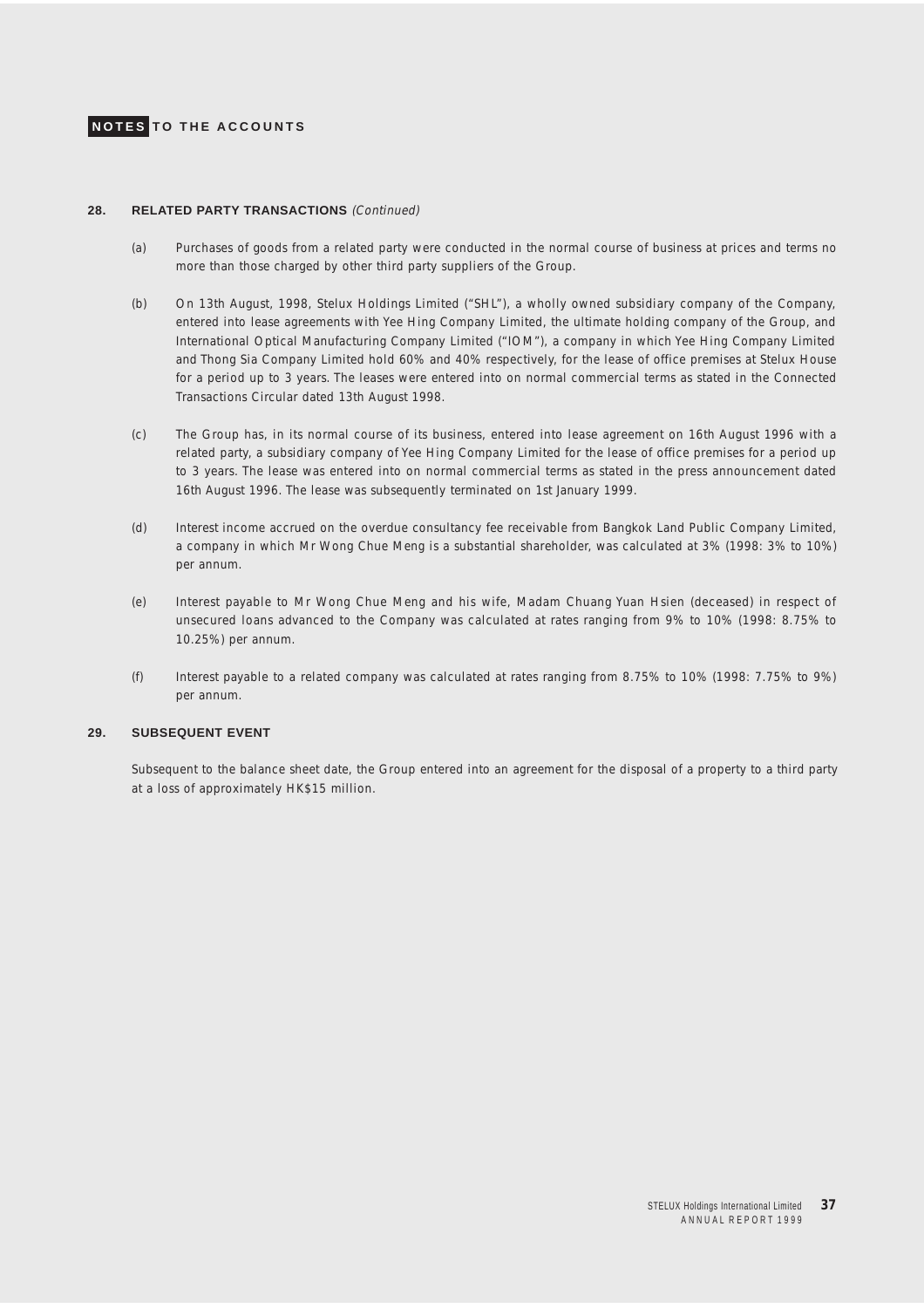### **30. NOTES TO THE CONSOLIDATED CASH FLOW STATEMENT**

(a) Reconciliation of operating loss before exceptional items to net cash inflow from operating activities

|                                               | 1999       | 1998      |
|-----------------------------------------------|------------|-----------|
|                                               | HK\$'000   | HK\$'000  |
|                                               |            |           |
| Operating loss before exceptional items       | (120, 776) | (85, 820) |
| Depreciation                                  | 50,704     | 58,648    |
| Loss on disposal of fixed assets              | 4,895      | 3,301     |
| Amortisation of trademarks and patents        | 2,177      | 2,815     |
| Amortisation of deferred expenditure          | 5,208      | 9,086     |
| Deferred expenditure written off              | 1,393      |           |
| Decrease in marketable securities             | 18,659     | 402       |
| Net interest and dividends                    | 66,355     | 44,454    |
| Decrease in stocks                            | 178,373    | 170,050   |
| Decrease in debtors and prepayments           | 46,002     | 7,617     |
| (Decrease)/increase in creditors and accruals | (171, 991) | 155,235   |
| <b>Translation differences</b>                | (959)      | 310       |
|                                               |            |           |
|                                               | 80,040     | 366,098   |

### (b) Analysis of changes in financing during the year

|                                                              | Share<br>capital<br>and<br>premium<br>HK\$'000 | Other<br>long term<br><b>liabilities</b><br>HK\$'000 | Convertible<br>notes<br>HK\$'000 | Investment<br>by minority<br>interests<br>HK\$'000 | Loans<br><b>shareholders</b><br>HK\$'000 | Loans from<br>related<br>from companies and<br>other loan<br>HK\$'000 |
|--------------------------------------------------------------|------------------------------------------------|------------------------------------------------------|----------------------------------|----------------------------------------------------|------------------------------------------|-----------------------------------------------------------------------|
| Balance at 31st March 1998<br>Net cash (outflow)/inflow from | 94,077                                         | 1,555,012                                            | 535,500                          | 1,604                                              | 63,246                                   | 13,000                                                                |
| financing                                                    |                                                | (1, 252, 036)                                        | (36, 528)                        |                                                    | (37, 910)                                | 14,515                                                                |
| Exchange differences                                         |                                                | (1, 108)                                             | 15,977                           | 75                                                 |                                          |                                                                       |
| Interest payable                                             |                                                |                                                      |                                  | $\qquad \qquad -$                                  | 581                                      |                                                                       |
| Cumulative interest paid                                     |                                                |                                                      |                                  | $\qquad \qquad -$                                  | (22, 025)                                |                                                                       |
| Decrease in retention money                                  |                                                |                                                      |                                  |                                                    |                                          |                                                                       |
| payable                                                      |                                                | (4, 412)                                             |                                  |                                                    |                                          |                                                                       |
| Profit on repurchase of                                      |                                                |                                                      |                                  |                                                    |                                          |                                                                       |
| convertible notes                                            |                                                |                                                      | (99, 164)                        |                                                    |                                          |                                                                       |
| Balance at 31st March 1999                                   | 94,077                                         | 297,456                                              | 415,785                          | 1,679                                              | 3,892                                    | 27,515                                                                |

### **31. ULTIMATE HOLDING COMPANY**

In the opinion of the directors, the ultimate holding company is Yee Hing Company Limited, incorporated in Hong Kong.

### **32. APPROVAL OF ACCOUNTS**

The accounts set out on pages 13 to 40 were approved by the board of directors on 3rd August 1999.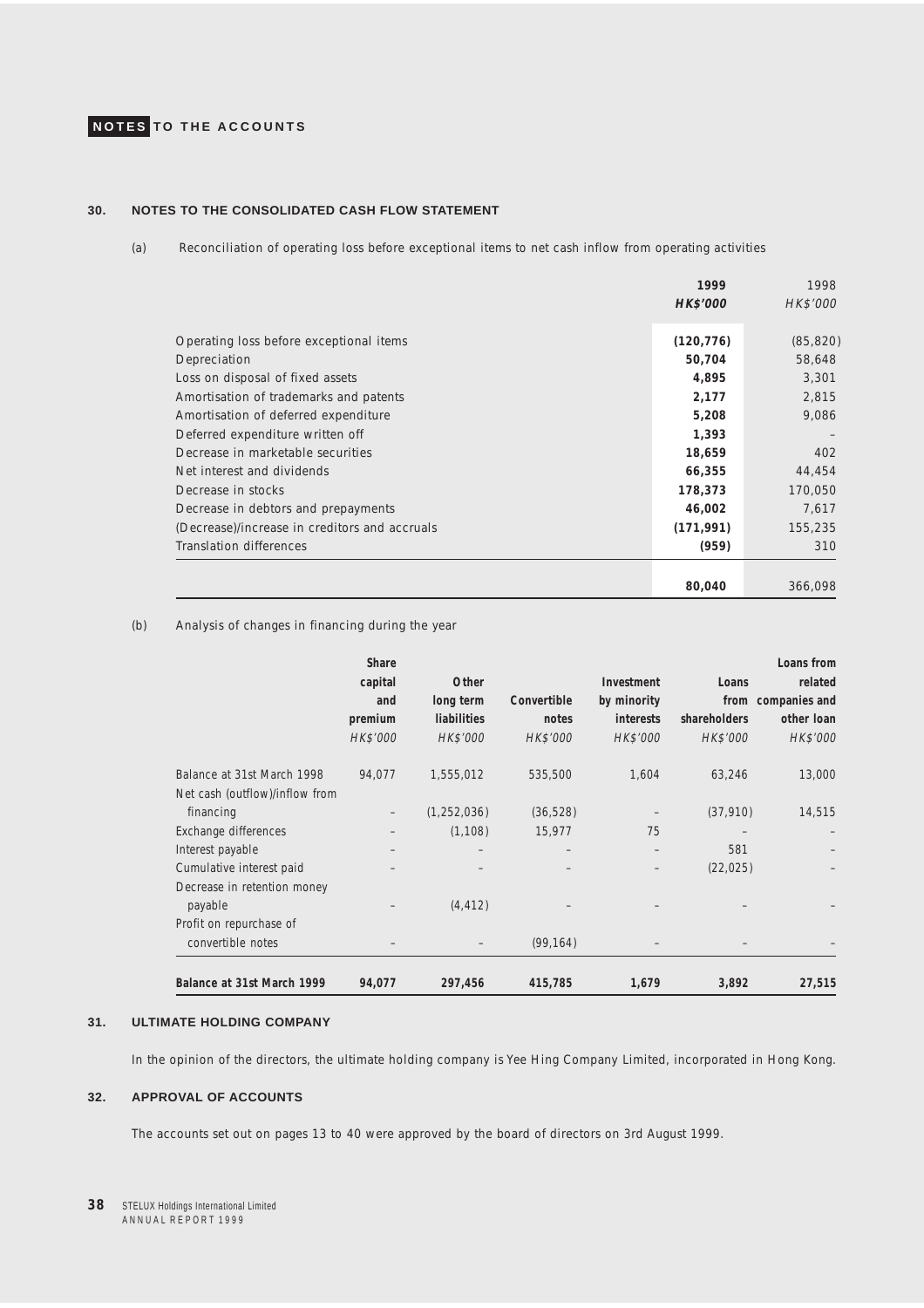# <span id="page-38-0"></span>**PRINCIPAL SUBSIDIARY COMPANIES**

As at 31st March 1999

Details of the principal subsidiary companies which materially effect the results or assets of the Group as at 31st March 1999 are set out below:

|                                            | Place of<br>incorporation/<br>operation | Principal<br>activities                     | <b>Number</b>       | Share capital issued<br>Par value | Percentage<br>of equity<br>capital<br>attributable<br>to the Group |
|--------------------------------------------|-----------------------------------------|---------------------------------------------|---------------------|-----------------------------------|--------------------------------------------------------------------|
| Investment                                 |                                         |                                             |                     |                                   |                                                                    |
| Stelux Holdings Limited                    | Hong Kong                               | Investment holding                          | 1,000               | <b>HK\$1</b>                      | $100*$                                                             |
| Stelux Watch Holdings<br>Limited           | Singapore                               | Investment holding                          | 10,000,000          | S\$1                              | $100*$                                                             |
| Property                                   |                                         |                                             |                     |                                   |                                                                    |
| City Chain Properties<br>Limited           | Hong Kong                               | Property investment                         | 2                   | <b>HK\$1</b>                      | $100*$                                                             |
| King Eagle Investment<br>Limited           | Hong Kong                               | Property investment                         | 4,583,719           | <b>HK\$1</b>                      | $100*$                                                             |
| Optical 88 Properties<br>Limited           | Hong Kong                               | Property investment                         | $\overline{2}$      | <b>HK\$1</b>                      | $100*$                                                             |
| Prime Master Limited                       | Hong Kong                               | Property investment                         | $\overline{2}$      | <b>HK\$1</b>                      | $100*$                                                             |
| Stelux Consultants B.V.                    | The<br>Netherlands                      | Property development<br>project consultancy | 80                  | <b>DFL500</b>                     | $100*$                                                             |
| <b>Stelux Properties Agency</b><br>Limited | Hong Kong                               | Property agency and<br>management           | 2                   | <b>HK\$1</b>                      | $100*$                                                             |
| <b>Stelux Properties Limited</b>           | Hong Kong                               | Property investment<br>and development      | 500                 | <b>HK\$100</b>                    | $100*$                                                             |
| Retailing and trading                      |                                         |                                             |                     |                                   |                                                                    |
| City Chain Company<br>Limited              | Hong Kong                               | Watch retailing                             | 250,000             | <b>HK\$100</b>                    | $100*$                                                             |
| City Chain (M) Sdn Bhd                     | Malaysia                                | Watch retailing                             | 3,333,333           | RM1                               | $92.5*$                                                            |
| City Chain (Macau)<br>Company Limited      | Macau                                   | Watch retailing                             | 2                   | MOP5,000                          | $100*$                                                             |
| City Chain Stores (S)<br>Pte Limited       | Singapore                               | Watch retailing                             | 1,800,000           | S\$1                              | $100*$                                                             |
| City Chain (Taiwan)<br>Company Limited     | Hong Kong/<br>Taiwan                    | Watch retailing                             | 1,000               | <b>HK\$10</b>                     | $100*$                                                             |
| City Chain (Thailand)<br>Company Limited   | Thailand                                | Watch retailing                             | 200,000<br>210,000# | Baht100<br>Baht100                | $100*$                                                             |
| City Chain (Japan)<br>Company Limited      | Hong Kong/<br>Japan                     | Watch retailing                             | 2                   | <b>HK\$1</b>                      | $100*$                                                             |
| Evergreen Fame Sdn Bhd                     | Malaysia                                | Watch distribution                          | 320,000             | RM1                               | $85*$                                                              |
| Montres "Universal" S.A.                   | Switzerland                             | Watch assembling<br>and distribution        | 5,000               | SFr1,000                          | $100*$                                                             |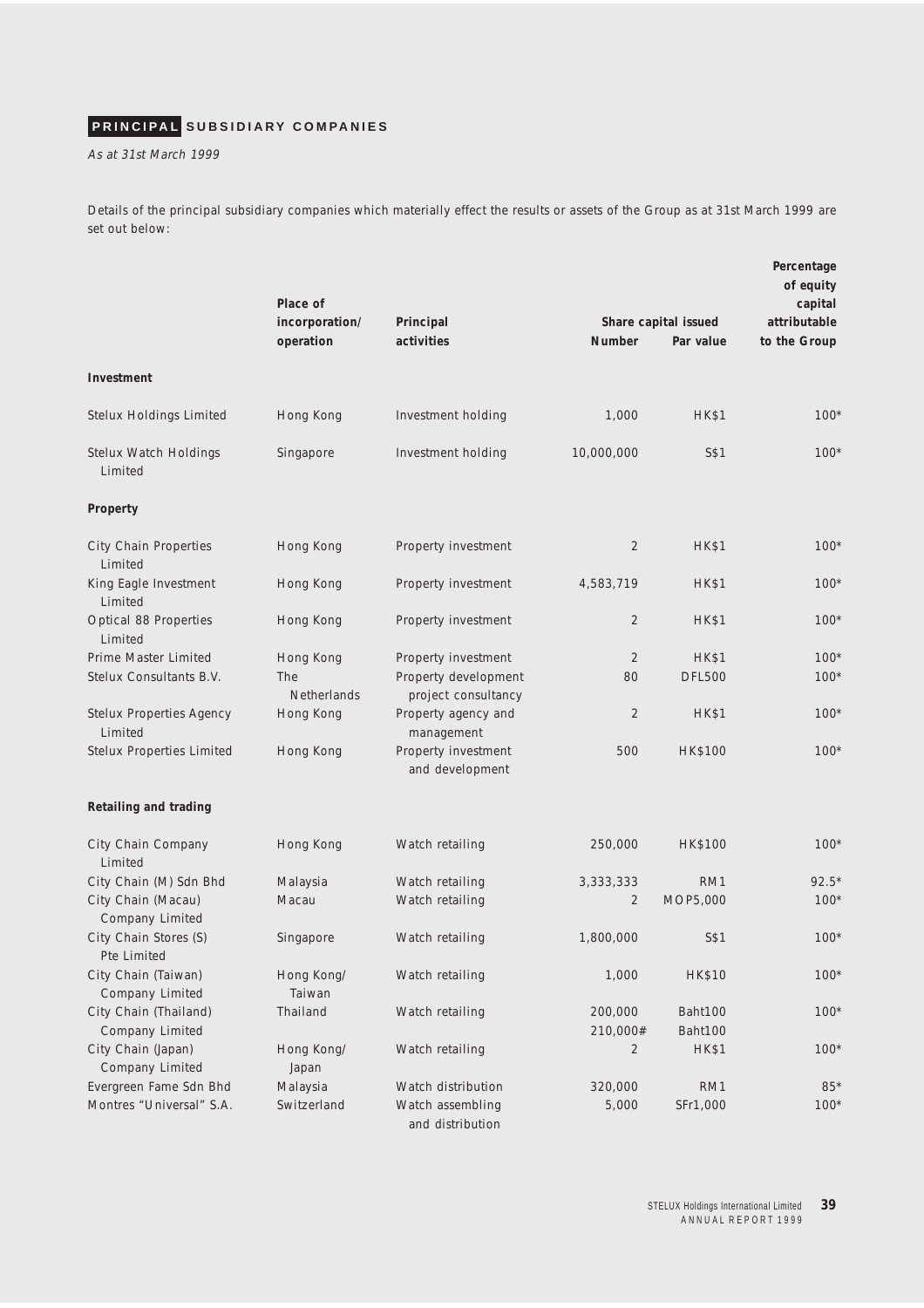# **PRINCIPAL SUBSIDIARY COMPANIES**

As at 31st March 1999

|                                                  | Place of                           |                                                |                     |                      | Percentage<br>of equity<br>capital |  |
|--------------------------------------------------|------------------------------------|------------------------------------------------|---------------------|----------------------|------------------------------------|--|
|                                                  | incorporation/                     | Principal                                      |                     | Share capital issued | attributable                       |  |
|                                                  | operation                          | activities                                     | <b>Number</b>       | Par value            | to the Group                       |  |
| Retailing and trading (Continued)                |                                    |                                                |                     |                      |                                    |  |
| Optical 88 Limited                               | Hong Kong                          | Glasses and related<br>optical gears retailing | 30,700,000          | <b>HK\$1</b>         | $100*$                             |  |
| Optical 88 (Macau) Limited                       | Macau                              | Glasses and related<br>optical gears retailing | $\overline{2}$      | MOP5,000             | $100*$                             |  |
| Optical 88 (S) Pte Limited                       | Singapore                          | Glasses and related<br>optical gears retailing | 500,000             | S\$1                 | $100*$                             |  |
| Optical 88 (Thailand)<br>Company Limited         | Thailand                           | Glasses and related<br>optical gears retailing | 245,000<br>245,000# | Baht10<br>Baht10     | $100*$                             |  |
| PRC City Chain (HK)<br>Company Limited           | Hong Kong                          | Watch retailing                                | $\overline{2}$      | <b>HK\$1</b>         | $100*$                             |  |
| Poco Hippo Company<br>Limited                    | Hong Kong                          | Infant wear marketing<br>and retailing         | $\overline{2}$      | <b>HK\$100</b>       | $100*$                             |  |
| Pronto Watch S.A.                                | Switzerland                        | Watch distribution                             | 100                 | SFr1,000             | $100*$                             |  |
| Solvil et Titus S.A.                             | Switzerland                        | Watch distribution                             | 300                 | SFr1,000             | $100*$                             |  |
| Stelux International<br><b>Licensing Limited</b> | <b>Bahamas</b>                     | Trademark holding<br>and licensing             | 2                   | <b>US\$1</b>         | $100*$                             |  |
| Stelux Trading (International)<br>Limited        | Hong Kong                          | Watch distribution                             | $\overline{2}$      | <b>HK\$1</b>         | $100*$                             |  |
| Stelux Watch Limited                             | Hong Kong/<br>China                | Watch assembling                               | 1,000,000           | <b>HK\$1</b>         | $100*$                             |  |
| Stelux Watch (UK) Limited                        | United Kingdom                     | Watch distribution                             | 3,041,536           | GBP1                 | $100*$                             |  |
| Stelux Watch USA, Inc.                           | <b>United States</b><br>of America | Watch distribution                             | 5,000               | <b>US\$10</b>        | $100*$                             |  |
| <b>Wedmore Limited</b>                           | Hong Kong                          | Watch retailing                                | $\overline{2}$      | <b>HK\$1</b>         | $100*$                             |  |

\*Held through subsidiary companies.

# Preference shares.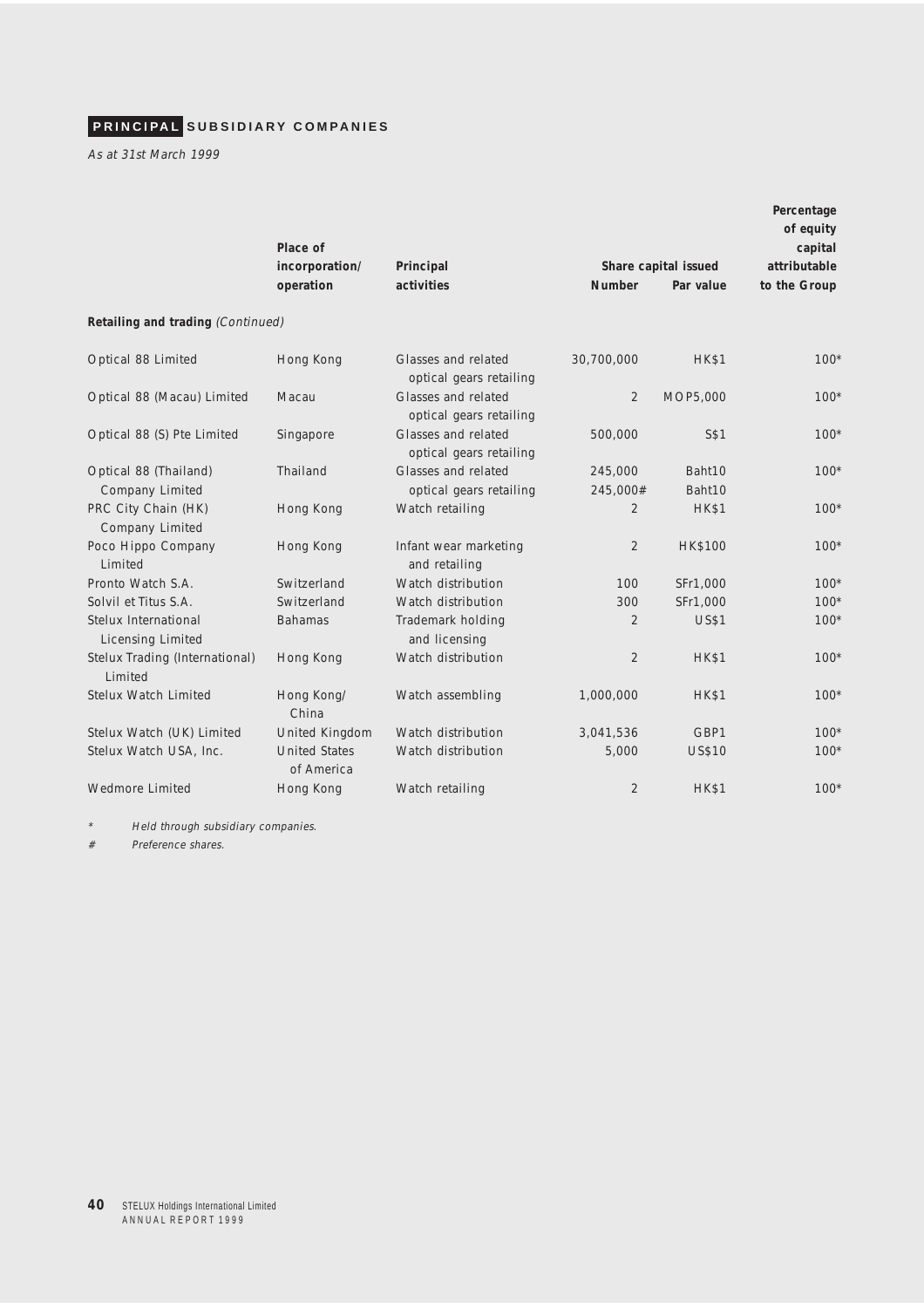<span id="page-40-0"></span>

| Commercial properties (own use)                                                                              | Gross<br>floor area<br>(sq. ft.) | Remaining<br>lease term<br>(years) |
|--------------------------------------------------------------------------------------------------------------|----------------------------------|------------------------------------|
| Hong Kong                                                                                                    |                                  |                                    |
| Shop P, G/F and M/F, Hong Kong Mansion,<br>2-10 Great George Street, Causeway Bay, Hong Kong                 | 1,305                            | 112                                |
| Kowloon                                                                                                      |                                  |                                    |
| Stelux House, Unit No. 502-6, 27/F and portion of 28/F,<br>698 Prince Edward Road East, San Po Kong, Kowloon | 30,704                           | 48                                 |
| Unit No. 16, G/F, Houston Centre, 62 Mody Road,<br>Tsimshatsui, Kowloon*                                     | 870                              | 129                                |
| Shop No. 22 & 27, 1/F Po Tin Building,<br>39 Wai Chi Street, Pak Tin, Kowloon                                | 684                              | 48                                 |
| Portion of G/F, Kam Ling Building,<br>231 Nathan Road, Kowloon                                               | 1,446                            | 28                                 |
| Shop 5, G/F, Chung King Mansion,<br>36-44 Nathan Road, Tsimshatsui, Kowloon                                  | 699                              | 39                                 |
| <b>New Territories</b>                                                                                       |                                  |                                    |
| Unit No. 9 and 10, 3/F, and roof, Po Wai Building,<br>12 Tak Yip Street, Yuen Long, N.T.                     | 3,907                            | 48                                 |
| Macau                                                                                                        |                                  |                                    |
| Shop D, G/F, Edificio San Vo, 1G,<br>1H and 1I Rua de S Domingos, A28, Macau                                 | 350                              | Freehold                           |
| Shop E, G/F, Edificio San Vo, 1G,<br>1H and 1I Rua de S Domingos, A28, Macau                                 | 190                              | Freehold                           |
| Loja B and C, de Avenida Horta e Costa,<br>de Rua Manuel de Arriage, Macau                                   | 475                              | Freehold                           |
| Rua do Arco and Eatrada,<br>da Areia Preta, Loja E, r/c, Macau                                               | 442                              | Freehold                           |
| Rua do Arco and Eatrada,<br>da Areia Preta, Loja G, r/c, Macau                                               | 442                              | Freehold                           |
| Flat D, 2/F, Edificio San Vo, 1G,<br>1H and 1I Rua de S Domingos, A28, Macau                                 | 400                              | Freehold                           |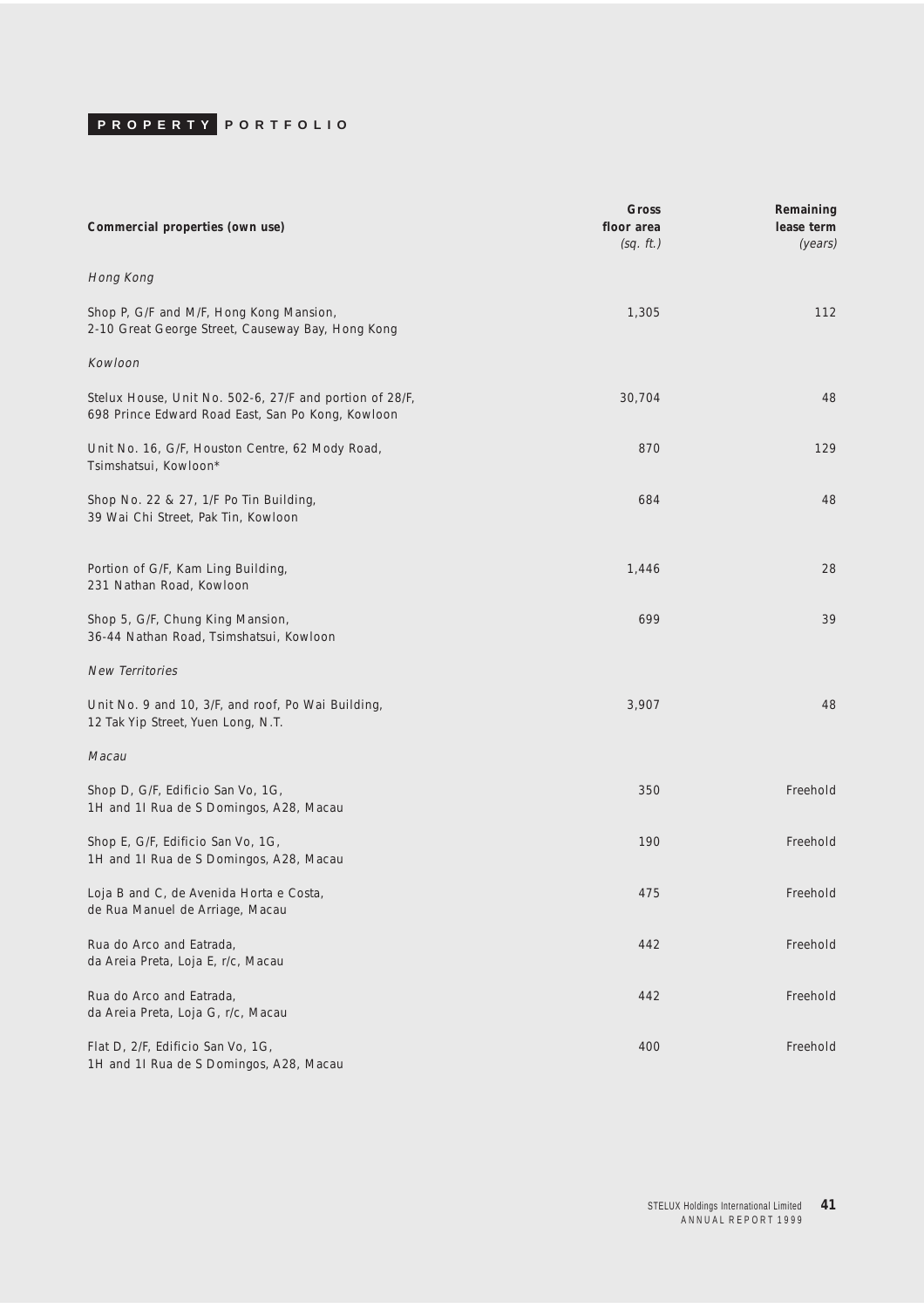| Commercial properties (own use)                                                                                     | Gross<br>floor area<br>(sq. ft.) | Remaining<br>lease term<br>(years) |
|---------------------------------------------------------------------------------------------------------------------|----------------------------------|------------------------------------|
| Thailand                                                                                                            |                                  |                                    |
| Room 2B-O4, 2/F, Mahboonkhrong Centre, 444 Phayathai Rd,<br>Patumwan, Bangkok 10330                                 | 473                              | 5                                  |
| Room 2B14, 3/F, Mahboonkhrong Ctr.,<br>444 Wangmai Subdistrict, Patumwan, Bangkok 10330                             | 487                              | $\mathbf{1}$                       |
| Room No. 228/033, Kaew Fah Shopping Arcade, 228 Chakaping Rd,<br>Talad-Yod Subdistrict, Pranakron District, Bangkok | 387                              | $\overline{4}$                     |
| Room No. 33-34, 5 Ratchadapisek Rd,<br>Huay-kwang, Bangkok 10310                                                    | 689                              | 13                                 |
| Room No. B235, 4 Rajdamri Rd Lumpini,<br>Patumwan, Bangkok 10330                                                    | 409                              | 13                                 |
| Room No. 115-116, 191 Silom Rd,<br>Bangruk, Bangkok 10500                                                           | 1,248                            | 13                                 |
| Rm 54, 2/F, Amarin Plaza, 500 Ploenchit Rd,<br>Patumwan, Bangkok 10330                                              | 548                              | 16                                 |
| Room No. 1C-L22/23, 1/F, The Mall Center, Ramkhumhaeng,<br>1909 Huamark, Bangkapi, Bangkok 10600                    | 915                              | 16                                 |
| Room No. 147-148, Moo 3, 168 Chaengwattana Rd,<br>Bangkhen, Bangkok 10210                                           | 1,292                            | 17                                 |
| Rm No. AG28, 1/F, Imperial World, 999 Sukhumvit Rd,<br>Samrongnua Amphur Muang, Samutprakarn                        | 1,295                            | 19                                 |
| Room No. 1S-R4B, 30/9 Ngamwongwan Rd, Bangkhen,<br>Muang District, Nonthaburi 11000                                 | 1,291                            | 21                                 |
| The Mall 7 Bangkae, Room No. 1S-L8A, 275 Petchakasem Rd,<br>Pasricharoen, Bangkok 10160                             | 943                              | 23                                 |
| The Mall 8 Bangkapi, Room No. IS-C70, 3522 Lardpao Rd.,<br>Bangkapi, Bangkok 10240                                  | 754                              | 23                                 |
| The Seri Center, Seri Center Room No. 101, 2nd Floor, 12/90 Srinakarin Rd.,<br>Nongborn, Pravet, Bangkok 10250      | 1,672                            | 23                                 |
| The Seacon Square, Room No. 1098, 904 Srinakarin Rd.,<br>Nongborn, Pravet, Bangkok 10250                            | 1,162                            | 25                                 |
| Zeer Rangsit, Room No. G12C, 1/F, 99 Phaholyothin Rd.,<br>Kukot, Lumlukka, Pathumthani                              | 1,286                            | 24                                 |
| Central Pinklao, Room No. 126, 7/311 Baromrajchonee Rd,<br>Arunamarin, Bangkoknoi, Bangkok                          | 865                              | 16                                 |

**42** STELUX Holdings International Limited A N N U A L R E P O R T 1 9 9 9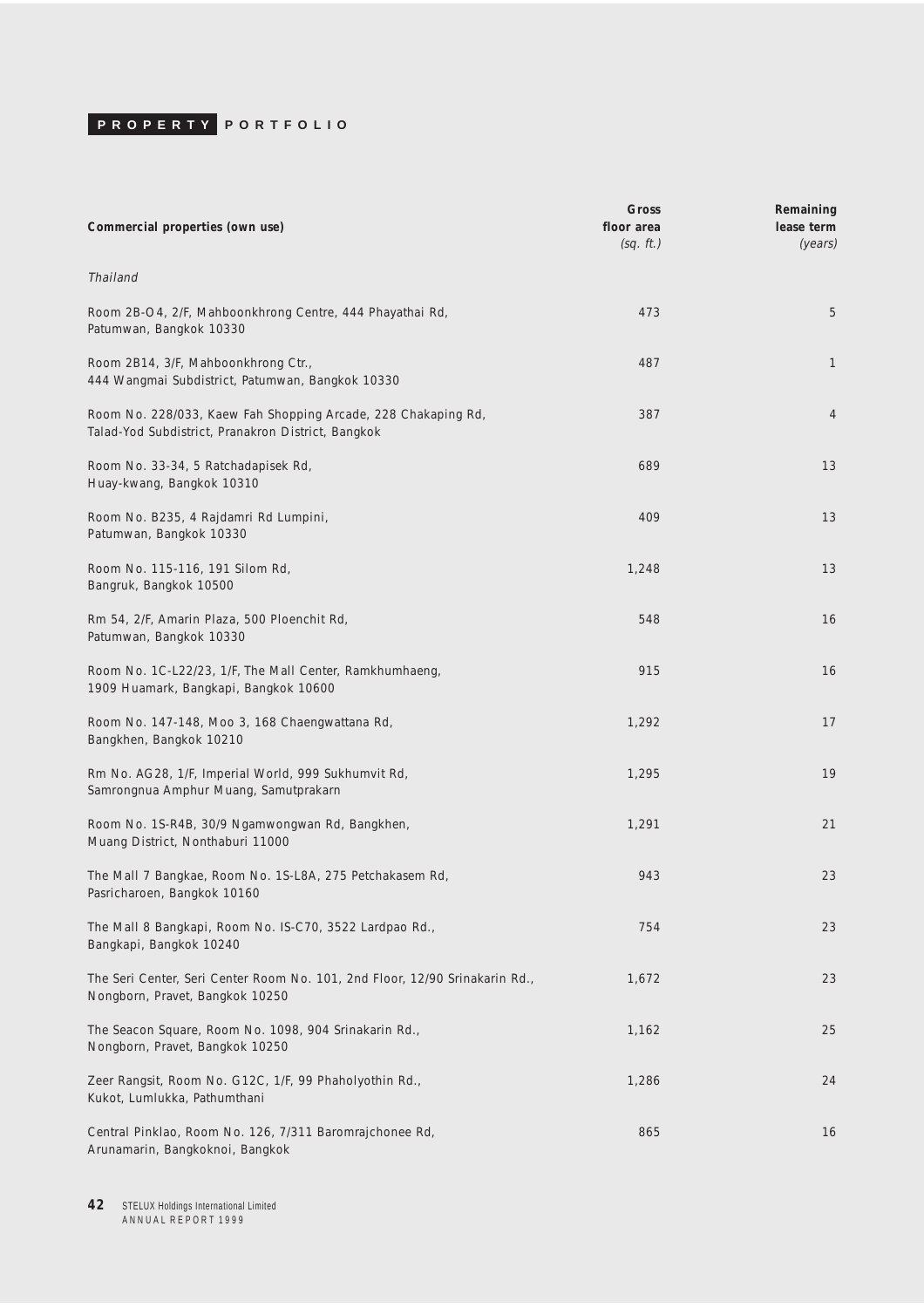| Commercial properties (own use)                                                                | Gross<br>floor area<br>(sq. ft.) | Remaining<br>lease term<br>(years) |
|------------------------------------------------------------------------------------------------|----------------------------------|------------------------------------|
| Future Park Rangsit, Room No. G35,<br>161 Thanyaburi District, Pathumthani                     | 1,216                            | 23                                 |
| Fashion Island, Room No. 2098/2099,<br>Km. 10.5, Ram Indra Rd, Bangkok                         | 2,256                            | 23                                 |
| Kaitak Building, 7962 Amphur Pakkred,<br>Nonthaburi Province, Thailand                         | 106,559                          | Freehold                           |
| Central Lardplao, Room No. 1697/224, 2/F,<br>Central Plaza Lardpao, Bangkok 10900              | 1,026                            | 4                                  |
| Mall 5 Thapa, Room No. 1SL1, 1/F, The Mall Center,<br>Bukkalo, Thonburi, Bangkok               | 753                              | 21                                 |
| Room No. 2C-03-04, 2/F, Mahboonkhrong Center,<br>Patumwan, Bangkok 10330                       | 938                              | 1                                  |
| Central Ramindra, Room No. 114, 1/F,<br>109/10-100 Ramindra Road, Bangkhen, Bangkok            | 998                              | 15                                 |
| Siam Square I, 430/34, Siam Square 7,<br>Patumwan, Bangkok 10330                               | 603                              | 8                                  |
| Siam Square II, 215/450, Soi Chula 64,<br>Patumwan, Bangkok 10330                              | 400                              | $\overline{2}$                     |
| Future Park Bangkae, Room No. G13,<br>33-35 Soi Petchakasem, Pasecharoen, Bangkok              | 1,814                            | 22                                 |
| Central City Bangna, Room No. 134A,<br>1093 Bangna-Trad Road., Phakhranong, Bangkok            | 728                              | 25                                 |
| Jewerly Trade, Room No. 110, 1/F,<br>919/1 Silom Road, Bangkok 10500                           | 681                              | 26                                 |
| Imperial Lardplao, Room No. AF-47, 1/F,<br>119/129 Lardpao Road, Bangkapi, Bangkok             | 1,453                            | 21                                 |
| Central Bangna, 135B, 1/F, Central City Bangna, Bangna Trad K.M. 3,<br>Prakanong, Bangkok      | 1,033                            | 24                                 |
| Mall 8 Bangkapi, Room# GS-C13B, G/F,<br>3522 Ladproa Road, Bangkapi, Bangkok                   | 753                              | 23                                 |
| Mall 7 Bangkae, Room No. IS-L8B, 1/F,<br>275 Petchicasem Road, Phasichareon, Bangkok           | 869                              | 23                                 |
| The Galleria, 111, Ground Floor at Jewelry Trade Centre,<br>919/1 Silom Road, Bangrak, Bangkok | 791                              | 26                                 |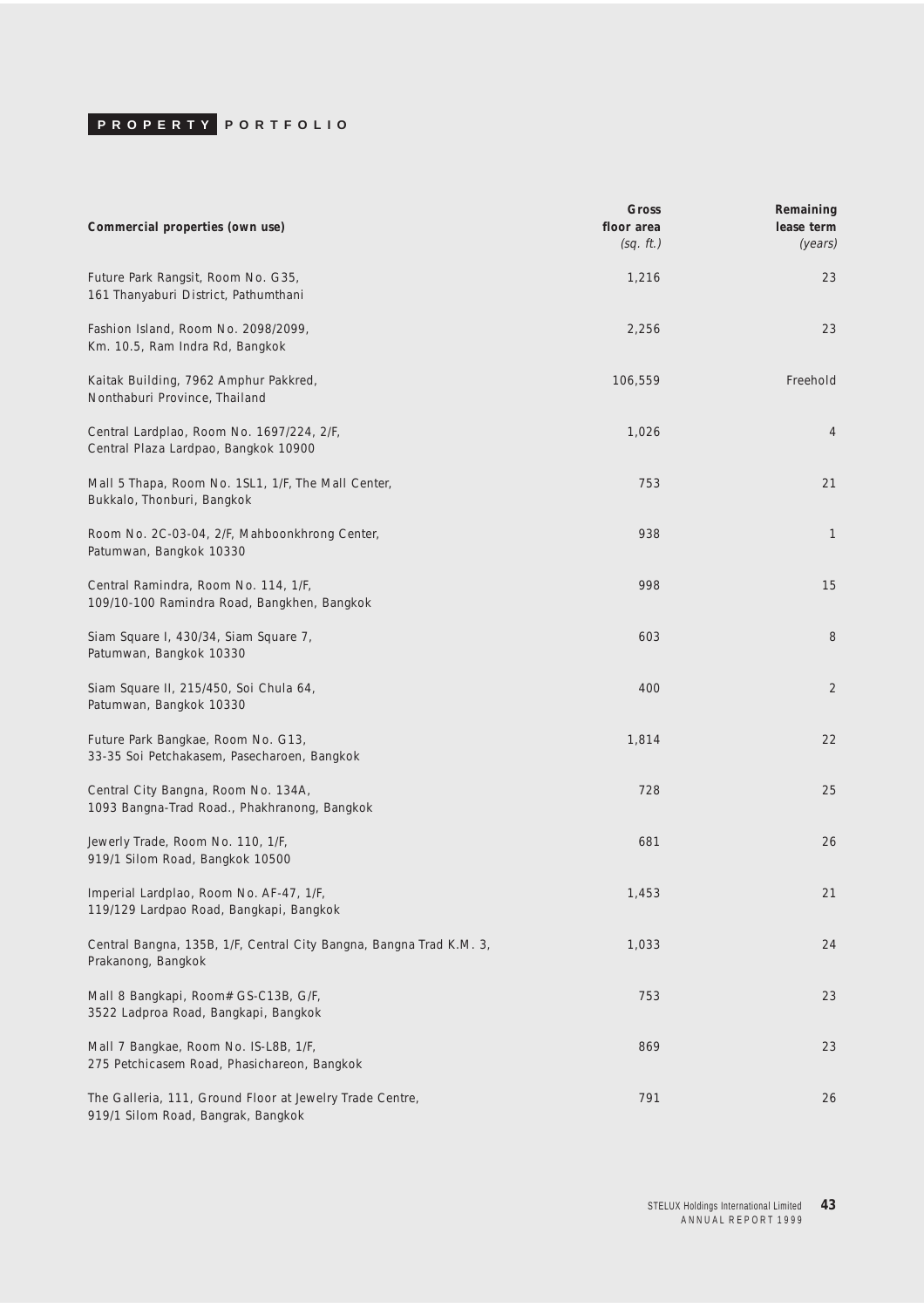| Commercial properties (own use)                                                                                          | Gross<br>floor area<br>(sq. ft.) | Remaining<br>lease term<br>(years) |
|--------------------------------------------------------------------------------------------------------------------------|----------------------------------|------------------------------------|
| Central Ramindra, 118 First Floor at Central Ramindra,<br>109/25 Ramindra Road, Bangkhen, Bangkok                        | 689                              | 14                                 |
| Central Pinklao, G-11A First Floor at Central Pinklao,<br>7/232 Boa-Rom Rachinee Road, Aroon Amarin, Bangkoknoi, Bangkok | 1,130                            | 16                                 |
| Fashion Island, 1088, 1/F, Ramindra K.M. 10.5,<br>Khannayao, Beungkum, Bangkok                                           | 1,058                            | 23                                 |
| Imperial World, AF-09, 1/F, Imperial Ladproa,<br>Sukaphibal 1, Beungkum, Bangkok                                         | 775                              | 21                                 |
| Central Plaza Rachada Rama III, G29/2 G/F; 79/1-2,<br>Sathupradit Road, Bangkok                                          | 1,004                            | 23                                 |
| Central Rama III, G29/1, 1/F,<br>Rama III Road, Bangkok                                                                  | 1,078                            | 24                                 |
| Udorn, Room# A101, 1/F, Charoensri AR-KET,<br>277/3 Prachak Road, Udornthani                                             | 431                              | 18                                 |
| Sriracha Town, Room# 120, 1/F,<br>90 Sukumvit Road, Sriracha, Cholburi                                                   | 1,009                            | 20                                 |
| Central Chieng Mai, Room 116-117, G/F, Central Airport Plaza,<br>2 Mahidol Road, Hai-Ya Distric, Chieng Mai              | 1,295                            | 24                                 |
| Room# 135B 1093, Bangna-Trad Road,<br>Bangkok                                                                            | 1,034                            | 24                                 |
| 89/1-2-4 Rajadamri Road,<br>Patumwan BKK                                                                                 | 3,229                            | 2                                  |
| 55/3 Diana Complex, Sri-puvanard Road,<br>Had-Yai Distric, Songkhla                                                      | 538                              | 14                                 |
| <b>United Kingdom</b>                                                                                                    |                                  |                                    |
| Stelux House, First Avenue, Centrom 100,<br>Burton-On-Trent, Staffordshire, DE14 2WH, England                            | 12,000                           | Freehold                           |
| <b>Investment properties</b>                                                                                             |                                  |                                    |
| Kowloon                                                                                                                  |                                  |                                    |
| Shop D, F, G, G/F., Shop A, B, C, D, F, G, H, M/F.,<br>New Lucky House, 300-306 Nathan Road, Kowloon                     | 7,710                            | 65                                 |
| Stelux House, 698 Prince Edward Road East,<br>San Po Kong, Kowloon (exclude the portion for own use)                     | 307,678                          | 48                                 |
| <b>New Territories</b>                                                                                                   |                                  |                                    |
| Unit 3, 1/F., Unit 3, 2/F., Po Yip Building, 62-70 Texaco Road,<br>Tsuen Wan, New Territiories                           | 24,948                           | 48                                 |

\* Property disposed after year end.

**44** STELUX Holdings International Limited<br>A N N U A L R E P O R T 1999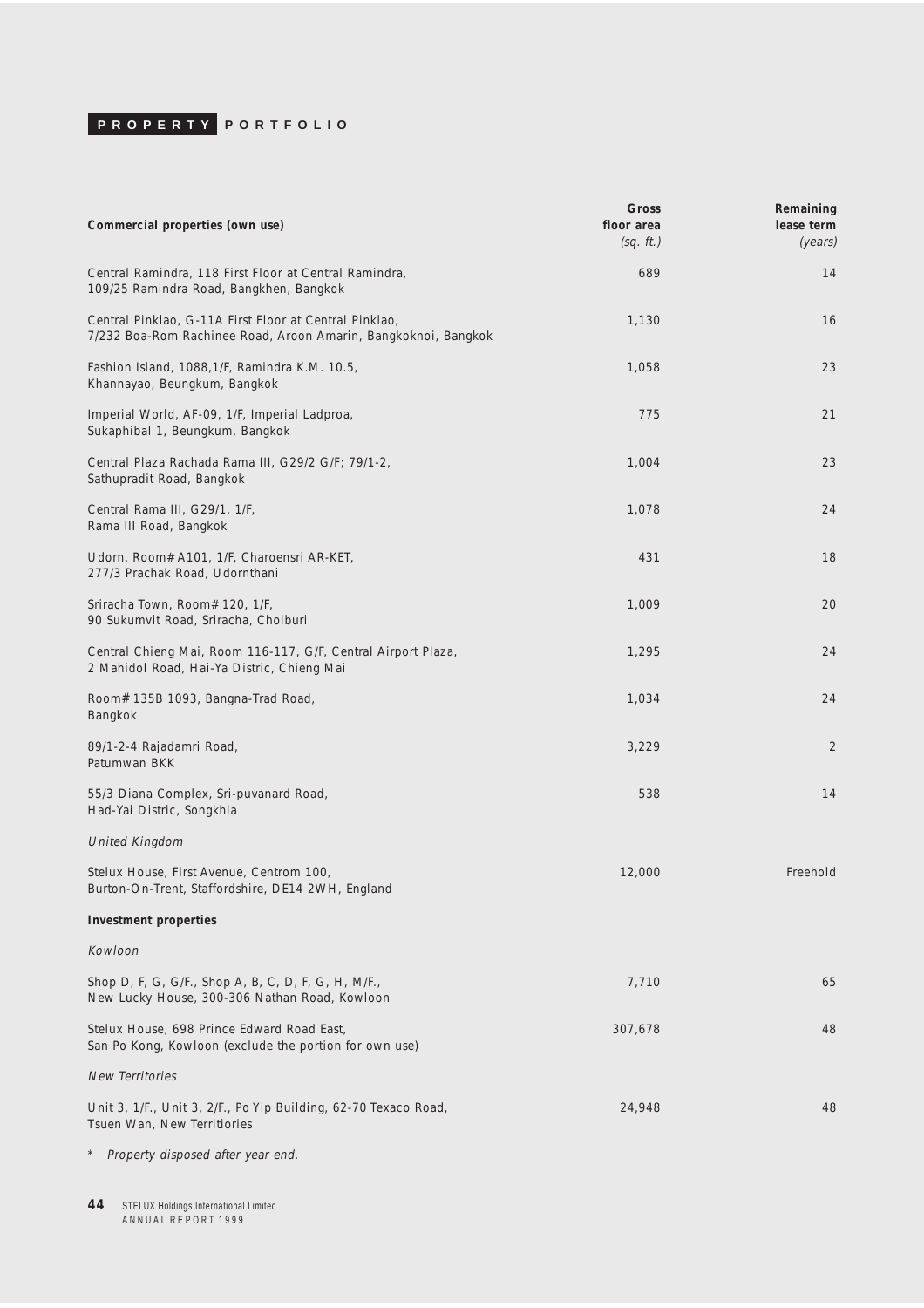<span id="page-44-0"></span>**CORPORATE INFORMATION**

## **Registered Office**

Cedar House 41 Cedar Avenue Hamilton HM12 Bermuda

### **Principal Office**

27th Floor, Stelux House 698 Prince Edward Road East San Po Kong Kowloon Hong Kong

### **Principal Bankers**

Bank of America (Asia) Limited Hang Seng Bank Limited The Hongkong and Shanghai Banking Corporation Limited

### **Legal Advisers**

Appleby, Spurling & Kempe Johnson Stokes & Master Ruby Yeung & Co.

### **Auditors**

Price Waterhouse

#### **Share Registrars**

Butterfield Corporate Services Limited Rosebank Centre 11 Bermudiana Road Pembroke Bermuda

### **Branch Share Registrars and Transfer Office**

Central Registration Hong Kong Limited 19th Floor Hopewell Centre 183 Queen's Road East Hong Kong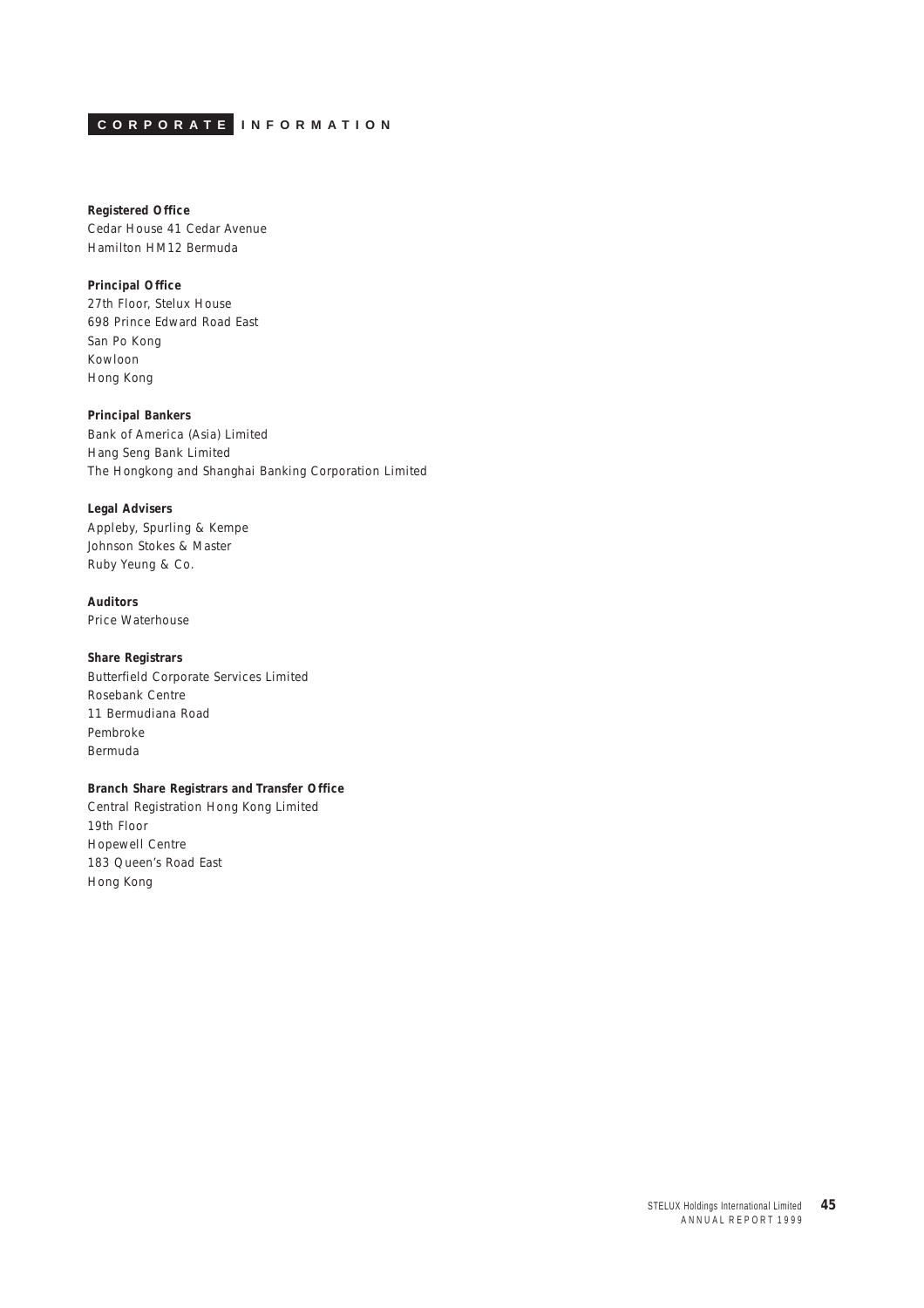

#### **PROFILE OF DIRECTORS AND SENIOR EXECUTIVES**

#### **Chairman**

WONG Chue Meng, aged 78, was appointed Chairman of the Group in 1963. He is also the Chairman of Bangkok Land Public Company Limited (Thailand).

#### **Executive Chairman**

WONG Chong Po, aged 57, was appointed Executive Chairman of the Group in January 1996. He was the Managing Director of the Group from 1967 to 1995. He is the Chief Executive Officer of Bangkok Land Public Company Limited (Thailand) and is a son of the Chairman.

#### **Group Managing Director**

Joseph C. C. WONG, Masters in Science (Operational Research), aged 39, was appointed a Director of the Group in 1986 and has been the Group Managing Director since January 1996. He is a son of the Chairman.

#### **Directors**

Anthony CHU Kai Wah, BBA, aged 39, was appointed a director of City Chain Company Limited, a wholly owned subsidiary of the Group in 1992. He was also appointed Executive Director for Retail Trading and Property Investment of the Group in 1997. He joined the Group in 1987.

Sydney CHU Chun Keung, B.S. M.S. (Cornell), aged 48, was appointed a Director of the Group in 1997. He is a Senior Lecturer with the Department of Mathematics at the University of Hong Kong. He is an independent non-executive director.

Kriangsak Francis KANJANAPAS, BSc (Hons), aged 36, was appointed Managing Director of Stelux Trading (International) Limited, a wholly owned subsidiary of the Group in 1995. He was also appointed Executive Director for Product Development and Export Trading of the Group in 1997. He joined the Group in 1989. He is a son of the Chairman.

Sakorn KANJANAPAS, aged 49, was appointed a Director of the Group in 1987. He was previously Managing Director of Bangkok Land Public Company Limited (Thailand). He is a son of the Chairman. He is a non-executive director.

KWONG Yiu Chung, aged 66, was appointed a Director of the Group in 1994 and is Managing Director of his privately owned Excess Trading Company Limited. He is an independent non-executive director.

Stan LEE Shu Chung, BA, aged 39, was appointed a director of City Chain Company Limited, a wholly owned subsidiary of the Group in 1992. He was also appointed Executive Director for Retail Trading and Marketing of the Group in 1997. He joined the Group in 1987.

Sudarat SAGARINO, B.A. Sociology and Post-Graduate Diploma Personnel Management, aged 46 has been President of Stelux Watch U.S.A. Inc. since 1992. She was appointed an Executive Director of the Group in 1997. She first joined the Group in 1975. She is a daughter of the Chairman.

WONG Yuk Woon, AHKSA, ACIB, aged 53, was appointed an Executive Director of the Group in 1997 and is responsibile for the Group's Financial and Corporate Affairs. He joined the Group in 1992.

#### **Company Secretary**

Caroline CHONG Sue Peng, BA (Law) (Hons), admitted as a Barrister in England and Wales, and, Hong Kong, aged 37, joined the Group as Group Legal Manager and Company Secretary in 1997. She is responsible for the Group's and its subsidiaries' legal and secretarial matters.

#### **Senior Executives**

LUM Yin Sum, aged 59, was appointed a director and company secretary of Stelux Watch Holdings Limited, a wholly owned Singapore subsidiary of the Group in 1991. He has an accounting background and has more than 26 years experience in finance and administration. He is also responsible for the finance and administration of Stelux Watch Holdings Limited.

TAM Tin Choi, aged 49 has been a director of City Chain Malaysia since 1993. He has more than 26 years experience in the watch industry.

Stuart WOOD, aged 55, is the Managing Director of Stelux Watch (UK) Limited, a wholly owned subsidiary of the Group. He has a marketing and business background and has 25 years of experience in the watch industry. He joined the Group in 1991.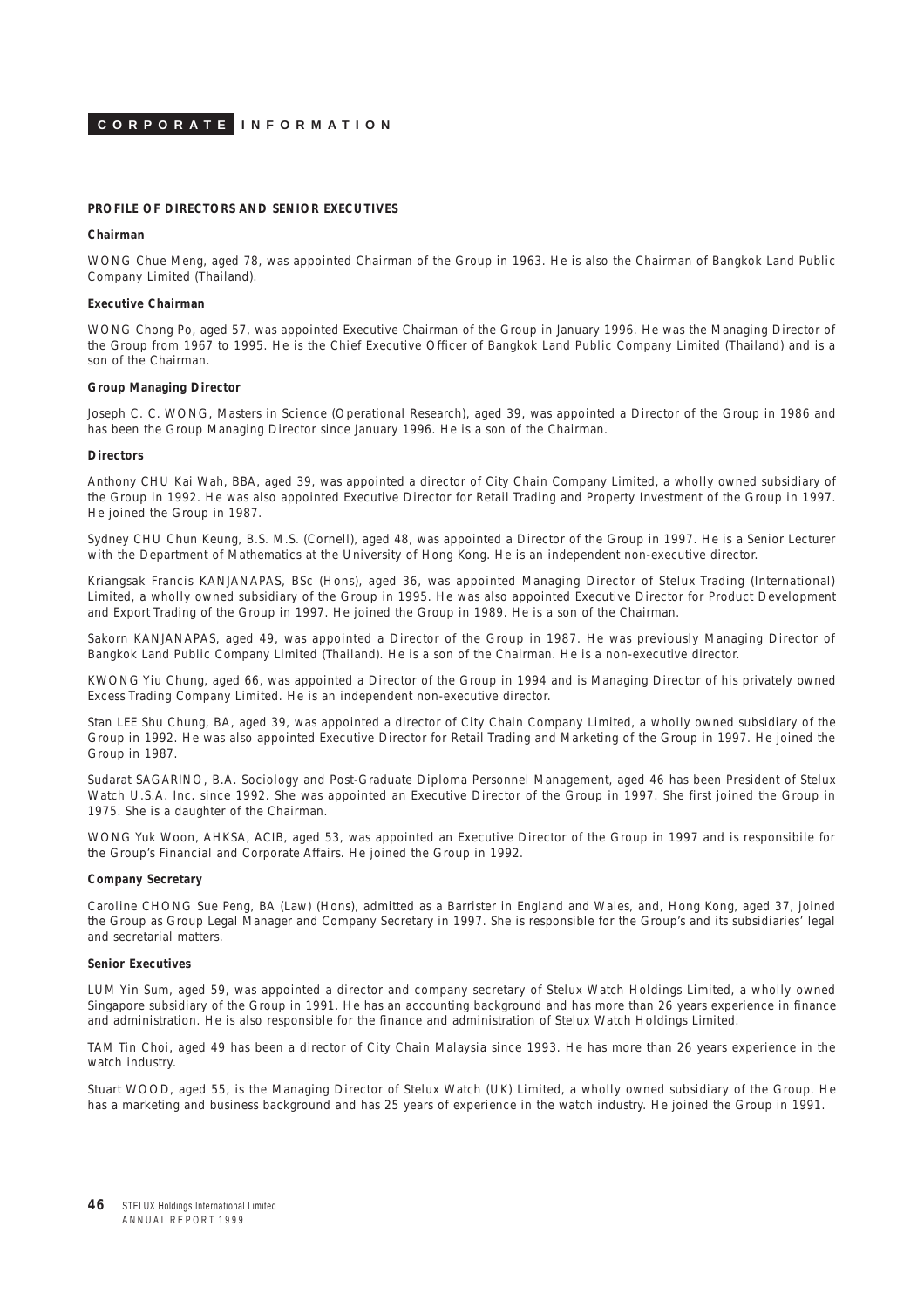| Retail & Trading<br>City Chain Branches*<br>Hong Kong<br>(50)<br>Macau<br>(2)<br>China<br>(42)<br>Thailand<br>(53)<br>Taiwan<br>(37)<br>Singapore<br>(21)<br>Malaysia<br>(19)<br>Indonesia<br>(18)<br>Japan<br>(1)<br>Optical 88 Branches*<br>Hong Kong<br>(58)<br>Macau<br>(2)<br>China<br>(2)<br>Thailand<br>(11)<br>Singapore<br>(5)<br>HIPO.fant Branches*<br>Hong Kong<br>(19)<br>Genie*<br>Hong Kong<br>(1)<br>Moments*<br>Hong Kong<br>(1)<br>Insight 88*<br>Hong Kong<br>(1)<br>Watch Assembly<br>Hong Kong<br>China<br>Switzerland<br>Wholesale/Export<br>Trading of Watches<br>Hong Kong<br>Taiwan |                       |  |  |
|--------------------------------------------------------------------------------------------------------------------------------------------------------------------------------------------------------------------------------------------------------------------------------------------------------------------------------------------------------------------------------------------------------------------------------------------------------------------------------------------------------------------------------------------------------------------------------------------------------------|-----------------------|--|--|
|                                                                                                                                                                                                                                                                                                                                                                                                                                                                                                                                                                                                              | Property investment   |  |  |
|                                                                                                                                                                                                                                                                                                                                                                                                                                                                                                                                                                                                              | Investment Properties |  |  |
|                                                                                                                                                                                                                                                                                                                                                                                                                                                                                                                                                                                                              |                       |  |  |
|                                                                                                                                                                                                                                                                                                                                                                                                                                                                                                                                                                                                              | Hong Kong             |  |  |
|                                                                                                                                                                                                                                                                                                                                                                                                                                                                                                                                                                                                              |                       |  |  |
|                                                                                                                                                                                                                                                                                                                                                                                                                                                                                                                                                                                                              | Consultancy, Agency   |  |  |
|                                                                                                                                                                                                                                                                                                                                                                                                                                                                                                                                                                                                              | and Management        |  |  |
|                                                                                                                                                                                                                                                                                                                                                                                                                                                                                                                                                                                                              |                       |  |  |
|                                                                                                                                                                                                                                                                                                                                                                                                                                                                                                                                                                                                              | Hong Kong             |  |  |
|                                                                                                                                                                                                                                                                                                                                                                                                                                                                                                                                                                                                              | Netherlands           |  |  |
|                                                                                                                                                                                                                                                                                                                                                                                                                                                                                                                                                                                                              |                       |  |  |
|                                                                                                                                                                                                                                                                                                                                                                                                                                                                                                                                                                                                              |                       |  |  |
|                                                                                                                                                                                                                                                                                                                                                                                                                                                                                                                                                                                                              |                       |  |  |
|                                                                                                                                                                                                                                                                                                                                                                                                                                                                                                                                                                                                              |                       |  |  |
|                                                                                                                                                                                                                                                                                                                                                                                                                                                                                                                                                                                                              |                       |  |  |
|                                                                                                                                                                                                                                                                                                                                                                                                                                                                                                                                                                                                              |                       |  |  |
|                                                                                                                                                                                                                                                                                                                                                                                                                                                                                                                                                                                                              |                       |  |  |
|                                                                                                                                                                                                                                                                                                                                                                                                                                                                                                                                                                                                              |                       |  |  |
|                                                                                                                                                                                                                                                                                                                                                                                                                                                                                                                                                                                                              |                       |  |  |
|                                                                                                                                                                                                                                                                                                                                                                                                                                                                                                                                                                                                              |                       |  |  |
|                                                                                                                                                                                                                                                                                                                                                                                                                                                                                                                                                                                                              |                       |  |  |
|                                                                                                                                                                                                                                                                                                                                                                                                                                                                                                                                                                                                              |                       |  |  |
|                                                                                                                                                                                                                                                                                                                                                                                                                                                                                                                                                                                                              |                       |  |  |
|                                                                                                                                                                                                                                                                                                                                                                                                                                                                                                                                                                                                              |                       |  |  |
|                                                                                                                                                                                                                                                                                                                                                                                                                                                                                                                                                                                                              |                       |  |  |
|                                                                                                                                                                                                                                                                                                                                                                                                                                                                                                                                                                                                              |                       |  |  |
|                                                                                                                                                                                                                                                                                                                                                                                                                                                                                                                                                                                                              |                       |  |  |
|                                                                                                                                                                                                                                                                                                                                                                                                                                                                                                                                                                                                              |                       |  |  |
|                                                                                                                                                                                                                                                                                                                                                                                                                                                                                                                                                                                                              |                       |  |  |
|                                                                                                                                                                                                                                                                                                                                                                                                                                                                                                                                                                                                              |                       |  |  |
|                                                                                                                                                                                                                                                                                                                                                                                                                                                                                                                                                                                                              |                       |  |  |
|                                                                                                                                                                                                                                                                                                                                                                                                                                                                                                                                                                                                              |                       |  |  |
| Malaysia                                                                                                                                                                                                                                                                                                                                                                                                                                                                                                                                                                                                     |                       |  |  |
| Singapore                                                                                                                                                                                                                                                                                                                                                                                                                                                                                                                                                                                                    |                       |  |  |
| U.S.A.                                                                                                                                                                                                                                                                                                                                                                                                                                                                                                                                                                                                       |                       |  |  |
| United Kingdom                                                                                                                                                                                                                                                                                                                                                                                                                                                                                                                                                                                               |                       |  |  |